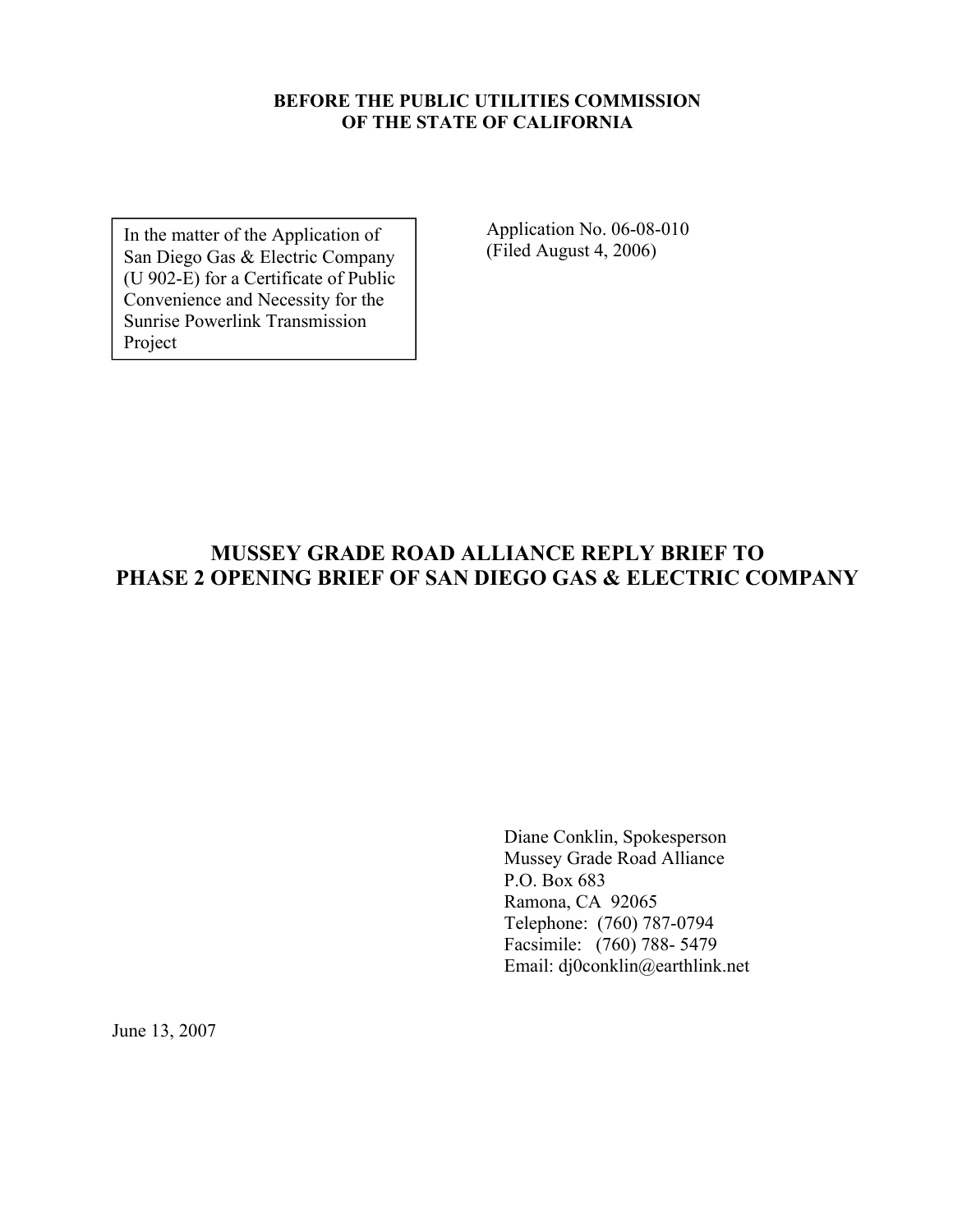# **MUSSEY GRADE ROAD ALLIANCE REPLY BRIEF TO PHASE 2 OPENING BRIEF OF SAN DIEGO GAS & ELECTRIC COMPANY**

| I.                                                                                                 |  |
|----------------------------------------------------------------------------------------------------|--|
| SDG&E's argumentation supports alliance recommendations regarding system expansion 1<br>П.         |  |
| A. SDG&E clearly states that planning for build-out along existing routes is prudent 1             |  |
| B. The Commission should adopt Alliance recommendations and assumptions stated in its              |  |
|                                                                                                    |  |
| 1. The final EIR should be considered complete only if it contains full analysis of these          |  |
|                                                                                                    |  |
| 2. The hypothesis of a 10-year build-out of 230 kV lines as suggested in the Draft EIR/EIS         |  |
|                                                                                                    |  |
| 3. Routes which allow for 230 kV or 500 kV expansion in high fire-risk areas will have their       |  |
|                                                                                                    |  |
| SDG&E'S characterization of the draft eir as overstating environmental impacts ignores<br>III.     |  |
|                                                                                                    |  |
| The most relevant questions regarding wildland fire concern the risk and potential costs to<br>IV. |  |
|                                                                                                    |  |
| A. Argumentation by SDG&E regarding the fraction of power line fires is correct but the            |  |
|                                                                                                    |  |
| 1. The relevant question is not what fraction of fires is caused by transmission or distribution   |  |
|                                                                                                    |  |
| 2. Power line fires are more destructive than other fires, and a power line ignition is more       |  |
|                                                                                                    |  |
| B. Despite apparent engineering advantages of 230 kV lines, they are an ignition source5           |  |
| 1. Three fires due to 230 kV lines occurred within the SDG&E network in four years; two of         |  |
|                                                                                                    |  |
|                                                                                                    |  |
| 3. Systems do not fail because of their strong points but because of their weak points 7           |  |
|                                                                                                    |  |
| C. Using current fire rates supplies the best available estimate for future fire rates and allows  |  |
|                                                                                                    |  |
| 1. Costs of power line induced wildland fires need to be taken into account regardless of the      |  |
|                                                                                                    |  |
|                                                                                                    |  |
|                                                                                                    |  |
| SDG&E argumentation regarding type conversion is based on a flawed analysis 11<br>V.               |  |
| SDG&E's attempt to discredit alliance statistical analyses have no value or validity  12<br>VI.    |  |
| A. The SDG&E Opening Brief mistakenly conflates two separate analyses performed by the             |  |
|                                                                                                    |  |
| B. SDG&E's argumentation does not quantitatively undermine – or even challenge – the fact that     |  |
| there is a historical statistical excess of power line fires in San Diego County 15                |  |
|                                                                                                    |  |
| 1. Cases all come from a different domain than that analyzed by the Alliance 17                    |  |
| 2. Cases arguing against use of small statistics do not indicate any use of a quantitative         |  |
|                                                                                                    |  |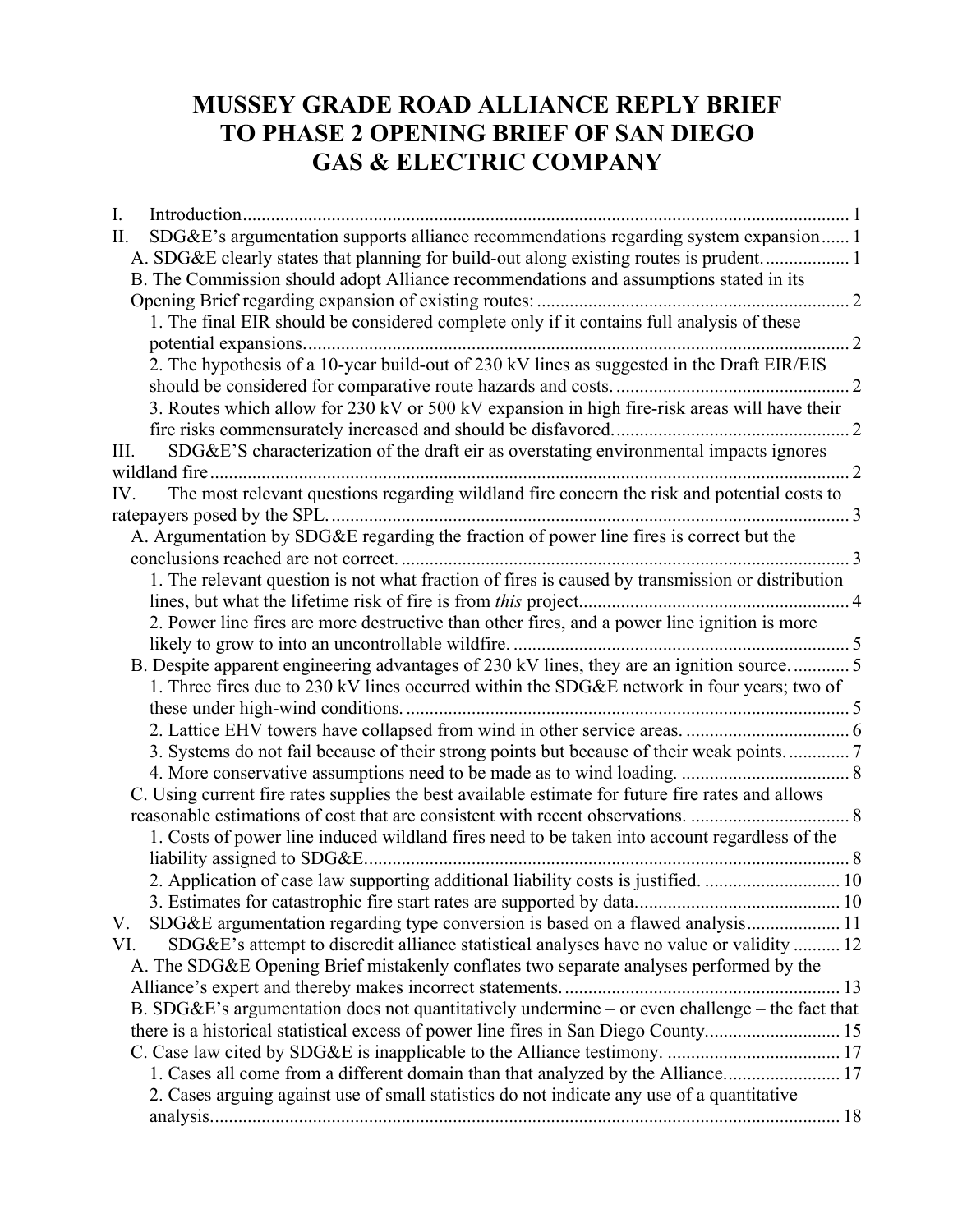| 3. All cases refer to probative issues, while Alliance argument is strictly for decision-making            |     |
|------------------------------------------------------------------------------------------------------------|-----|
|                                                                                                            |     |
| SDG&E's OPENING brief's claims of additional fire risks and outage costs for southern<br>VII.              |     |
|                                                                                                            | -19 |
| A. SDG&E's own analysis shows rough equivalence of fire risk along northern and southern                   |     |
|                                                                                                            | 20  |
| B. SDG&E's fire rate calculations for the southern route were substantially in error. 21                   |     |
|                                                                                                            |     |
| D. Historical fire data shows that <i>all</i> alternative routes will be subject to $N-1-1$ outages due to |     |
|                                                                                                            | 22  |
| E. Cost estimates based upon a Category C RAS designation are a factor of five to seven larger             |     |
|                                                                                                            | -22 |
|                                                                                                            |     |
|                                                                                                            |     |
|                                                                                                            |     |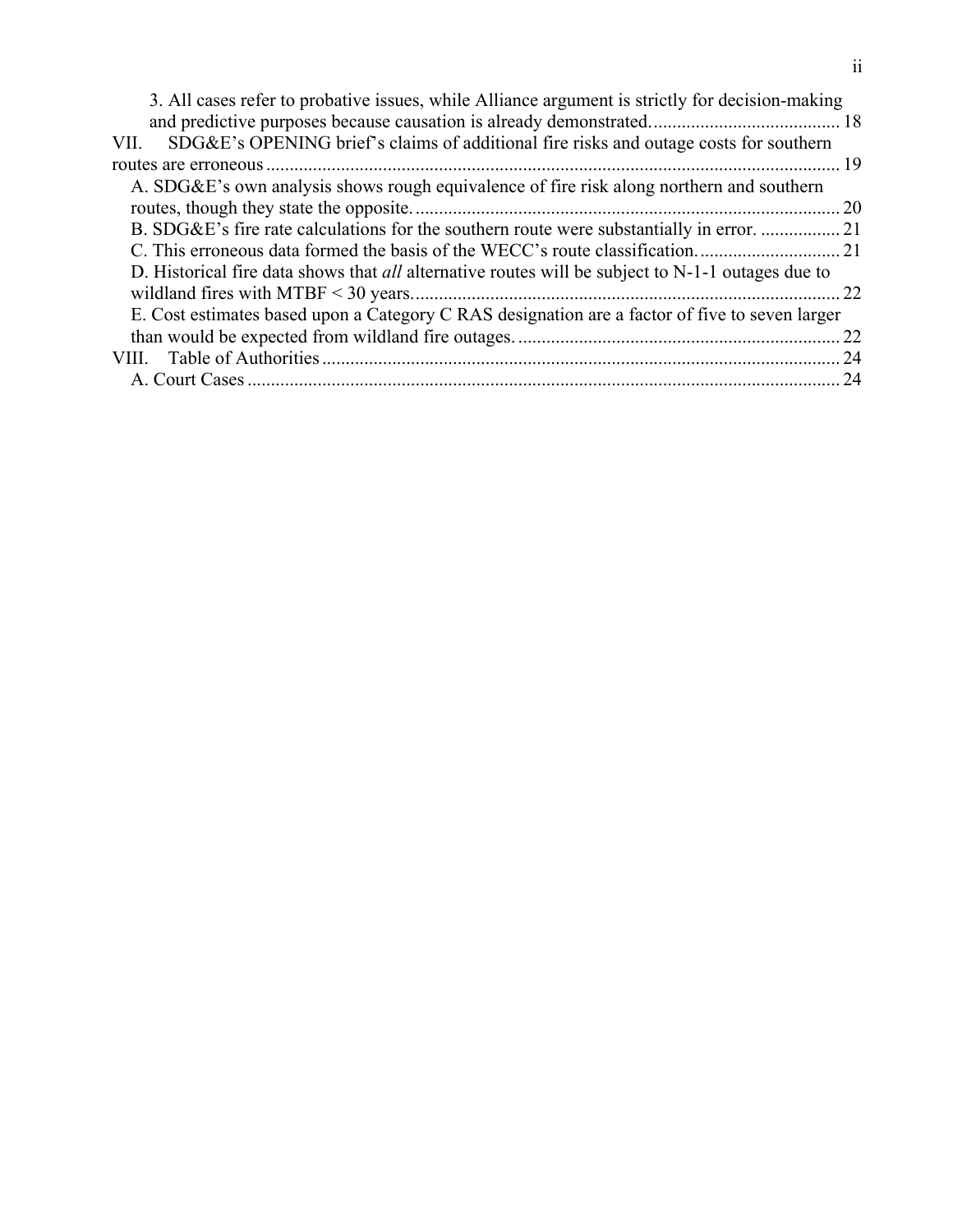# **MUSSEY GRADE ROAD ALLIANCE REPLY BRIEF TO PHASE 2 OPENING BRIEF OF SAN DIEGO GAS & ELECTRIC COMPANY**

#### **I. INTRODUCTION**

The Mussey Grade Road Alliance ("Alliance") files this reply brief in reply to statements made in the San Diego Gas and Electric Company ("SDG&E") Opening Brief.

#### **II. SDG&E'S ARGUMENTATION SUPPORTS ALLIANCE RECOMMENDATIONS REGARDING SYSTEM EXPANSION**

#### **A. SDG&E clearly states that planning for build-out along existing routes is prudent.**

In its Opening Brief, SDG&E points out that assuming system expansion along existing routes is a reasonable assumption: "*It is prudent planning for large infrastructure projects such as transmission lines to design for future needs, even where the precise timing of such needs is unknown.*

*SDG&E does not know the precise routes of these potential future transmission lines, or if they will ever be built. It is reasonable to assume the future 500 kV or 230 kV lines would go to existing substations. Thus, future 230 kV circuits out of Central East Substation would probably terminate at existing substations such as Escondido and Sycamore Canyon*."1

The Company also argues that a choice of some routes will make system expansion much more likely:

"…*there are realistic options for connecting Sunrise to the Southern California Edison ("SCE") system in the future, and such connection has been shown via system studies to be an effective expansion option.*" 2

<sup>&</sup>lt;sup>1</sup> PHASE 2 OPENING BRIEF OF THE SAN DIEGO GAS AND ELECTRIC COMPANY; A.06-08-010; May 30, 2008; p. 66<br><sup>2</sup> Ibid; pp. 68-69.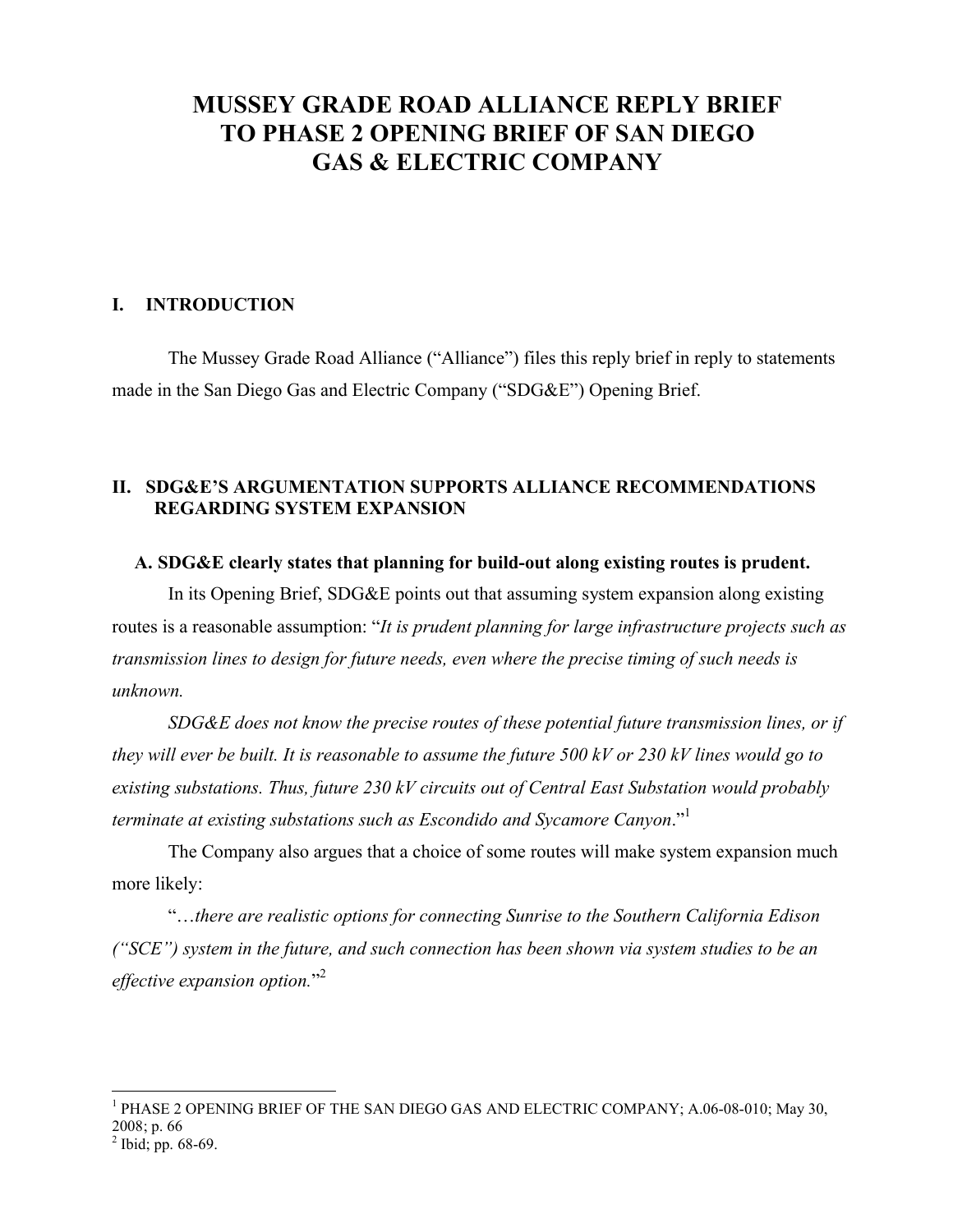- **B. The Commission should adopt Alliance recommendations and assumptions stated in its Opening Brief regarding expansion of existing routes:**
	- **1. The final EIR should be considered complete only if it contains full analysis of these potential expansions.**

The Alliance has argued that based upon Commissioner Grueneich's interpretation of the law as applied to the Draft EIR/EIS, any expansion that is easily foreseeable must be fully analyzed in the Draft  $EIR/EIS<sup>3</sup>$ . The Alliance has shown that the Draft  $EIR/EIS$  as-is is insufficient, and the final version should fully treat these expansions.

### **2. The hypothesis of a 10-year build-out of 230 kV lines as suggested in the Draft EIR/EIS should be considered for comparative route hazards and costs.**

The Alliance offered two hypotheses when calculating overall fire risk impact rates for various routes<sup>4</sup> and the subsequent costs that would be applied to projects<sup>5</sup>. The easily foreseeable nature of the SDG&E expansion argues that the assumption of build-out should be adopted as the working hypothesis for estimating route costs.

## **3. Routes which allow for 230 kV or 500 kV expansion in high fire-risk areas will have their fire risks commensurately increased and should be disfavored.**

If the SDG&E argument is taken at face value, it would imply that routes that have more significant probability of expansion in high fire risk areas would be problematic from a wildland fire standpoint – the probability of ignition will increase with the number of lines exposed to hazardous vegetation<sup>6</sup>. The Alliance has argued that such routes should be disfavored from a wildland fire safety standpoint.

#### **III. SDG&E'S CHARACTERIZATION OF THE DRAFT EIR AS OVERSTATING ENVIRONMENTAL IMPACTS IGNORES WILDLAND FIRE**

SDG&E complains that the Draft EIR/EIS overstates the impact of the line on sensitive species: "*Aspen has taken a worst-case analysis approach to predicting the potential environmental*

 $^4$  Ibid.; pp. 69-73.<br><sup>5</sup> Ibid.; pp. 19-24.

<sup>3</sup> OPENING BRIEF OF THE MUSSEY GRADE ROAD ALLIANCE ON PHASE 2 ISSUES OF THE SUNRISE POWERLINK TRANSMISSION PROJECT; A.06-08-010; May 30, 2008; pp. 28-29.

 $6$  Ibid; p. 69.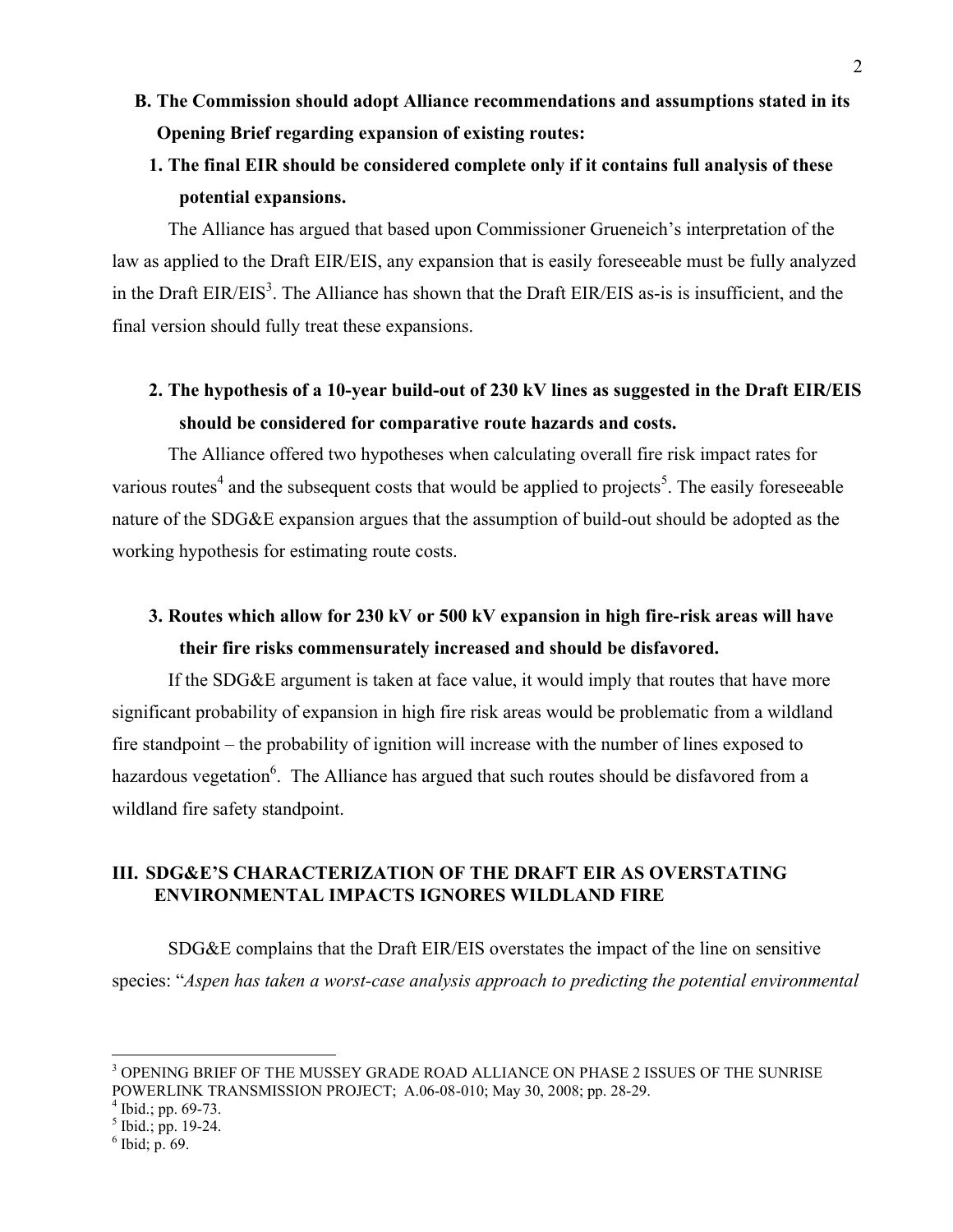*impacts from Sunrise and, as a result, has overstated those potential impacts in a number of resource areas.*" 7

The Alliance maintains that this overlooks what is perhaps the greatest threat to the environment from this project: the specter of type conversion from frequent wildland fires. Unlike environmental impacts that would be caused by project construction and operation, which will generally be localized in the vicinity of the project, wildland fire can be carried for miles from its ignition point. The Alliance has argued in its Opening Brief that this issue received insufficient scrutiny in the Draft  $EIR/EIS<sup>8</sup>$ . In fact, this problem has already been observed as a result of a power line fire – roughly 40,000 acres of land burned in October 2003 was re-burned in the Witch Fire of October 2007, making it critically endangered<sup>9</sup>. Couple this with a non-negligible probability of ignition during the lifetime of  $SPL<sup>10</sup>$ , and it is clear that a significant environmental hazard is presented by this line.

So whatever possible overstatements might be present in the Draft EIR/EIS, the elephant in the living room has been overlooked – the effects of type conversion from power line ignitions could dwarf all other environmental impacts.

#### **IV. THE MOST RELEVANT QUESTIONS REGARDING WILDLAND FIRE CONCERN THE RISK AND POTENTIAL COSTS TO RATEPAYERS POSED BY THE SPL.**

There has been much testimony and discussion in Phase 1 and Phase 2 briefs regarding wildland fire and its relevance to the proposed Sunrise Powerlink. The key issue that the Alliance addressed in both Phase 1 and Phase 2 testimony and briefs is the risk imposed by *this particular project*, and the resulting harm and cost this might impose on SDG&E ratepayers. Much SDG&E argumentation is peripheral to this point, and while sometimes useful for setting context often either misses the point or arrives at incorrect conclusions. Other argumentation is directly misleading.

### **A. Argumentation by SDG&E regarding the fraction of power line fires is correct but the conclusions reached are not correct.**

SDG&E has an extensive discussion of the number of power line fires in their Opening Brief, comparing the number of power line fires to fires started from other sources, and comparing

 $^7$  PHASE 2 OPENING BRIEF OF THE SAN DIEGO GAS AND ELECTRIC COMPANY; A.06-08-010; May 30, 2008; p. 264.

<sup>8</sup> OPENING BRIEF OF THE MUSSEY GRADE ROAD ALLIANCE ON PHASE 2 ISSUES OF THE SUNRISE POWERLINK TRANSMISSION PROJECT; A.06-08-010; May 30, 2008; pp. 27-28.

 $9$  Ibid.; p. 59.

 $^{10}$  Ibid.; p. 57.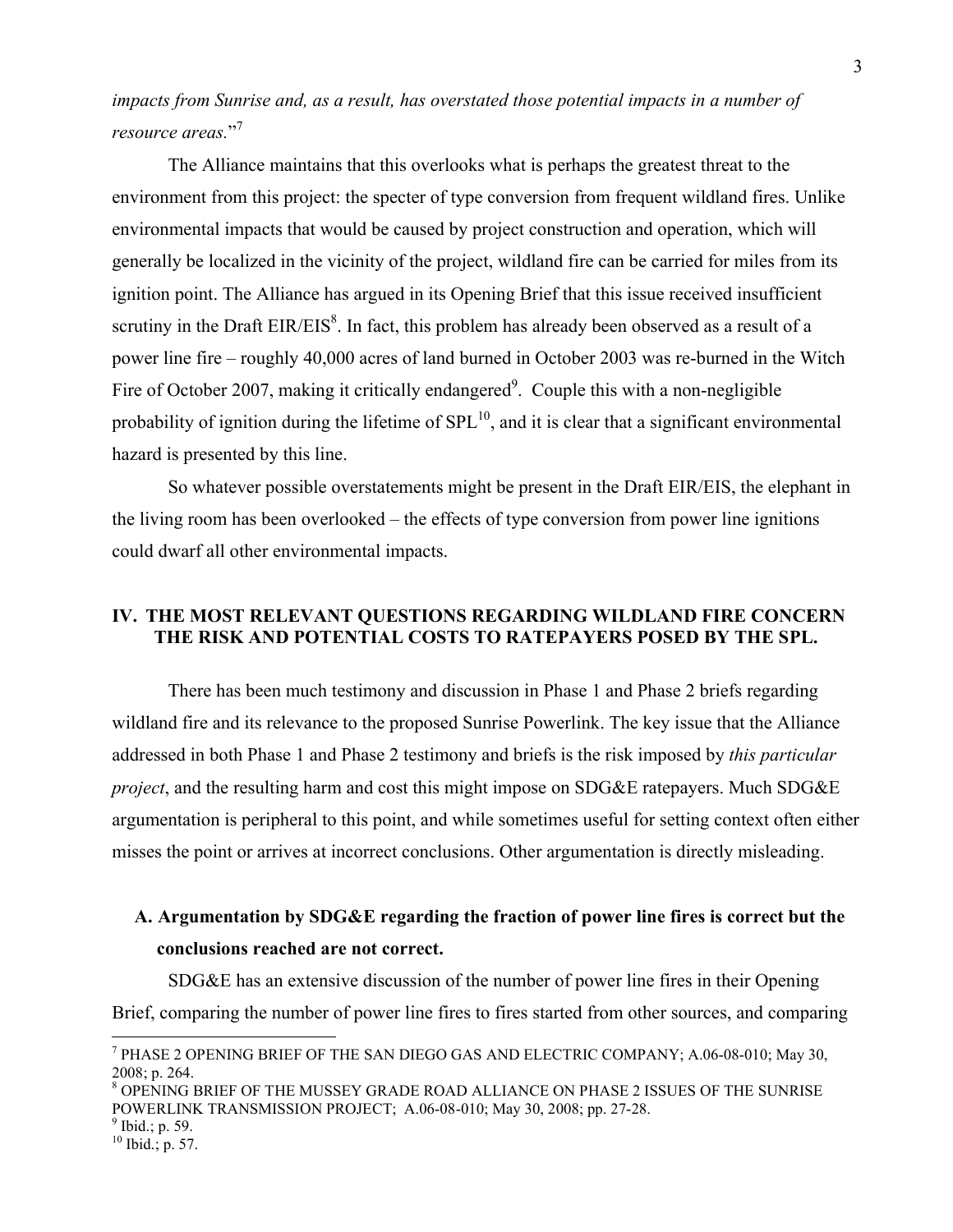the number of transmission line fires to the number of distribution line fires<sup>11</sup>. We have not contested much of this argumentation; in fact their own brief uses some of our own data. They use this analysis to conclude that "...*the overwhelming evidence shows that 230 kV and 500 kV transmission lines such as those proposed for Sunrise produce minimal risk for fire ignition*", a conclusion not warranted by the data presented.

### **1. The relevant question is not what fraction of fires is caused by transmission or distribution lines, but what the lifetime risk of fire is from** *this* **project.**

The fact that high voltage transmission lines ignite a small fraction of fires, which no party contests, is much less important than the fact that this fraction is non-zero: big lines start fires. Using the observed fires as a baseline, the Alliance has performed this calculation and reached conclusions based upon it $^{12}$ .

The SDG&E brief notes that the fire rate from distribution lines is greater than that from transmission lines, a fact quantitatively confirmed by MGRA analysis of the SDG&E fire history. However, SDG&E is not proposing to build a distribution project. It is proposing to build a very long transmission line that cuts through a very long swath of highly flammable vegetation and would be operated for 40 years. The question of relevance in the case of the SPL is not what types of wildland fires or power line fires can be generally expected, but rather how many fires we would expect *this* project to cause in the course of its lifetime.

This is exactly the question the MGRA analysis addresses quantitatively. The SDG&E testimony, on the other hand, asserts that because catastrophic fires from 230 kV lines have not happened yet the risk is "negligible".

Deductively, we know that SDG&E takes an incorrect approach. We know that 230 kV lines have caused fires under windy conditions, and we know that fires that start under windy conditions will occasionally become catastrophic fires. We therefore know that 230 kV power lines are capable of causing catastrophic fires.

<sup>&</sup>lt;sup>11</sup> PHASE 2 OPENING BRIEF OF THE SAN DIEGO GAS AND ELECTRIC COMPANY; A.06-08-010; May 30, 2008; pp. 290-294.

<sup>&</sup>lt;sup>12</sup> OPENING BRIEF OF THE MUSSEY GRADE ROAD ALLIANCE ON PHASE 2 ISSUES OF THE SUNRISE POWERLINK TRANSMISSION PROJECT; A.06-08-010; May 30, 2008; pp. 56-63.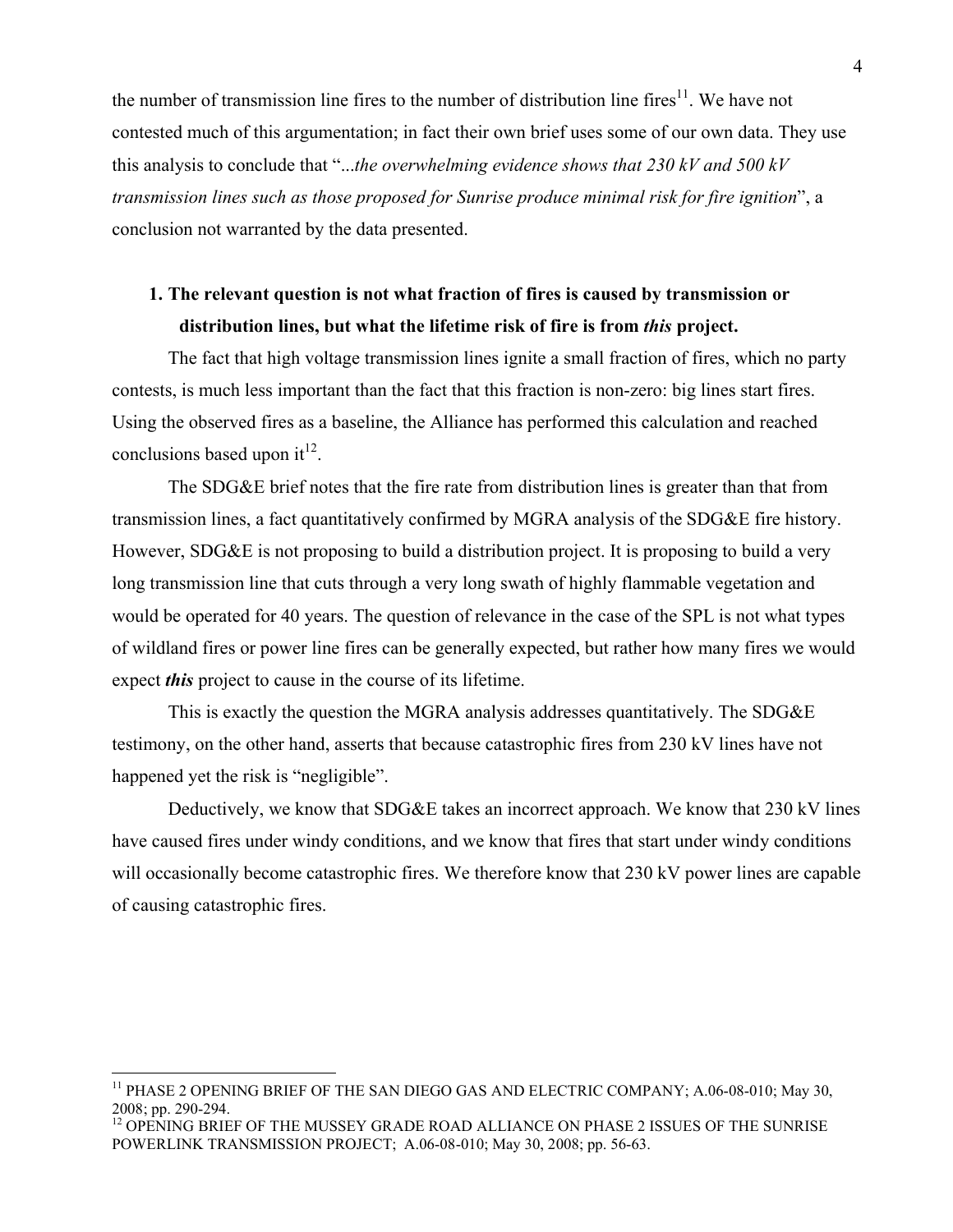### **2. Power line fires are more destructive than other fires, and a power line ignition is more likely to grow to into an uncontrollable wildfire.**

Alliance Phase 1 testimony distinctly showed that power line fire history in San Diego County is the history of catastrophic fire, with power line fires burning 17% of all land burned since 1960, and that furthermore power line fires are over-represented in the list of largest fires in California history<sup>13</sup>. As stated in the Alliance Phase 2 Opening Brief, this is even more true in the aftermath of the October 2007 fires<sup>14</sup>. This destructiveness, as has been pointed out repeatedly by the Alliance, is due to the fact that the same extreme Santa Ana winds that can cause power line faults and infrastructure failure also cause fires to grow too fast for firefighters to effectively control them. As discussed in the Alliance Rebuttal testimony, the attempt to use fires from power tools, for instance, as a comparison is flawed for this very reason – of all fire sources only power line fires are actually correlated with high wind $15$ .

#### **B. Despite apparent engineering advantages of 230 kV lines, they are an ignition source.**

SDG&E points out a number of superior engineering characteristics of 230 kV lines in their testimony and brief<sup>16</sup>. Nevertheless, 230 kV lines in the SDG&E service area are admittedly a source of fire $17$ .

### **1. Three fires due to 230 kV lines occurred within the SDG&E network in four years; two of these under high-wind conditions.**

As stated in the Alliance direct testimony, only a four-year fire data history is available from SDG&E. Yet in this four-year history there are three fires that have been attributed to 230 kV lines<sup>18</sup>. Two of these occurred under high wind conditions, and were larger than the average power line fire though not catastrophic<sup>19</sup>. However, they demonstrate the plausibility of wind-related ignition from 230 kV transmission infrastructure.

It should be pointed out that reaching this conclusion was not particularly easy or straightforward. Initial data requests for fire history indicated there was none, and further data requests to SDG&E were required to reveal that data did in fact exist and then yet another data

<sup>&</sup>lt;sup>13</sup> MG-1; PHASE 1 DIRECT TESTIMONY OF THE MUSSEY GRADE ROAD ALLIANCE; pp. 18-19. <sup>14</sup> OPENING BRIEF OF THE MUSSEY GRADE ROAD ALLIANCE ON PHASE 2 ISSUES OF THE SUNRISE

POWERLINK TRANSMISSION PROJECT; A.06-08-010; May 30, 2008; pp. 34-35.

<sup>&</sup>lt;sup>15</sup> MG-26; PHASE 2 REBUTTAL TESTIMONY OF THE MUSSEY GRADE ROAD ALLIANCE; p. 3.

<sup>&</sup>lt;sup>16</sup> PHASE 2 OPENING BRIEF OF THE SAN DIEGO GAS AND ELECTRIC COMPANY; A.06-08-010; May 30, 2008; pp. 295-296.

<sup>&</sup>lt;sup>17</sup> Ibid; p. 294.

 $^{18}$  MG-20; PHASE 2 DIRECT TESTIMONY OF THE MUSSEY GRADE ROAD ALLIANCE; Appendix 2A; pp. 5-8.

<sup>&</sup>lt;sup>19</sup> MG-1; PHASE 1 DIRECT TESTIMONY OF THE MUSSEY GRADE ROAD ALLIANCE; Appendix B; p. 3.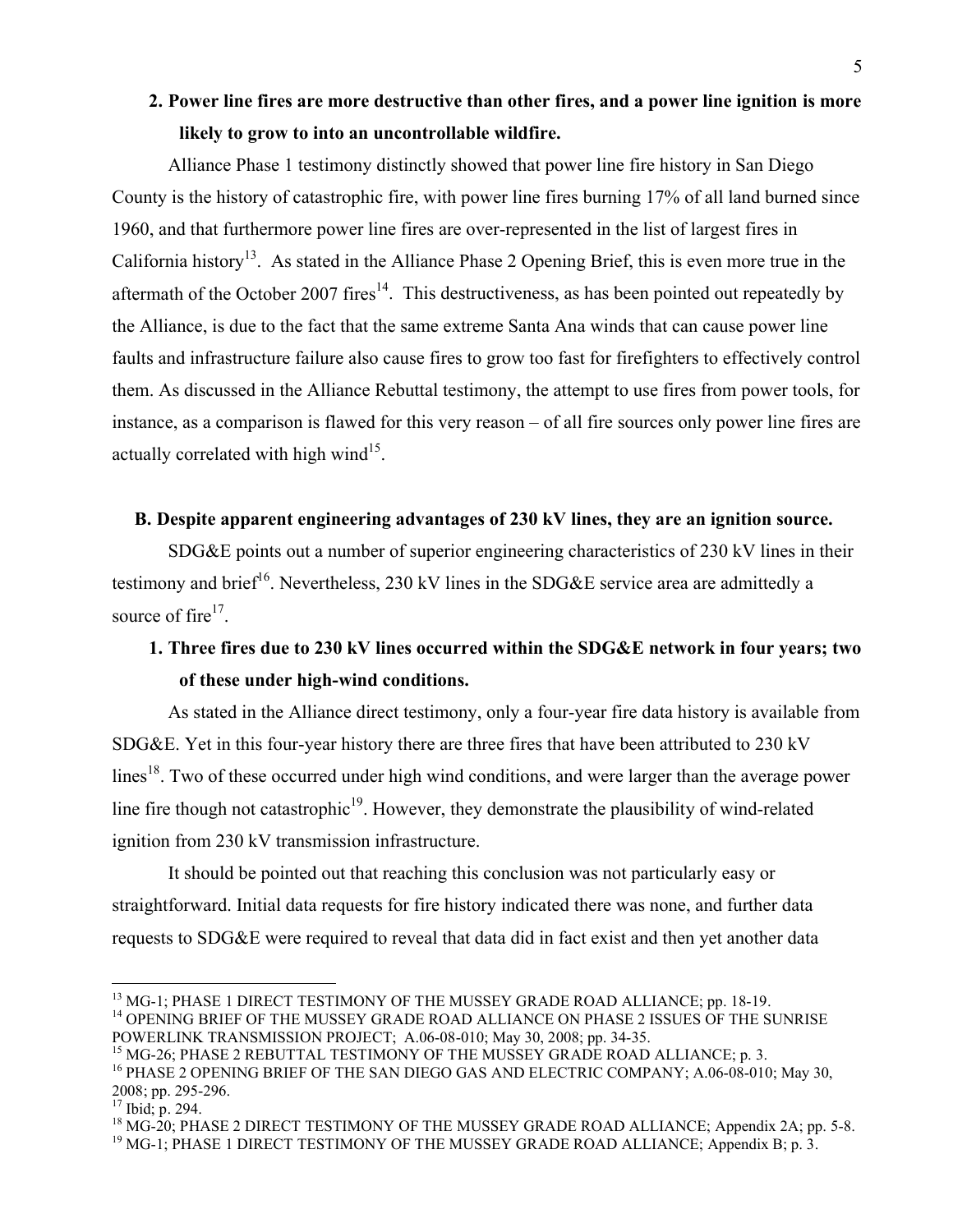request was necessary to obtain it. The history itself, while complete in other ways, inexplicably lacks the voltage of the transmission line. However, by correlating the fire data with the outage history (another chore to obtain), it was possible to deduce the correct line voltage for each failure resulting in fire, and it was in this way that the 230 kV origin of these fires was determined by the Alliance $^{20}$ .

### **2. Lattice EHV towers have collapsed from wind in other service areas.**

During Phase 1 cross-examination, the Alliance submitted into evidence photographs of lattice EHV towers that collapsed under high-wind conditions in the SCE and PG&E service areas, as Exhibits MG-5 and MG-9. These are shown below.





PG&E **Redwood City wetlands** December 26, 2006 High winds & defect

#### **MG-9**

Under cross-examination during Phase 1 testimony, SDG&E Witness Mortier conceded that it was likely that these particular collapses were not responsible for fire because of the lack of

 $\overline{a}$  $^{20}$  Ibid. p. 5.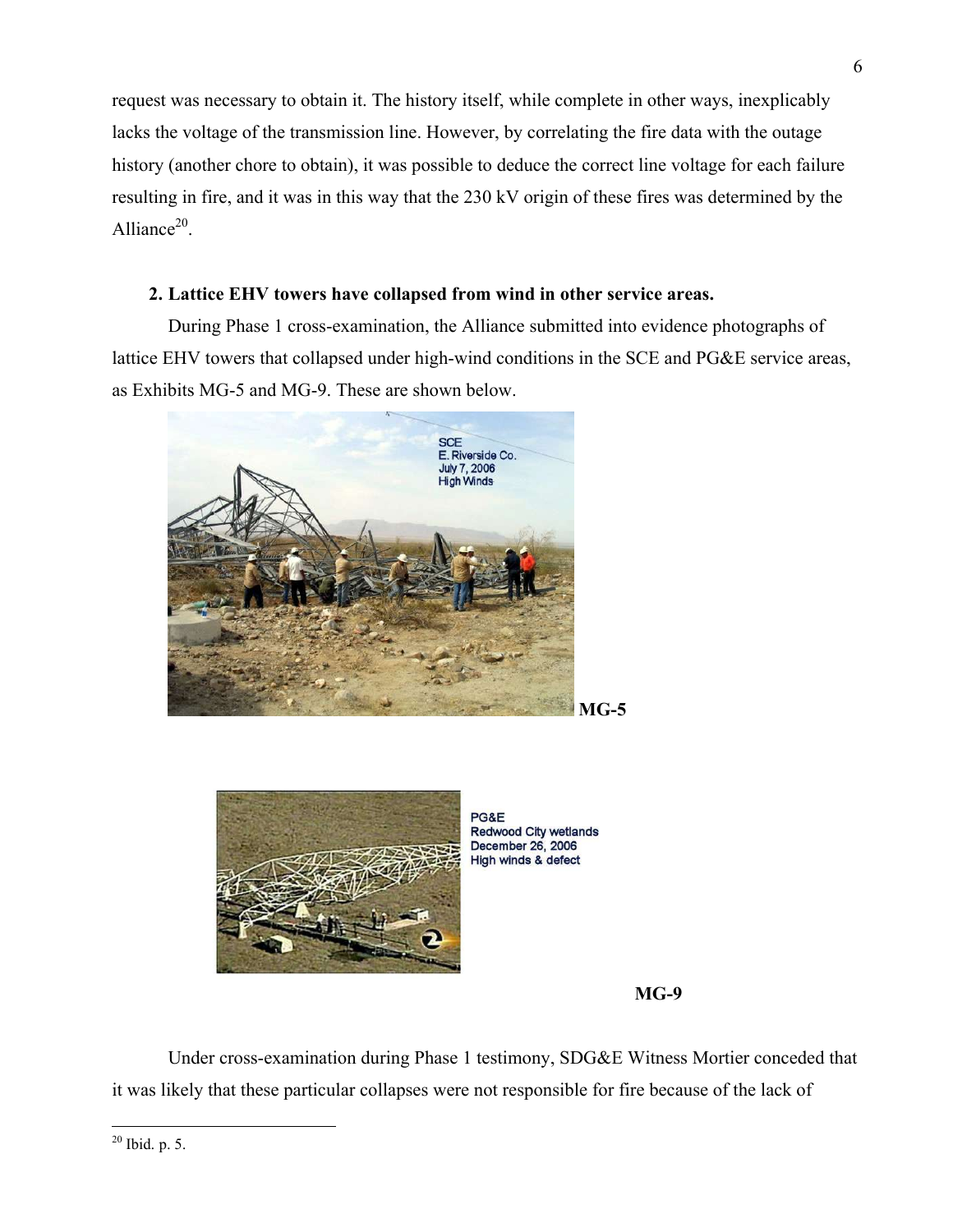vegetation at the failure site<sup>21</sup>. This establishes that this type of construction is not fool-proof. Certainly, the engineers working for SCE and PG&E did not intend these structures to fail, either.

#### **3. Systems do not fail because of their strong points but because of their weak points.**

While the engineering measures taken by SDG&E to assure the safety of EHV transmission lines<sup>22</sup> might well measure up to industry standard, they do not explain why 230 kV lines cause fires. In fact, the 230 kV static line failures that have caused fires illustrate some very important points. The first is that the cause of a future failure will not always be obvious beforehand. One would assume that if SDG&E had known about the static line issue in advance, they would have taken countermeasures against it. Another is that causes of failure might only evince themselves over time – in fact they may not occur for years. Some processes, such as corrosion or metal fatigue, can take many years to become apparent. The danger is that they will then become apparent – cause a failure – when the system is under unusual stress, such as a Santa Ana windstorm. Another issue is that a problem can be introduced that wasn't present to begin with – such as replacement parts that are of inferior quality. In business, there is always pressure to cut costs in order to increase profits, and this can affect not only the choice of components but also the quality of preventative maintenance.

SDG&E has noted that the Alliance examined their maintenance records for 230 kV and 500 kV transmission lines, and claim that this examination "revealed that there were no problems with  $SDG&E$ 's maintenance practices<sup> $23$ </sup>. This overstates the case. Absence of evidence is not evidence of absence. The Alliance Opening Brief in fact states that: "These are of limited value, however, because in order to determine how SDG&E's practices compare to that of other utilities would require that the maintenance records be compared with other companies, which is not possible under the scope of this proceeding."<sup>24</sup> However, these data could potentially be used in future Commission proceedings, or even by SDG&E itself (if it were so inclined) to actually estimate predicted fire rates for 230 kV and 500 kV lines due to various types of failure. For every fire caused, there will likely be a number of "near misses" – and it should be possible to identify these in the service record. From this it should be possible to estimate potential fire start rates – and to take preventive actions that will eliminate root causes for fires.

1

<sup>21</sup> Phase 1 Hearings; Mortier Cross Examination; pp. 994-996.

<sup>&</sup>lt;sup>22</sup> PHASE 2 OPENING BRIEF OF THE SAN DIEGO GAS AND ELECTRIC COMPANY; A.06-08-010; May 30, 2008; pp. 295-296.

 $^{23}$  Ibid.

 $24$  MG-20; PHASE 2 DIRECT TESTIMONY OF THE MUSSEY GRADE ROAD ALLIANCE; p. 30.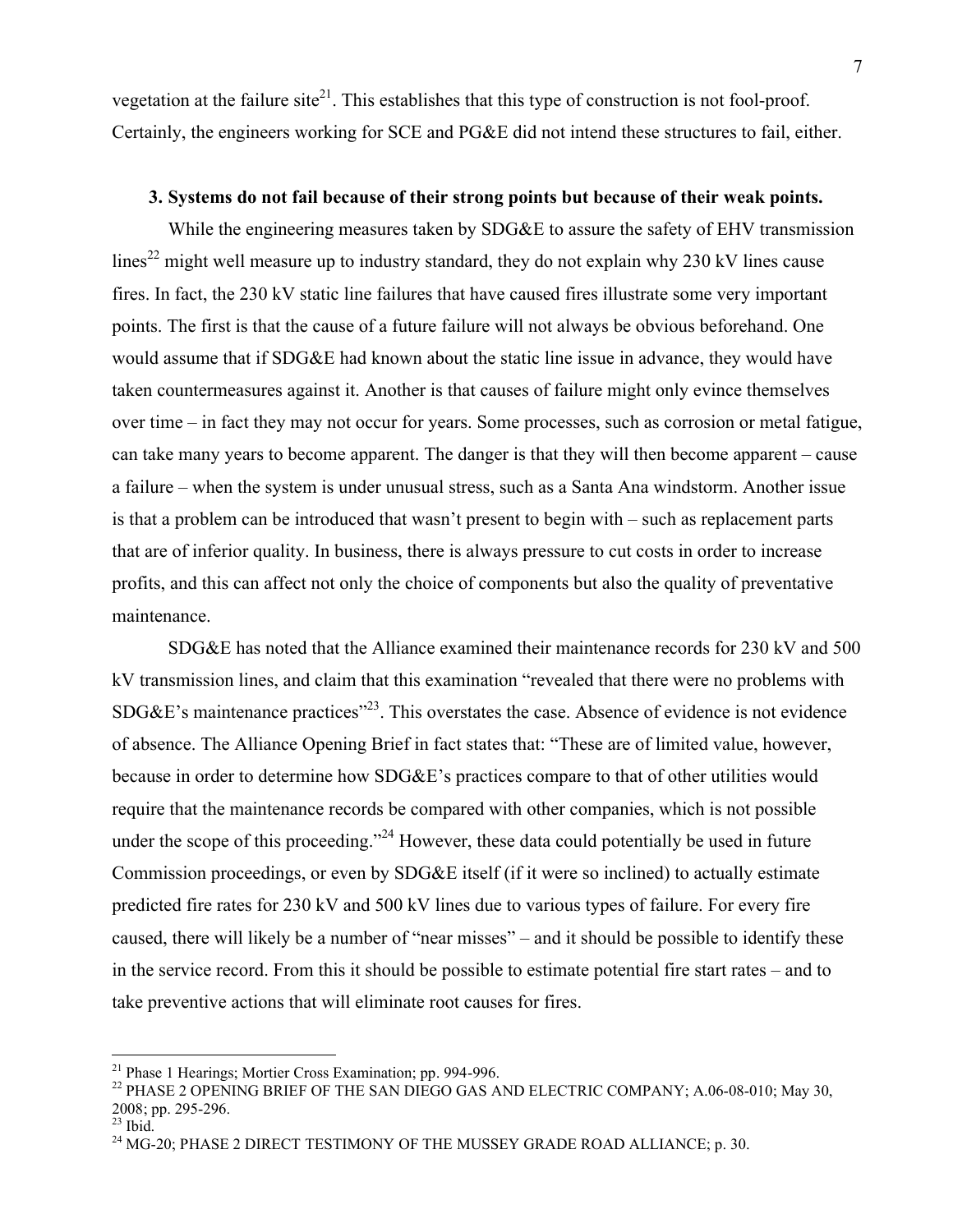#### **4. More conservative assumptions need to be made as to wind loading.**

SDG&E argues that Alliance criticism of the SDG&E wind study in which we request that more conservative assumptions be applied is unwarranted<sup>25</sup>. The Alliance discusses the SDG&E wind analysis and our recommendations in some detail in our Opening Brief<sup>26</sup>, and this is responsive to most of the points raised by SDG&E. Summarizing briefly:

- While the SDG&E methods are not contested, the data they have to work with is unrepresentative of much of the proposed and alternative routes.
- Realizing this, they have applied very conservative assumptions (which constitute slight exceptions to their methodology) to some segments of the line. The Alliance requests that these areas be expanded to include areas of high fire risk where wind conditions have been observed to be and may be expected to be severe.
- Use of very long return intervals is warranted when dealing with events that can cause massive loss of life or property. Precedent exists with regard to earthquake planning.

## **C. Using current fire rates supplies the best available estimate for future fire rates and allows reasonable estimations of cost that are consistent with recent observations.**

Cost assignment for power line fires using an actuarial method was first used during Phase 1 testimony, and argumentation and is continued in Phase 2 testimony using more recent data which is discussed in detail in our Opening Brief<sup>27</sup>. Most of the argumentation used by SDG&E against this analysis is addressed. We add further clarification below.

### **1. Costs of power line induced wildland fires need to be taken into account regardless of the liability assigned to SDG&E.**

For the purposes of some cost/benefit analysis, it doesn't really matter whether SDG&E is assigned damage or not, but rather whether California ratepayers have been harmed. So while SDG&E claims that "*SDG&E is not responsible for any damages of the October 2007 fires unless a* 

<sup>&</sup>lt;sup>25</sup> PHASE 2 OPENING BRIEF OF THE SAN DIEGO GAS AND ELECTRIC COMPANY; A.06-08-010; May 30, 2008; pp. 297-298.

<sup>&</sup>lt;sup>26</sup> OPENING BRIEF OF THE MUSSEY GRADE ROAD ALLIANCE ON PHASE 2 ISSUES OF THE SUNRISE POWERLINK TRANSMISSION PROJECT; A.06-08-010; May 30, 2008; pp. 64-67.

 $^{27}$  Ibid; pp. 57-63.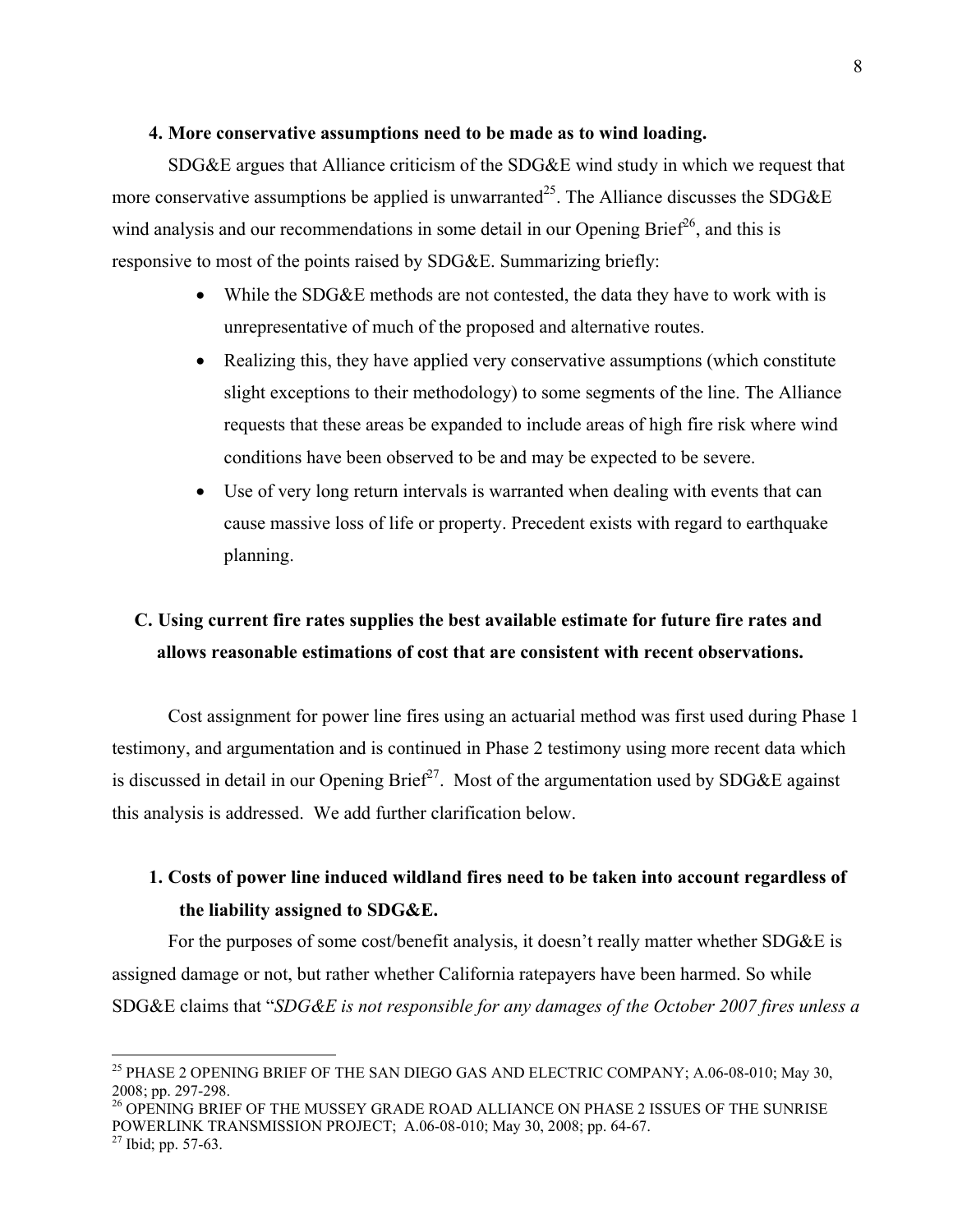*court finds SDG&E liable and SDG&E exhausts any appeals*" 28, it is certainly true that SDG&E ratepayers have been severely harmed. Total property damage for the October 2007 fires was estimated at roughly \$1.6 B, a considerable portion of which was endured in San Diego County, with the Witch fire – classified as a power line fire by Cal Fire – being the primary culprit<sup>29</sup>. Contrary to SDG&E's assertion<sup>30</sup> that Alliance Witness Mitchell's cost estimates were not based upon actual data, in fact Alliance testimony shows clearly that 1,650 structures were destroyed in the Witch Fire alone, and that the California Insurance Department estimated that 2,000 homes were destroyed in *all* fires. Adding in the fact that the Rice Fire (also attributed to power lines by Cal Fire) destroyed 248 structures, and it is clear that the \$300M to \$1B cost estimate made by the Alliance for power line fires during the October 2007 Firestorm is completely reasonable and factually supported.

SDG&E argumentation concentrates solely on liability. For the sake of clarity, there are actually four types of wildland fire costs that could be incurred by SDG&E ratepayers, some based upon liability and some not<sup>31</sup>. All of these are addressed in Alliance argumentation, but we break them out separately below to make clear to the Commission which type of costs may be assigned under what conditions, and which assumptions are implicit in each. All of these costs need to be treated in an actuarial manner since, while the probabilities of any given event are small, the damages that can accrue as a result are very large. Hence argumentation that the Alliance is calling for the Commission to "assign billions of dollars to this particular project"<sup>32</sup> is simply incorrect.

- **Direct cost of property damage**  these costs accrue because ratepayers are the ones damaged by power line fires. A power line that was beneficial to ratepayers for other reasons might be an overall liability if it was likely to destroy property.
- **Direct cost of environmental damage –** public open spaces, forests, and preserves are all maintained with ratepayer money. When the environmental quality of these public holdings is degraded or destroyed due to damage by frequent fires, the public

1

<sup>&</sup>lt;sup>28</sup> PHASE 2 OPENING BRIEF OF THE SAN DIEGO GAS AND ELECTRIC COMPANY; A.06-08-010; May 30, 2008; p. 322-323.

<sup>&</sup>lt;sup>29</sup> MG-20; PHASE 2 DIRECT TESTIMONY OF THE MUSSEY GRADE ROAD ALLIANCE; Appendix 2A; pp. 13-14.

<sup>&</sup>lt;sup>30</sup> PHASE 2 OPENING BRIEF OF THE SAN DIEGO GAS AND ELECTRIC COMPANY: A.06-08-010; May 30, 2008; p. 323-324.

<sup>&</sup>lt;sup>31</sup> OPENING BRIEF OF THE MUSSEY GRADE ROAD ALLIANCE ON PHASE 2 ISSUES OF THE SUNRISE POWERLINK TRANSMISSION PROJECT; A.06-08-010; May 30, 2008; pp. 56-61.

<sup>&</sup>lt;sup>32</sup> PHASE 2 OPENING BRIEF OF THE SAN DIEGO GAS AND ELECTRIC COMPANY; A.06-08-010; May 30, 2008; p. 325.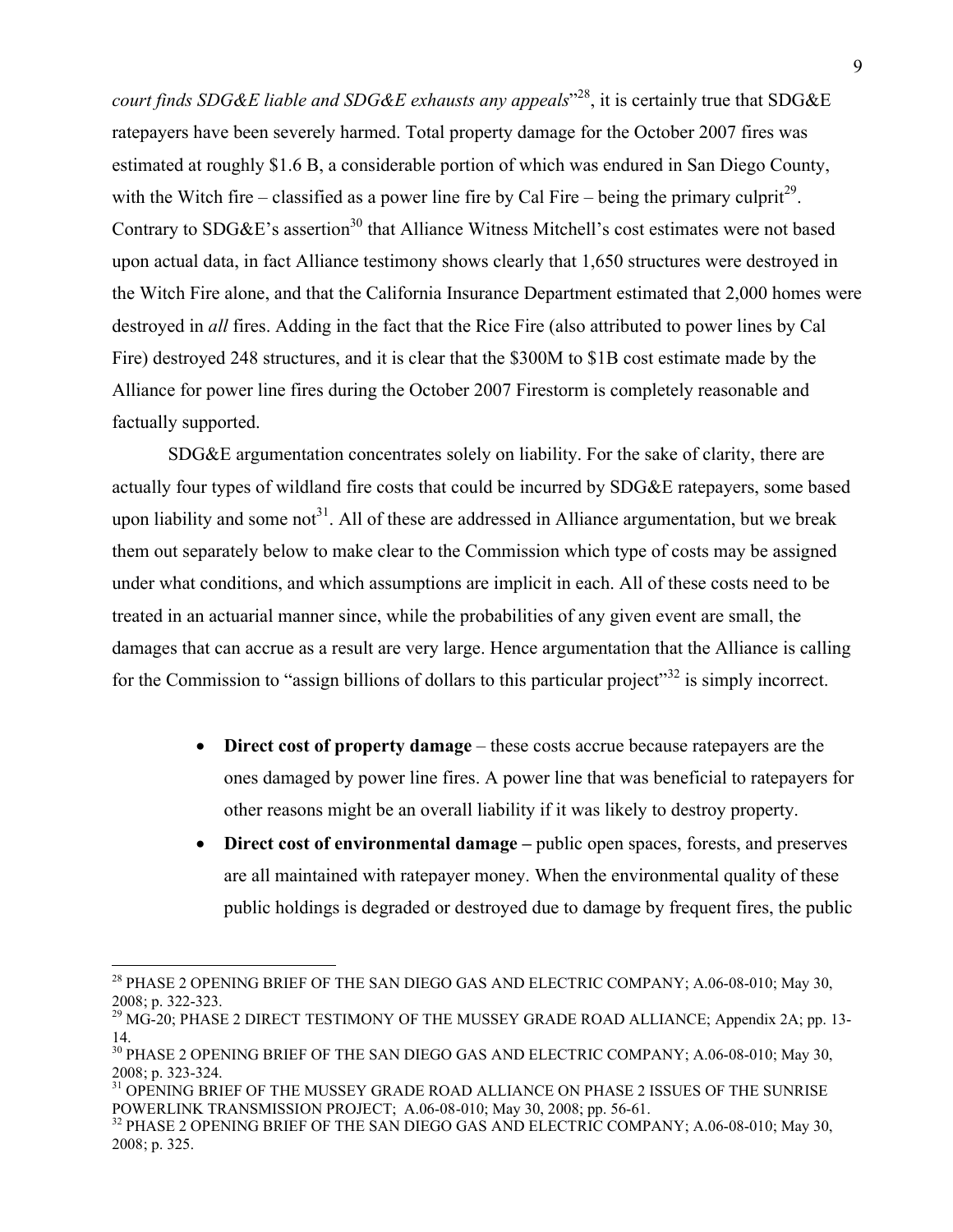good suffers. Amount of damage is assumed to be restoration or replacement cost. This cost assumes no liability.

- **Cost of liability for property damage** Unlike direct costs, these costs assume that *additional* costs can be assessed against ratepayers via SDG&E's own liability in the event that they are found to be responsible for property damage. Under the theories of inverse condemnation and trespass commonly used in power line fire cases, multiple damages may be assessed against utilities. Since these damages can be indirectly passed on to ratepayers, they need to be considered as part of the cost/benefit analysis. Application of this cost assumes utility liability and assessment of up to triple damages.
- **Cost of liability for environmental damages –** In analogy to the costs for property damage, these costs assume that multiple damages could be assessed for damage to public lands. It is founded on the same assumptions as the cost of liability for property damage, and additionally assumes that the public land agency having jurisdiction seeks cost recovery in order to restore or replace the damaged public lands.

#### **2. Application of case law supporting additional liability costs is justified.**

This issue was handled extensively in Phase 1 argumentation<sup>33</sup>. Trespass and inverse condemnation are used in power line wildland fire liability cases, and are not a speculative construct as suggested by  $SDG\&E^{34}$ .

#### **3. Estimates for catastrophic fire start rates are supported by data.**

When estimating how many significant fires would be generated by the SPL over its estimated lifetime (a number whose estimation is well documented) would become "catastrophic" and cause significant damage, an estimation of between one in five and one in 25 was used, culminating in a set of "worst case / best case" ratio of 10% and 2% respectively for the total 40 year lifetime probability of SPL sparking a catastrophic fire. These percentages were then used for  $cost$  estimation<sup>35</sup>.

<sup>33</sup> A.0608010 – Sunrise - OPENING BRIEF OF THE MUSSEY GRADE ROAD ALLIANCE ON PHASE I ISSUES OF THE SUNRISE POWERLINK TRANSMISSION PROJECT; p. 33-34.

<sup>&</sup>lt;sup>34</sup> PHASE 2 OPENING BRIEF OF THE SAN DIEGO GAS AND ELECTRIC COMPANY; A.06-08-010; May 30, 2008; p. 324.

<sup>&</sup>lt;sup>35</sup> MG-1; Phase 1 Direct Testimony of the Mussey Grade Road Alliance; pp. 38-39.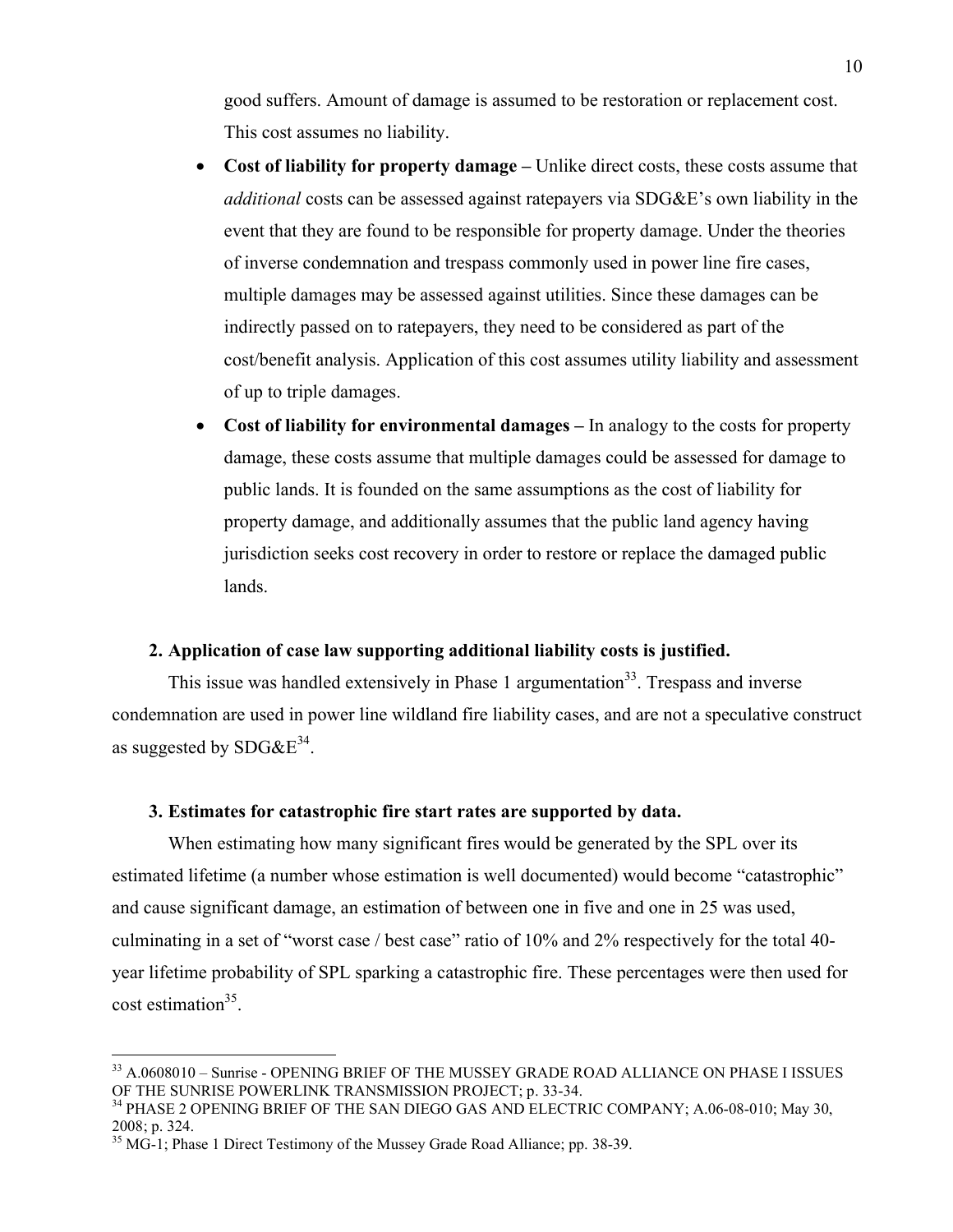SDG&E has complained that these estimates are somewhat rough<sup>36</sup>. Regardless, between Phase 1 and Phase 2 testimony they became well-supported by data, as noted in the Alliance Opening Brief<sup>37</sup>, since now three catastrophic fires out of 81 fire starts from power lines under wind or component failure have been measured. Since 3.5 fire starts are expected from SPL based on extrapolation from current rates<sup>38</sup>, one can see that the available data are consistent with the Alliance's original estimates, though much closer to the "worst case" assumption than the "best case" assumption  $(3.5 \text{ X } (3/81) \sim 13\%)$ .

#### **V. SDG&E ARGUMENTATION REGARDING TYPE CONVERSION IS BASED ON A FLAWED ANALYSIS**

SDG&E argues that the risk of type conversion from transmission lines in general and the SPL in particular is minimal, and that this is dwarfed by other causes of type conversion<sup>39</sup>. The Alliance presents an extensive critique of SDG&E's testimony regarding type conversion in its Opening Brief<sup> $40$ </sup> that is fully responsive to these claims and which further argues that analysis and testimony by SDG&E witness Mortier on the issue of type conversion lacks value and should be discarded. Summarizing the arguments from our Opening Brief, we note:

- The SDG&E argument conceptually ignores the fact that type conversion caused by an ignited fire is most likely to occur far from the ignition point due to the very large sizes of catastrophic fires.
- The analysis seems to conflate habitat lost due to development with habitat lost because the native vegetation on disturbed land is replaced with other non-native vegetation. No evidence is presented that "non-native vegetation" used in the analysis is actually caused by type conversion processes.
- The witness was unfamiliar with the classifications used in the GIS study, leading one to question whether the data is being properly understood or used.

<sup>&</sup>lt;sup>36</sup> PHASE 2 OPENING BRIEF OF THE SAN DIEGO GAS AND ELECTRIC COMPANY; A.06-08-010; May 30, 2008; p. 324.

<sup>&</sup>lt;sup>37</sup> OPENING BRIEF OF THE MUSSEY GRADE ROAD ALLIANCE ON PHASE 2 ISSUES OF THE SUNRISE POWERLINK TRANSMISSION PROJECT; A.06-08-010; May 30, 2008; pp. 59-60.<br><sup>38</sup> MG-20; PHASE 2 DIRECT TESTIMONY OF THE MUSSEY GRADE ROAD ALLIANCE; Appendix 2D; p. 14.

<sup>&</sup>lt;sup>39</sup> PHASE 2 OPENING BRIEF OF THE SAN DIEGO GAS AND ELECTRIC COMPANY; A.06-08-010; May 30, 2008; pp. 301-308.

<sup>40</sup> OPENING BRIEF OF THE MUSSEY GRADE ROAD ALLIANCE ON PHASE 2 ISSUES OF THE SUNRISE POWERLINK TRANSMISSION PROJECT; A.06-08-010; May 30, 2008; pp. 45-48.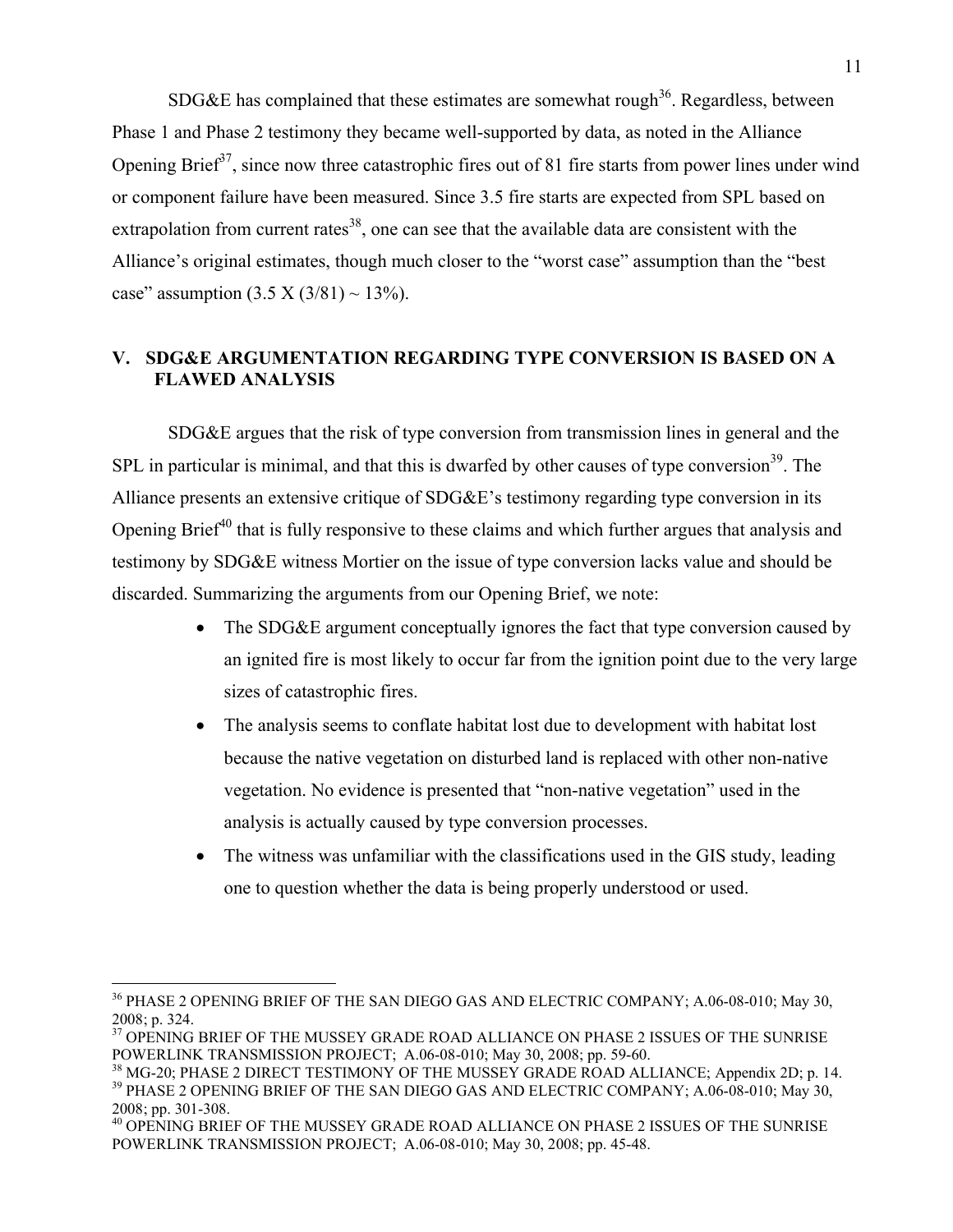- Absurdly small amounts of land in San Diego, in general, are shown as "type converted", leading one to question the interpretation. These are *much* smaller than lands affected by the recent wildfires.
- What it means to be "adjacent" to power lines is not defined.
- There is a general lack of citations or references that would bolster the witness's case.

### **VI. SDG&E'S ATTEMPT TO DISCREDIT ALLIANCE STATISTICAL ANALYSES HAVE NO VALUE OR VALIDITY**

SDG&E has attempted to discredit statistical analyses performed by the Alliance expert witness, Dr. Joseph Mitchell. Their goal, as addressed at length in the Alliance Phase 2 Opening Brief<sup>41</sup>, seems to have been primarily to obfuscate statistical issues rather than to present cogent or convincing statistical arguments of their own. Our major argument was that the testimony of the SDG&E witness, Dr. Jim Lackritz, was sorely lacking in merit and should not be given weight. Our reasoning can be briefly summarized as:

- No claim made in the testimony is supported by either a calculation or a reference.
- The witness makes statements outside of his field of expertise.
- The witness simply gainsays a number of Alliance arguments, ignoring clearly stated suppositions, focusing on trivial points, and through repeating conditionalities raised in the Alliance testimony as criticism.
- The witness did not join the proceedings until March 17th and is unfamiliar with the arguments and principles involved.
- SDG&E's strategy was to use procedural tricks rather than evidence to confuse issues relating to statistics.

The Alliance witness, Dr. Joseph Mitchell, is an experimental particle physicist who has, since his return to the United States in 1999, leveraged his expertise to do groundbreaking work in the field of wildland fire, including a refereed publication in the world's premier fire journal and presentations at wildland fire conferences<sup>42</sup>. The statistical analyses performed for the Alliance testimony were simple and straightforward, and easily within the competence of the witness: If

1

 $^{41}$  OPENING BRIEF OF THE MUSSEY GRADE ROAD ALLIANCE ON PHASE 2 ISSUES OF THE SUNRISE POWERLINK TRANSMISSION PROJECT; A.06-08-010; May 30, 2008; pp. 74-79 and pp. 18-19.

<sup>&</sup>lt;sup>42</sup> MG-1; PHASE 1 DIRECT TESTIMONY OF THE MUSSEY GRADE ROAD ALLIANCE; Appendix J; Joseph W. Mitchell, Ph. D. - Vitae.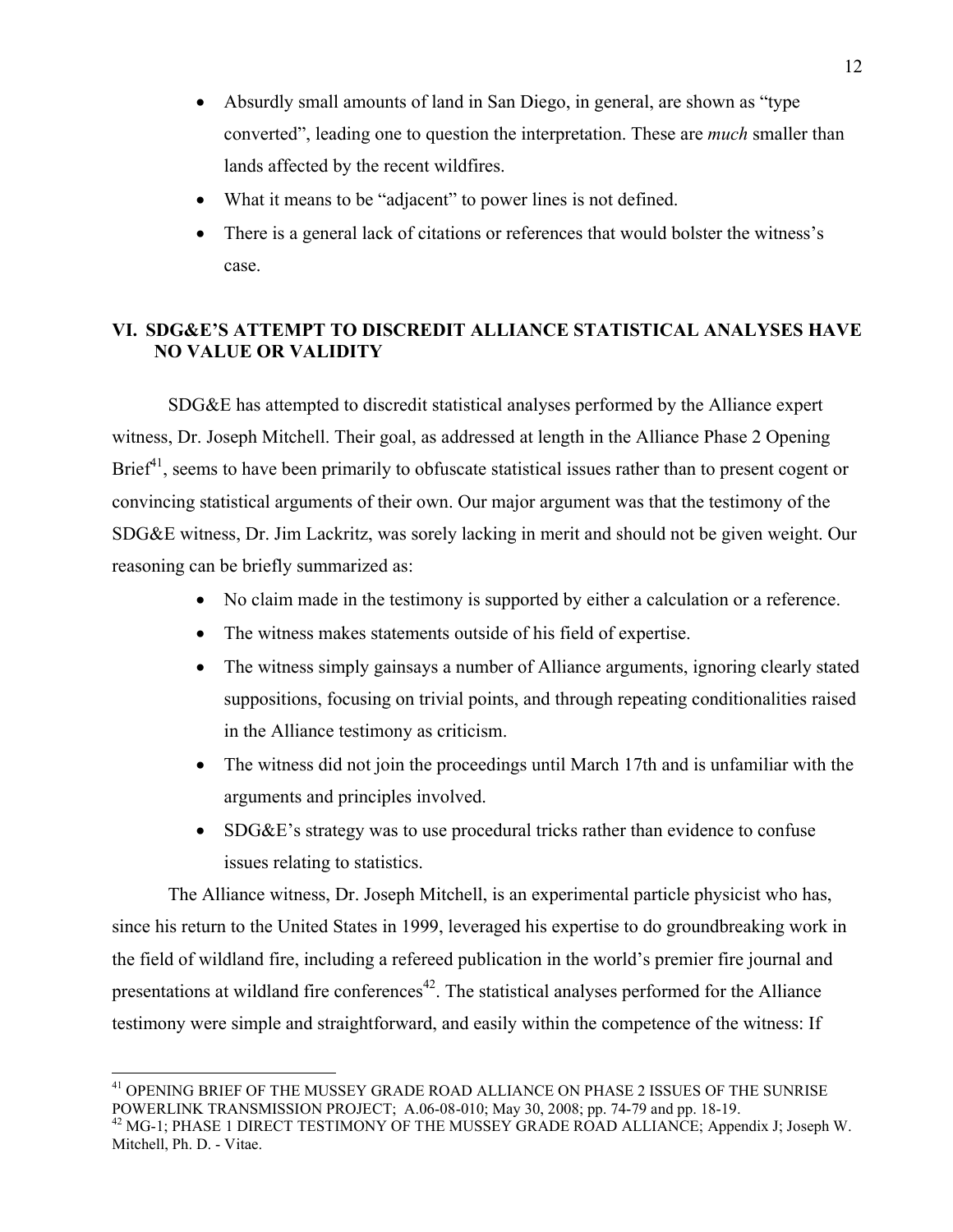statistics were auto mechanics, the analyses done in Alliance testimony would be an oil change. SDG&E's witness, on the other hand, provides no quantitative analysis whatsoever, regardless of his qualifications.

While we have already argued why the SDG&E testimony on this issue lacks merit, we would also like to address further errors and problems in the SDG&E Opening Brief.

### **A. The SDG&E Opening Brief mistakenly conflates two separate analyses performed by the Alliance's expert and thereby makes incorrect statements.**

SDG&E misinterprets both the Alliance testimony and the testimony of its own expert witness as evidenced in the statement that "*MGRA's entire analysis is based on the contention that San Diego has more fires than the rest of Southern California, and that the destructiveness of fires in San Diego is greater than five other counties…*" 43 In fact, as clearly stated and delineated in the Alliance's Phase 2 testimony, the Alliance performed several distinct and *logically separate* analyses that form the basis of its conclusions, each of which was discussed in a separate appendix of the testimony:

- 1. An analysis of the October 2007 Firestorm, which dealt only with the fires occurring during the Santa Ana event in late October, and which covered all of Southern  $California<sup>44</sup>$ .
- 2. A historical analysis in all counties of Southern California having similar vegetation types and weather conditions, extending back to 1960 and examining all power line fires in this timeframe<sup>45</sup>. The purpose of this analysis was to see whether the excess of power line fires in San Diego noticed in October 2007 was a statistically significant historical trend. As this relates to the SPL, an excess might indicate that conditions in the SDG&E service area were more dangerous than those elsewhere, and would imply that more stringent conditions would be appropriate in San Diego than might have been applied elsewhere.
- 3. An analysis of the SDG&E fire records, restricted only to the physical SDG&E service area, and extending back for only four years – the total time that SDG&E

1

<sup>&</sup>lt;sup>43</sup> PHASE 2 OPENING BRIEF OF THE SAN DIEGO GAS AND ELECTRIC COMPANY; A.06-08-010; May 30, 2008; p. 308.

<sup>&</sup>lt;sup>44</sup> MG-20; PHASE 2 DIRECT TESTIMONY OF THE MUSSEY GRADE ROAD ALLIANCE; Appendix 2A.

<sup>45</sup> MG-20; PHASE 2 DIRECT TESTIMONY OF THE MUSSEY GRADE ROAD ALLIANCE; Appendix 2B.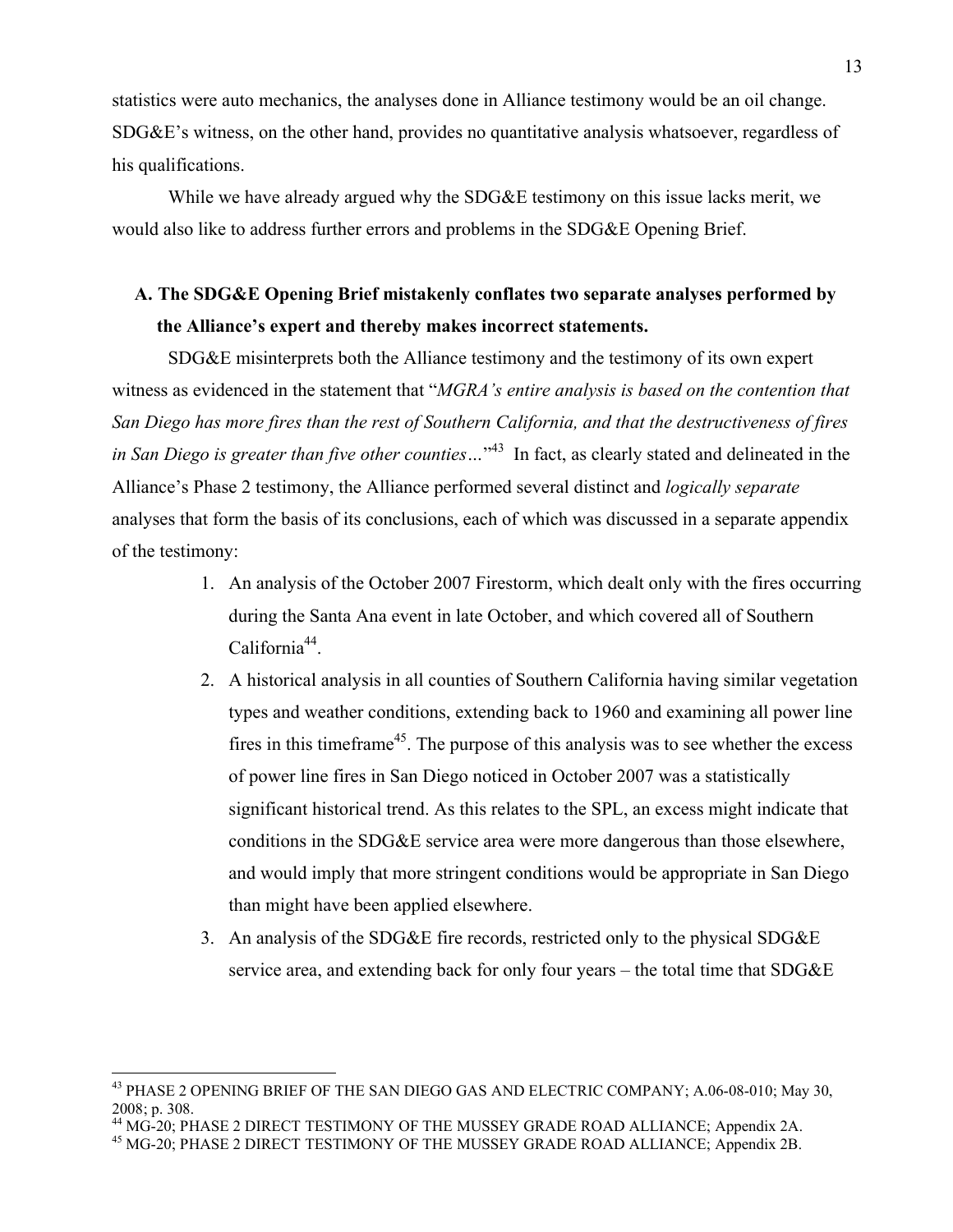has collected fire data<sup>46</sup>. The purpose of this analysis was to estimate future fire probabilities assuming that recently observed fire rates continue into the future.

Hence, SDG&E's claim that all Alliance conclusions are contingent on the Southern California power line fire history analysis (#2 above), is patently incorrect. SDG&E makes further argumentation based upon this misconception, stating that "*Even if it were true that San Diego county has more fires compared to other areas of Southern California (which SDG&E does not concede), Dr. Mitchell acknowledged on cross examination that this could be due to the fact that the results are based on a narrow four-year window of data*." Again, this is based upon conflation of the two analyses, and is a false interpretation of the cross-examination record. As clearly stated above and shown incontrovertibly in the Alliance testimony, the Southern California power line fire study timeline extended back to 1960 – a period of 46 years, not four years as implied above. The cross examination referred to a *hypothetical* four year time window, as is clearly evident in the phrasing of the question by SDG&E counsel: "*If you assume that there's data over a 46-year period and San Diego has a lower distribution of fire throughout that whole period, isn't it possible that San Diego could have more fires during any particular 4-year period of time within that larger period of time?*" 47 What SDG&E clearly had in mind with this line of questioning was the fouryear window used by the Alliance for the analysis of its own fire data, and which had its own separate statistical analysis performed. These two analyses are not causally or logically related, and any conclusions based on the assumptions that they are will be incorrect. This entire line of argumentation is, put simply, a goof.

The misunderstanding that the different Alliance analyses are directed at solving different problems also extends into the expert witness testimony as well. Referring to their expert witness testimony, SDG&E argues that only 230 kV or 500 kV power line fires should be used in the Alliance statistical analysis that is applied to all counties in Southern California (analysis #2, above)<sup>48</sup>. The purpose of this particular analysis was not to determine fire start rates for 230 kV or 500 kV lines, but rather to establish the presence of conditions that have caused power line fires. That 230 kV or 500 kV lines can be subject to these same conditions and cause fires require an independent form of proof, and this was supplied as part of the separate analysis of SDG&E fire data (analysis #3), discussed above.

<sup>&</sup>lt;sup>46</sup> MG-20; PHASE 2 DIRECT TESTIMONY OF THE MUSSEY GRADE ROAD ALLIANCE; Appendix 2D.  $^{47}$  A.06-08-010 Sunrise Phase 2 Hearings Transcript; Witness Mitchell; v. 24; p. 3367; 1. 13-18.

<sup>48</sup> PHASE 2 OPENING BRIEF OF THE SAN DIEGO GAS AND ELECTRIC COMPANY; A.06-08-010; May 30, 2008; p. 312.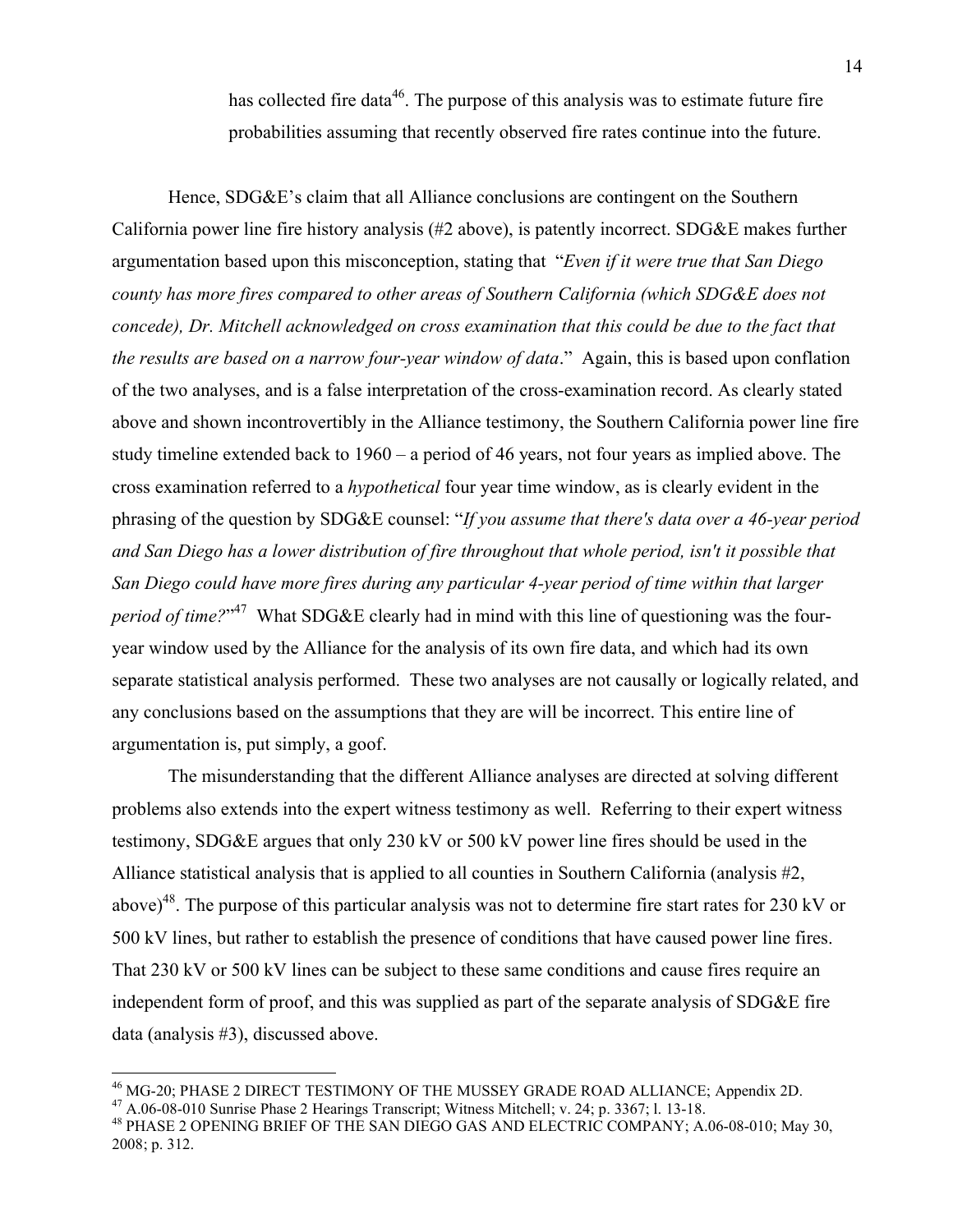### **B. SDG&E's argumentation does not quantitatively undermine – or even challenge – the fact that there is a historical statistical excess of power line fires in San Diego County.**

The Alliance analysis of historical fire data revealed a statistically significant excess of power line fires in San Diego County<sup>49</sup>. It is important to note that despite their bluster the SDG&E testimony and brief do *not* challenge this calculation or present calculations to the contrary, which were cross-checked and present a conservative result<sup>50</sup>. There is no claim that the excess itself is statistically insignificant. The Alliance testimony cautions about naïve application of this fact, since "counties" are artificial constructs and all other things being equal one would expect a very big county to have more power line fires than a smaller one<sup>51,52</sup>. However, as we argued in the Opening Brief, there is one sense in which a "county" is a very relevant entity – the fact that the SDG&E service area is very nearly identical to the area of San Diego County. Hence, an excess of power line fires in San Diego – regardless of cause – is a problem for SDG&E and SDG&E ratepayers.

SDG&E argues that if one takes into account the total number of fires from all causes as a possibly correlated variable, that the excess in San Diego is statistically insignificant<sup>53</sup>. As noted in our Opening Brief, no assertion made by the SDG&E witness is backed up by quantitative calculation. The Alliance's own investigation into this question indicated that the probability of accidentally achieving an excess was only 6%, as noted by the Alliance witness upon crossexamination<sup>54</sup>. The Alliance witness further noted that the incongruity of the Alliance and SDG&E statements was likely explained by the fact that statisticians often use 5% as a criterion of "significance" – a distinction not shared by physicists. Whether or not the Commission regards the difference between 5% and 6% as a legitimate delineation, the rest of the SDG&E argumentation is irrelevant and misses the point entirely: the remaining question is not *whether* there is a statistical excess of power line fires in San Diego County (there is – and this has in fact not been challenged by SDG&E testimony) – but *why*. Even *if* the primary explanation was that there are just more fires overall in San Diego County (there is a 6% chance this is consistent with data), that would *still* be a

<sup>49</sup> OPENING BRIEF OF THE MUSSEY GRADE ROAD ALLIANCE ON PHASE 2 ISSUES OF THE SUNRISE POWERLINK TRANSMISSION PROJECT; A.06-08-010; May 30, 2008; pp. 36-40.

<sup>50</sup> PHASE 2 OPENING BRIEF OF THE SAN DIEGO GAS AND ELECTRIC COMPANY; A.06-08-010; May 30, 2008; pp. 309-312.

 $^{51}$  MG-20; PHASE 2 DIRECT TESTIMONY OF THE MUSSEY GRADE ROAD ALLIANCE; p. 18.<br> $^{52}$  A.06-08-010 Sunrise Phase 2 Hearings Transcript; Witness Mitchell; v. 24; p. 3364; l. 13-18.

<sup>&</sup>lt;sup>53</sup> PHASE 2 OPENING BRIEF OF THE SAN DIEGO GAS AND ELECTRIC COMPANY; A.06-08-010; May 30, 2008; pp. 311.

<sup>54</sup> A.06-08-010 Sunrise Phase 2 Hearings Transcript; Witness Mitchell; v. 24; pp. 3372-3373.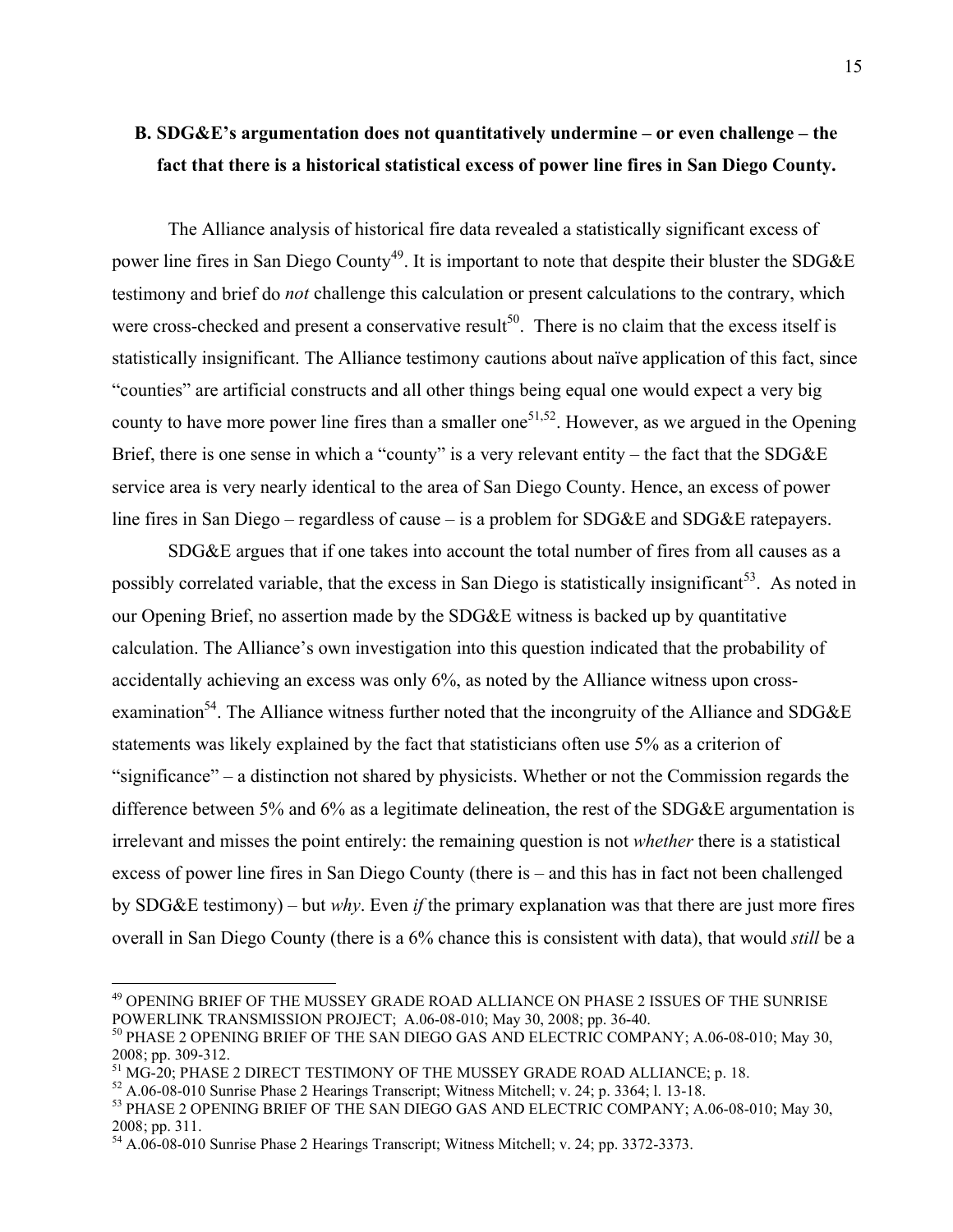big problem for SDG&E and its ratepayers, and would have implications for SPL planning. As noted in our Opening Brief, though, it is likely that the fact that significance becomes somewhat less when the total number of fires of all causes is assumed to be source of variation is due to the fact that the total number of wildland fires and number of powerline fires have a common source – the large amount of vegetation in San Diego County<sup>55</sup>.

SDG&E and its witness also attempt to elevate trivial observations in the Alliance testimony (for instance, the fact that '3' is half of '6') to the point of statistical analysis, and falsely state that the Alliance analysis is predicated on these "statistics"<sup>56</sup>. It isn't – it is based upon a global fit to all available fire data analyzed by the Alliance. Furthermore SDG&E mistakenly uses a section of argumentation that applies to Alliance testimony that is not in evidence, having been corrected by issuance of an erratum prior to testimony submission. This applies to the paragraph taking up of most of p. 311 of their brief ("Dr. Lackritz… 4.32"), which should not have been included.

SDG&E goes on to assert that the methodology that the Alliance applied to this calculation was incorrect, asserting that only mileage of power lines could be used for this particular calculation<sup>57</sup>. As discussed extensively in our Opening Brief<sup>58</sup>, not only does this represent the SDG&E witness's unfamiliarity with the subject matter, it is a bold misstatement of fact. The use of proxies – the use of the variations in one thing to estimate the variations in another when it isn't possible to do a direct measurement – is an established and fundamental part of all quantitative sciences. Statisticians are, or should be, familiar with this. In fact, SDG&E's own fire witness, Hal Mortier, uses a proxy method himself in his own calculations, as stated in SDG&E's Opening Brief: "*SDG&E looked at areas with non-native vegetation as a proxy of type conversion.*" 59 While the subsequent analysis was flawed, as discussed elsewhere (they didn't choose a very good proxy) the use of a proxy is perfectly allowable scientifically. This is particularly true in the Alliance's testimony because the various hypotheses tested by the Alliance testimony were not to prove the existence of a statistical excess (the statistics themselves do this), but rather to help illuminate possible causes.

<sup>55</sup> OPENING BRIEF OF THE MUSSEY GRADE ROAD ALLIANCE ON PHASE 2 ISSUES OF THE SUNRISE POWERLINK TRANSMISSION PROJECT; A.06-08-010; May 30, 2008; p. 39.

<sup>56</sup> PHASE 2 OPENING BRIEF OF THE SAN DIEGO GAS AND ELECTRIC COMPANY; A.06-08-010; May 30, 2008; pp. 310-311.

<sup>&</sup>lt;sup>57</sup> PHASE 2 OPENING BRIEF OF THE SAN DIEGO GAS AND ELECTRIC COMPANY; A.06-08-010; May 30, 2008; pp. 311-312.

<sup>58</sup> OPENING BRIEF OF THE MUSSEY GRADE ROAD ALLIANCE ON PHASE 2 ISSUES OF THE SUNRISE POWERLINK TRANSMISSION PROJECT; A.06-08-010; May 30, 2008; p. 75.

<sup>59</sup> PHASE 2 OPENING BRIEF OF THE SAN DIEGO GAS AND ELECTRIC COMPANY; A.06-08-010; May 30, 2008; p. 302.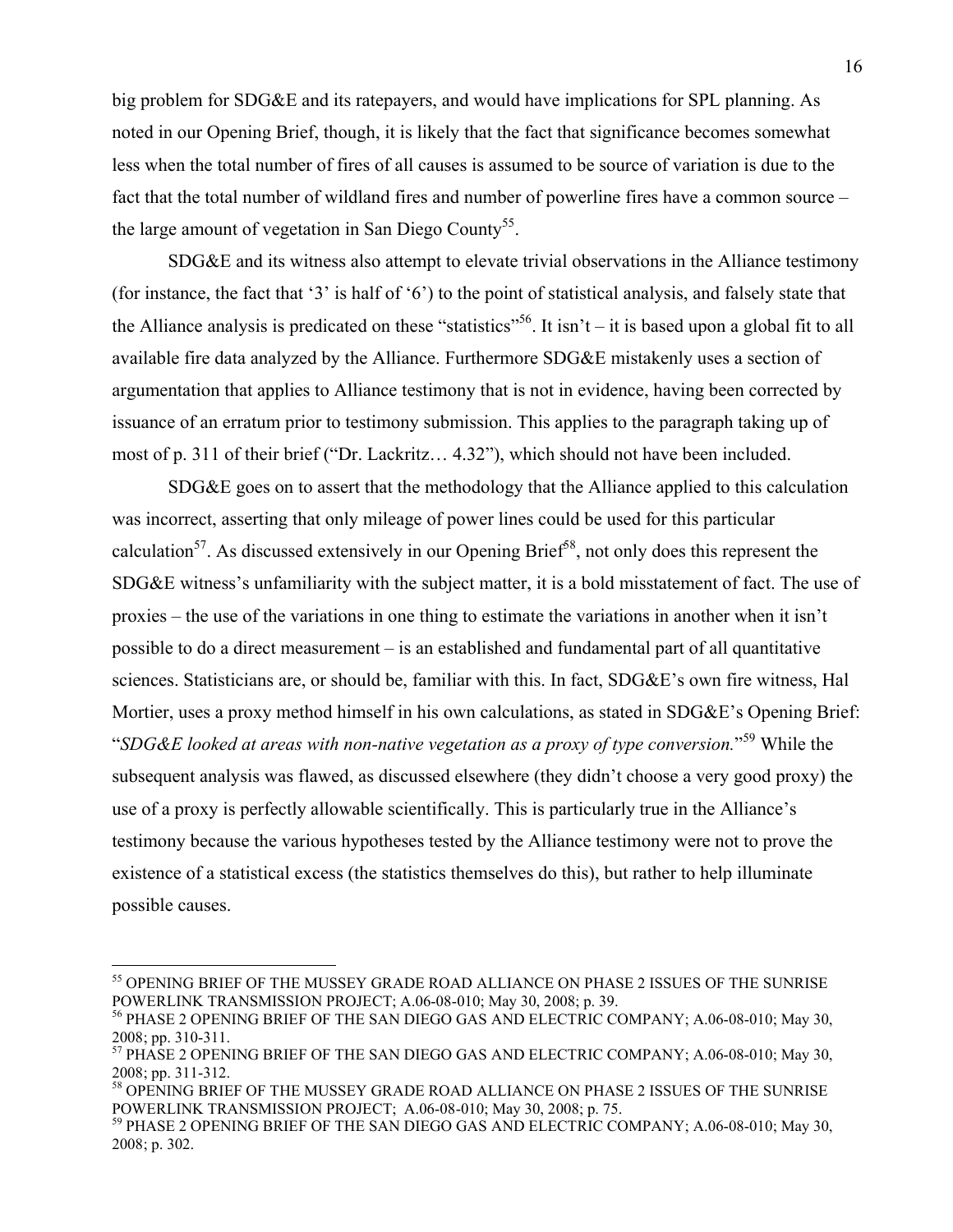Another gross misstatement of fact made by the SDG&E witness and argued by SDG&E is that extrapolation based upon observed rates stretches "uncertainty laws of probability"<sup>60</sup>. There are no such laws, and none are cited by their witness in support of this assertion. Contrary to SDG&E argument, the testimony of the Alliance quantitatively and carefully addresses the uncertainties introduced by argument from small statistics, and shows high and low acceptable ranges for derived values in all calculations of fire rates and probabilities. One can measure one's pulse for ten seconds and use this to get per minute rate, with the caveat that the measurement will simply be more accurate if the pulse is measured for a longer period of time. To assert, as SDG&E and its witness do, that measurement and prediction times need to be equivalent is a specious argument.

The art of prediction – of predicting usage rates, population growth, and outage rates – of predicting *anything* about the future for use in calculating the usefulness, safety and efficacy of the Sunrise Powerlink is fraught with uncertainties and assumptions. The general rule to follow is:

#### *Do the best you can, with all the information you have.*

The Alliance testimony and argumentation have done just this.

#### **C. Case law cited by SDG&E is inapplicable to the Alliance testimony.**

SDG&E cites four cases in support of their argument against acceptance of the Alliance's statistical analyses: *International Bhd. of Teamsters v. United States*, 431 U.S. 324, 340 (1977); *Watson v. Ft. Worth Bank & Trust*, 487 U.S. 977, 996-97 (1988); *Morita v. Southern California Permanente Med. Group*, 541 F.2d 217, 220 (9th Cir. 1976); and *Harper v. Trans World Airlines, Inc.*, 525 F.2d 409, 412 (8th Cir. 1975). For various reasons, these cases do not apply to the statistical analyses found in the Alliance testimony.

#### **1. Cases all come from a different domain than that analyzed by the Alliance.**

All of the cases cited by SDG&E come out of discrimination law, and are difficult to relate directly to the scientific analysis conducted as part of the Alliance testimony. These are adversarial cases, with one party attempting to use statistics to demonstrate discrimination against another party. These establish both a different standard of argument and a different burden of proof, as discussed below.

<sup>60</sup> PHASE 2 OPENING BRIEF OF THE SAN DIEGO GAS AND ELECTRIC COMPANY; A.06-08-010; May 30, 2008; p. 312-313.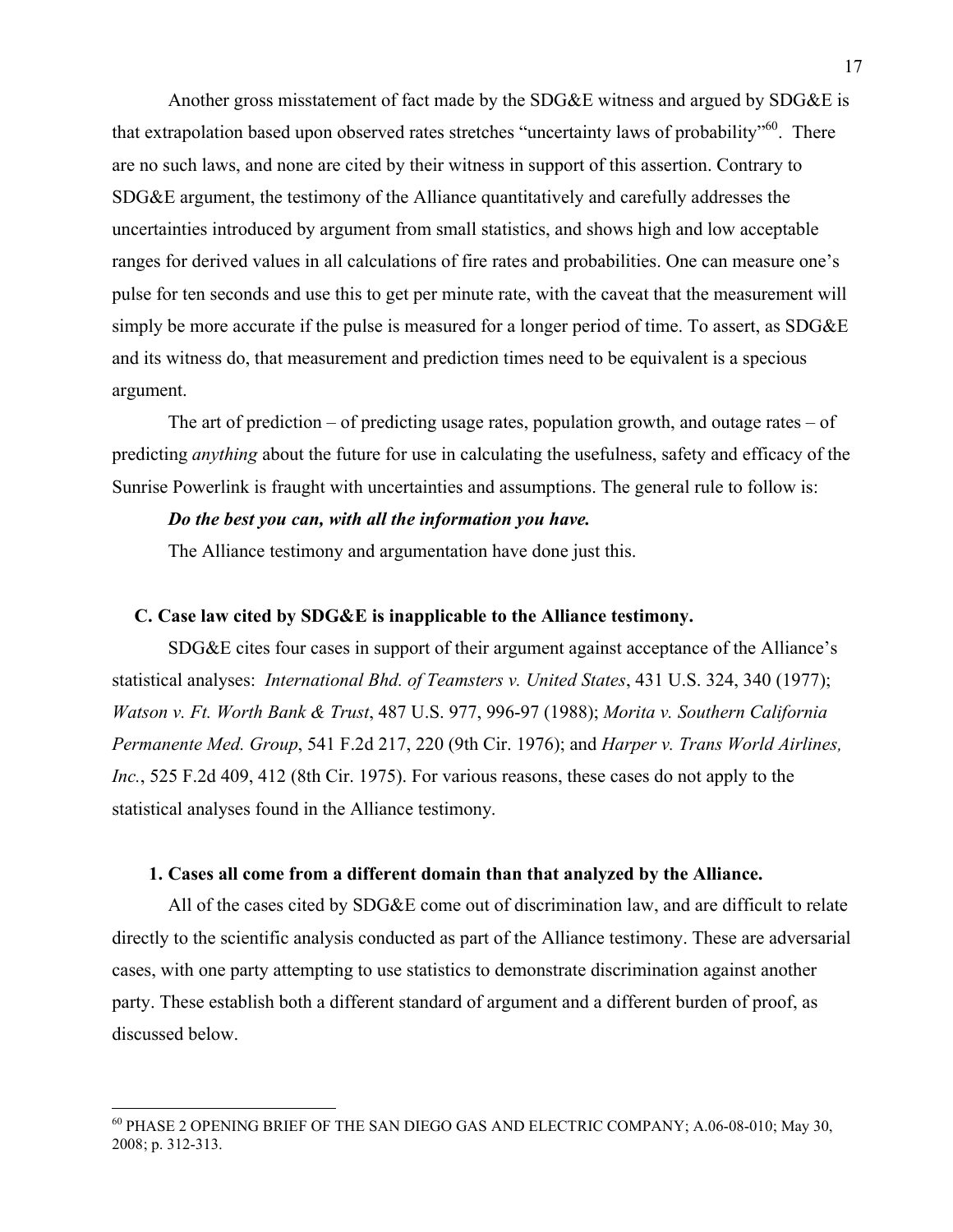### **2. Cases arguing against use of small statistics do not indicate any use of a quantitative analysis.**

The two cases in which the use of statistical evidence from small samples was denied were *Morita* and *Harper*. In both of these cases, argumentation was made that discrimination existed based upon a very small number of examples (five in the case of *Harper* and eight in the case of *Morita*). *Prima facie* examination of these cases calls into question the very use of the term "statistics" to refer to the decision making process by which the proffered evidence was discarded.

Had a quantitative analysis been applied to either one of these cases – had "statistics" actually been used – the conclusion from both cases would be that no statistical evidence exists for discrimination. There is a substantial difference between showing numerical measurements and calculating the probabilities associated with the hypotheses that could lead to those measurements. Only the latter is properly called "statistics". What these cases are effectively arguing is against naïve argument from small numbers and for quantitative statistical proof.

The Alliance testimony only engages in the latter. All analyses are carefully analyzed for probabilities, assumptions are clearly stated, and uncertainties are quantified and presented for review. The cited cases do not indicate any level of diligence of that sort was applied in their argumentation. Therefore, the appropriate decision made to exclude data in the cited cases does not apply to Alliance testimony.

### **3. All cases refer to probative issues, while Alliance argument is strictly for decisionmaking and predictive purposes because causation is already demonstrated.**

Another important distinction between the referenced case law and what is being argued by the Alliance is that the discrimination cases are fundamentally probative: Statistical analysis can be used as evidence to support the assertion that an employer is engaging in discriminatory practices. In the case of Alliance predictive testimony, the fundamental assertion made by the Alliance – that "big lines cause fires" – is already proven by the very existence of fires from 230 kV lines reported in SDG&E fire records<sup>61</sup>. Subsequent Alliance analysis and resulting argumentation is to gauge the level of risk that this observation would imply for the SPL under the assumption that recent observations are typical of those that will be made in the future. Hence, a "burden-of-proof" standard is not applicable in this case, since factual basis is effectively proven. Instead, the goal is to provide the Commission with the best information possible for decision-making.

<sup>&</sup>lt;sup>61</sup> MG-20; PHASE 2 DIRECT TESTIMONY OF THE MUSSEY GRADE ROAD ALLIANCE; Appendix 2D; p. 8.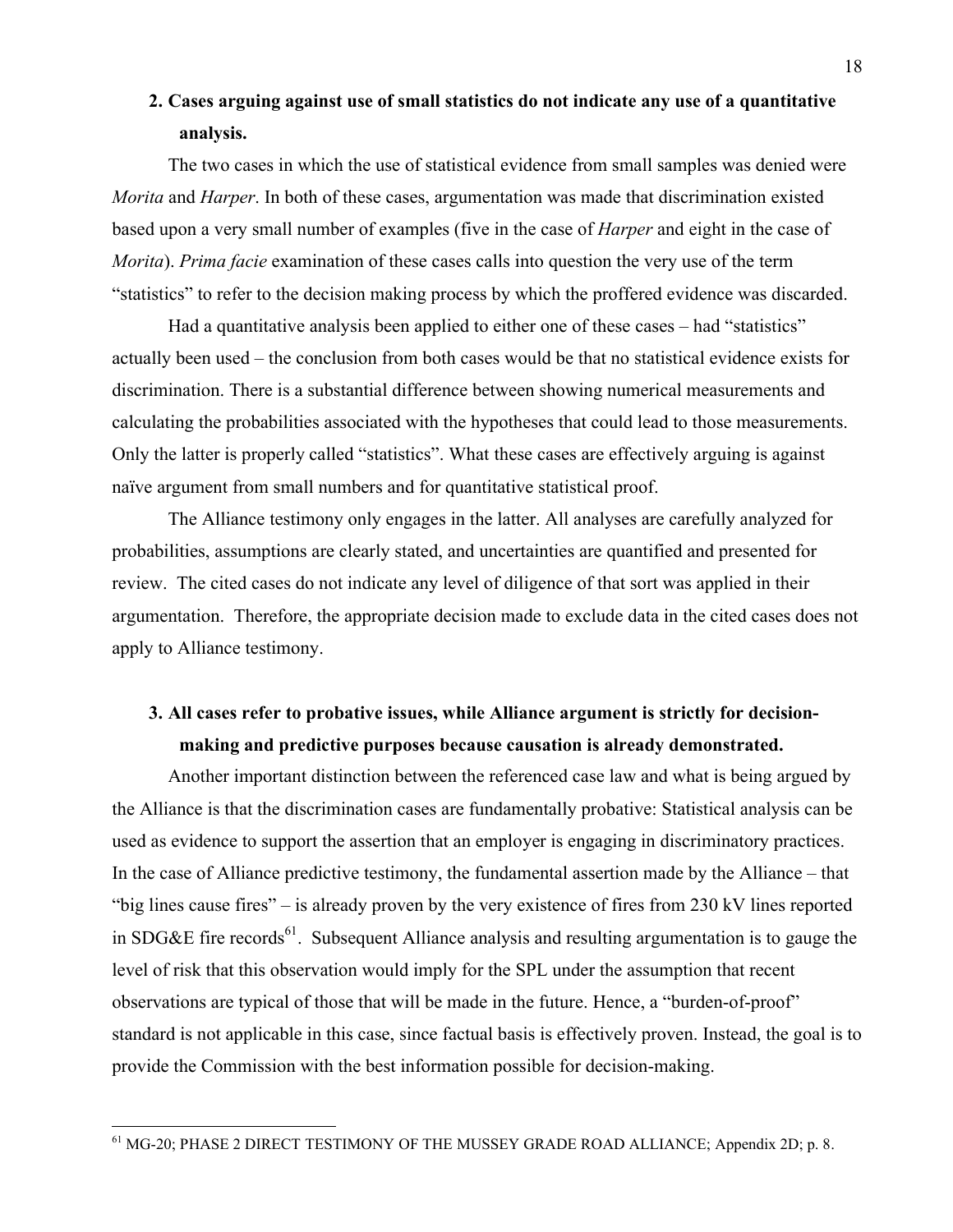The goal of the Commission is not to determine whether SDG&E EHV lines are capable of starting fires (though they are), but rather to determine the cost efficacy and potential safety issues that would arise from the Sunrise Powerlink project. *To make a correct decision, the Commission should use all available information.* This is one key discriminator to determine which information should be used in Commission decision making: if information improves the quality of the decision-making outcome it should be incorporated, otherwise it should not.

To accept SDG&E's argument that the fact that fires due to 230 kV lines occur should not be incorporated into the analysis because of small statistics has the same practical effect as saying that these fires do not occur. This in itself would insert a fundamentally incorrect assumption into the analysis, and degrade the quality of the Commission decision. It is better to use the Alliance values with their inherent uncertainties, since these have incorporated a wide range of effects, considerations and factors, and contain much better information than a blanket assumption of no effect.

The effect of small statistics in this particular case is not to render prediction useless, but rather to increase the uncertainty of prediction. SDG&E is no stranger to large uncertainties in prediction. The testimony of Witness Oatman, for instance, who calculated an estimated range of potential outage costs for southern route alternatives (incorrectly, as will be shown below) that spans from \$360M to \$3 billion<sup>62</sup>. If the Commission finds uncertainties in the Alliance fire rate calculations to be large, it should also compare the uncertainties in proffered SDG&E testimony as it determines what data to accept in its final decision-making process.

#### **VII. SDG&E'S OPENING BRIEF'S CLAIMS OF ADDITIONAL FIRE RISKS AND OUTAGE COSTS FOR SOUTHERN ROUTES ARE ERRONEOUS**

SDG&E has argued that its proposed and other northern routes are more reliable from a wildland fire standpoint, and that any southern route will be subject to a Category C  $RAS<sup>63</sup>$ . They also have argued that there will be a \$1.3 B associated with outage costs if a southern route is chosen $^{64}$ .

64 Ibid. p. 12.

 $^{62}$  SD-36; SDG&E Phase 2 direct testimony; p. 13.19.<br> $^{63}$  PHASE 2 OPENING BRIEF OF THE SAN DIEGO GAS AND ELECTRIC COMPANY; A.06-08-010; May 30, 2008; pp. 58-64.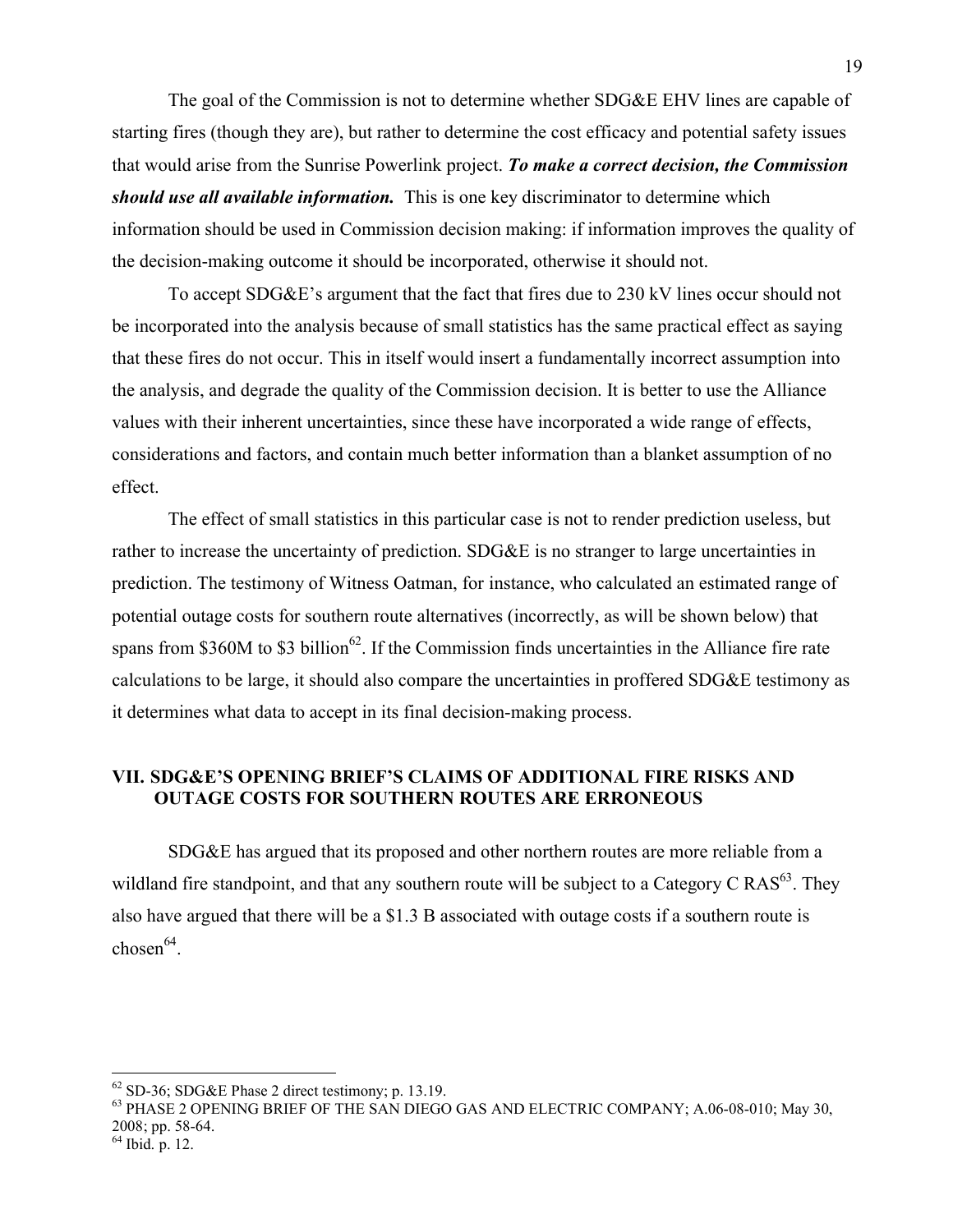### **A. SDG&E's own analysis shows rough equivalence of fire risk along northern and southern routes, though they state the opposite.**

SDG&E quantitatively compared routes with respect to exposure to flammable vegetation based upon the results of the DEIR analysis. They've summarized their results in Table 7-1 of their Opening Brief<sup>65</sup>, which shows summaries for very high burn probability ("VHBP") and high burn probability ("HBP") areas for each route alternative. They then go on to state that "*each of the northern route alternatives has a lower percentage of total VHBP and HBP areas compared to each of the southern route alternatives*."

This is a fundamentally incorrect comparison. We expect hazard due to power line ignitions as well as outages due to fire impingement on line route to both be proportional to the TOTAL exposure of lines to vegetation, not the FRACTIONAL exposure of line to vegetation. A 200-mile line with 10% exposure, for instance, would have twice the exposure of a 10 mile line with 100% exposure. If we look at the TOTAL exposure length from Table 7-1, we come to a quite different conclusion:

| Route                    | <b>VHBP</b> | <b>HBP</b> | <b>Total</b> |
|--------------------------|-------------|------------|--------------|
|                          | miles       | miles      |              |
| Aspen's Northern         | 2.28        | 7.27       | 9.53         |
| Proposed Project         | 4.44        | 6.85       | 11.29        |
| <b>Enhanced Northern</b> | 4.66        | 7.96       | 12.62        |
| <b>UCAN</b>              | 3.00        | 7.48       | 10.48        |
| Aspen's Southern         | 3.64        | 8.30       | 11.94        |
| Modified Southern        | 4.40        | 11.08      | 15.48        |
| <b>LEAPS</b>             | 4.62        | 5.17       | 9.79         |

We have taken the liberty of adding a "Total" column in the table above, which contains the sum of the numbers in the second and third columns. The VHBP and HBP columns are copied verbatim from the SDG&E brief. It is clear that the Proposed Project has a rough equivalence to the Aspen Southern alternative in exposure to hazardous fire conditions (a result completely in accord with Alliance testimony<sup>66</sup>), and has significantly less exposure than  $SDG&E$ 's "Modified Southern" alternative. The erroneous use of fractional rather than total exposure is also applied to SDG&E's

<sup>65</sup> PHASE 2 OPENING BRIEF OF THE SAN DIEGO GAS AND ELECTRIC COMPANY; A.06-08-010; May 30, 2008; p. 315.

<sup>66</sup> OPENING BRIEF OF THE MUSSEY GRADE ROAD ALLIANCE ON PHASE 2 ISSUES OF THE SUNRISE POWERLINK TRANSMISSION PROJECT; A.06-08-010; May 30, 2008; p. 42.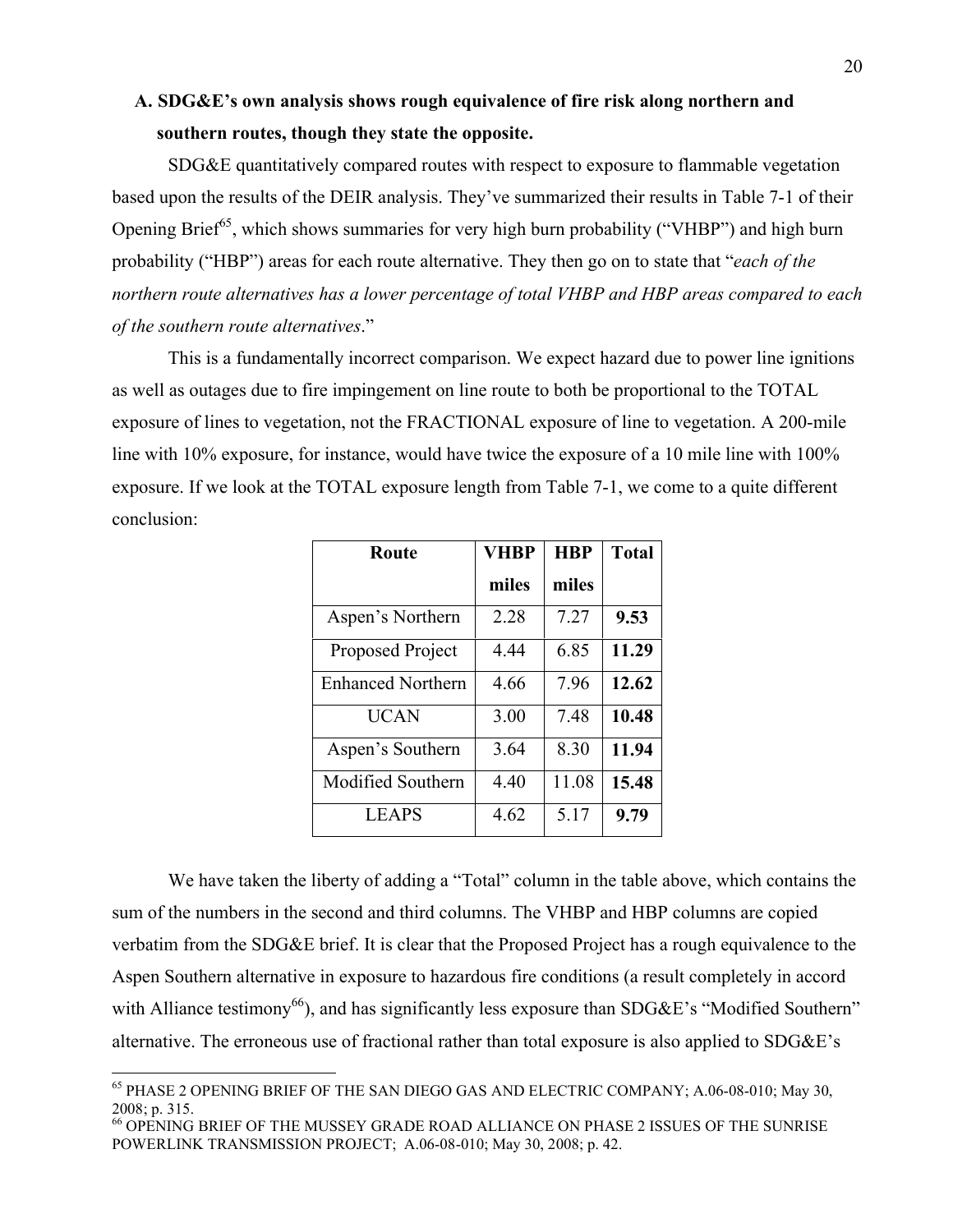analysis of the LEAPS and other transmission alternatives<sup>67</sup> and should be ignored. The totals in the table above should instead be used for comparison of line-vegetation exposure between various routes using Draft EIR/EIS data.

The Alliance has also argued in its Opening Brief that the surveys used to gather the Draft EIR/EIS data have a bias that significantly *underestimates* lifetime exposure of northern routes to vegetation due to fuel removal during the 2003 fires<sup>68</sup>. This effect will differentially increase the fire risk along any northern alternatives with respect to southern alternatives over the next decade.

#### **B. SDG&E's fire rate calculations for the southern route were substantially in error.**

The Alliance argued in its Phase 2 Opening Brief that the fire analysis upon which the conclusion that the Environmentally Superior Southern Route would be expected to have twice the number of outages as the northern route was in error<sup>69</sup>. Summarized briefly, the primary errors were that the SDG&E fire expert incorrectly included fires that did not meet Cal Fire data quality standards (larger than 50 acres), and that using a wide swath (six miles) to categorize small fires was inappropriate. SDG&E has noted but not challenged MGRA's analysis in its brief<sup>70</sup>.

SDG&E does a separate analysis that counts the total number of fires in each fireshed analyzed in the Draft  $EIR/EIS<sup>71</sup>$ . This is also a deceptive analysis because: 1) there is no attempt to normalize for the total area of each fireshed, and 2) there is no attempt to normalize for the path length of each route in each fireshed. Without these corrections, it is not a useful metric for determining the overall threat posed to power lines due to fire ignitions. This analysis also suffers from the same criticism raised in the previous paragraph – that many ignitions in the southern areas are smaller fires that present little threat to power lines.

#### **C. This erroneous data formed the basis of the WECC's route classification.**

As noted in the Alliance Opening Brief, UCAN rebuttal testimony definitively shows that the WECC fire assessment was based solely upon data provided to WECC by  $SDG\&E^{72}$ . Hence, the

<sup>67</sup> Ibid.; p. 318-320.

 $^{68}$  OPENING BRIEF OF THE MUSSEY GRADE ROAD ALLIANCE ON PHASE 2 ISSUES OF THE SUNRISE POWERLINK TRANSMISSION PROJECT; A.06-08-010; May 30, 2008; pp. 40-41.

<sup>69</sup> OPENING BRIEF OF THE MUSSEY GRADE ROAD ALLIANCE ON PHASE 2 ISSUES OF THE SUNRISE POWERLINK TRANSMISSION PROJECT; A.06-08-010; May 30, 2008; pp. 52-53.

<sup>70</sup> PHASE 2 OPENING BRIEF OF THE SAN DIEGO GAS AND ELECTRIC COMPANY; A.06-08-010; May 30, 2008; p. 320, footnote 230.

 $^{71}$  Ibid; p. 316.

<sup>72</sup> U-101; UCAN Phase II Rebuttal Testimony by David Marcus on Behalf of UCAN; p. 26.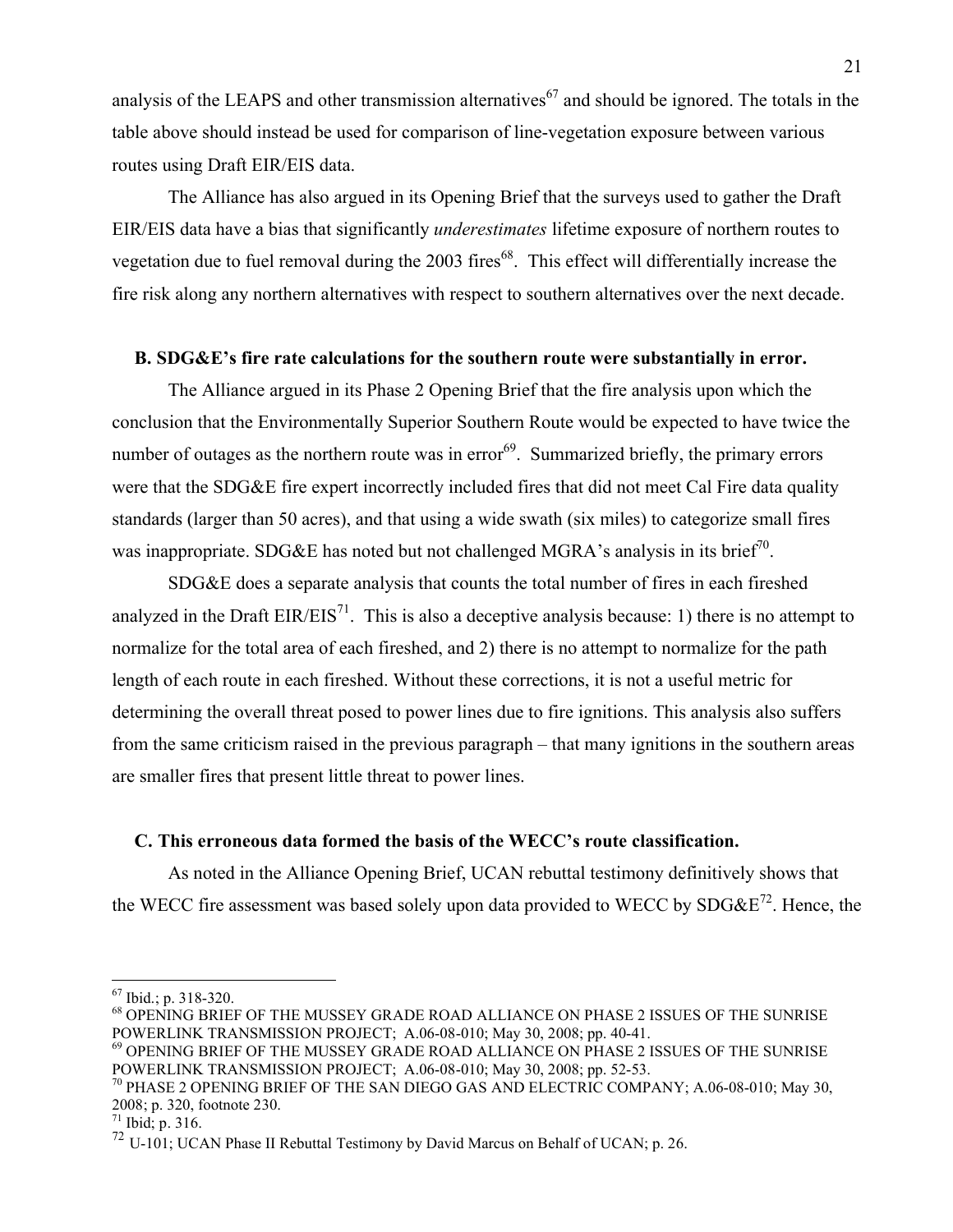WECC fire assessment has been tainted by SDG&E's incorrect analysis, and there is no reason to believe that this would continue to be the decision of the WECC if the data were to be corrected.

SDG&E speciously attributes the origin of the fire hazard assertion to WECC itself, as in the analysis of Aspen's Environmentally Superior Southern Alternative: "*According to the WECC, any southern route is at a much higher risk of a common corridor outage than the northern routes…*" 73 as well as that of their own Enhanced Southern Route<sup>74</sup>. These assertions should be discounted.

### **D. Historical fire data shows that** *all* **alternative routes will be subject to N-1-1 outages due to wildland fires with MTBF < 30 years.**

Alliance analysis, summarized in the Opening Brief, shows that *all* routes will be subject to N-1-1 outages due to fires affecting SWPL and the route in question<sup>75</sup>, and that the mean time between such events should be expected to be <30 years. This is due to the fact that clusters of large fires tend and have historically tended to occur during severe Santa Ana wind events. It should be assumed that this information will figure into future WECC considerations, and may result in the reclassification of a northern alternative as Category C.

## **E. Cost estimates based upon a Category C RAS designation are a factor of five to seven larger than would be expected from wildland fire outages.**

Calculations by SDG&E Witness Oatman were referenced in the SDG&E Opening Brief and used to argue that a southern route would be subject to an additional \$1.3 B in costs over the lifetime of the line due to its Category C  $RAS^{76}$ . The Alliance has shown in its Opening Brief that this number is larger by a factor of five to seven than what would reasonably be expected from wildland fire, using the same assumptions used by Oatman in combination with wildland fire history data<sup>77</sup>. The main difference between the Alliance and Oatman's calculation is that Oatman used *all* outages in his calculations, and not just those due to fire. If we assume that Oatman's calculations are correct then the great majority of the outages for which the Category C RAS

<sup>&</sup>lt;sup>73</sup> PHASE 2 OPENING BRIEF OF THE SAN DIEGO GAS AND ELECTRIC COMPANY; A.06-08-010; May 30, 2008; p. 147.

 $74$  Ibid.; p. 160.

<sup>&</sup>lt;sup>75</sup> OPENING BRIEF OF THE MUSSEY GRADE ROAD ALLIANCE ON PHASE 2 ISSUES OF THE SUNRISE POWERLINK TRANSMISSION PROJECT; A.06-08-010; May 30, 2008; pp. 54-55.

<sup>76</sup> PHASE 2 OPENING BRIEF OF THE SAN DIEGO GAS AND ELECTRIC COMPANY; A.06-08-010; May 30, 2008; p. 12; footnote.

 $^{77}$  OPENING BRIEF OF THE MUSSEY GRADE ROAD ALLIANCE ON PHASE 2 ISSUES OF THE SUNRISE POWERLINK TRANSMISSION PROJECT; A.06-08-010; May 30, 2008; pp. 55-56.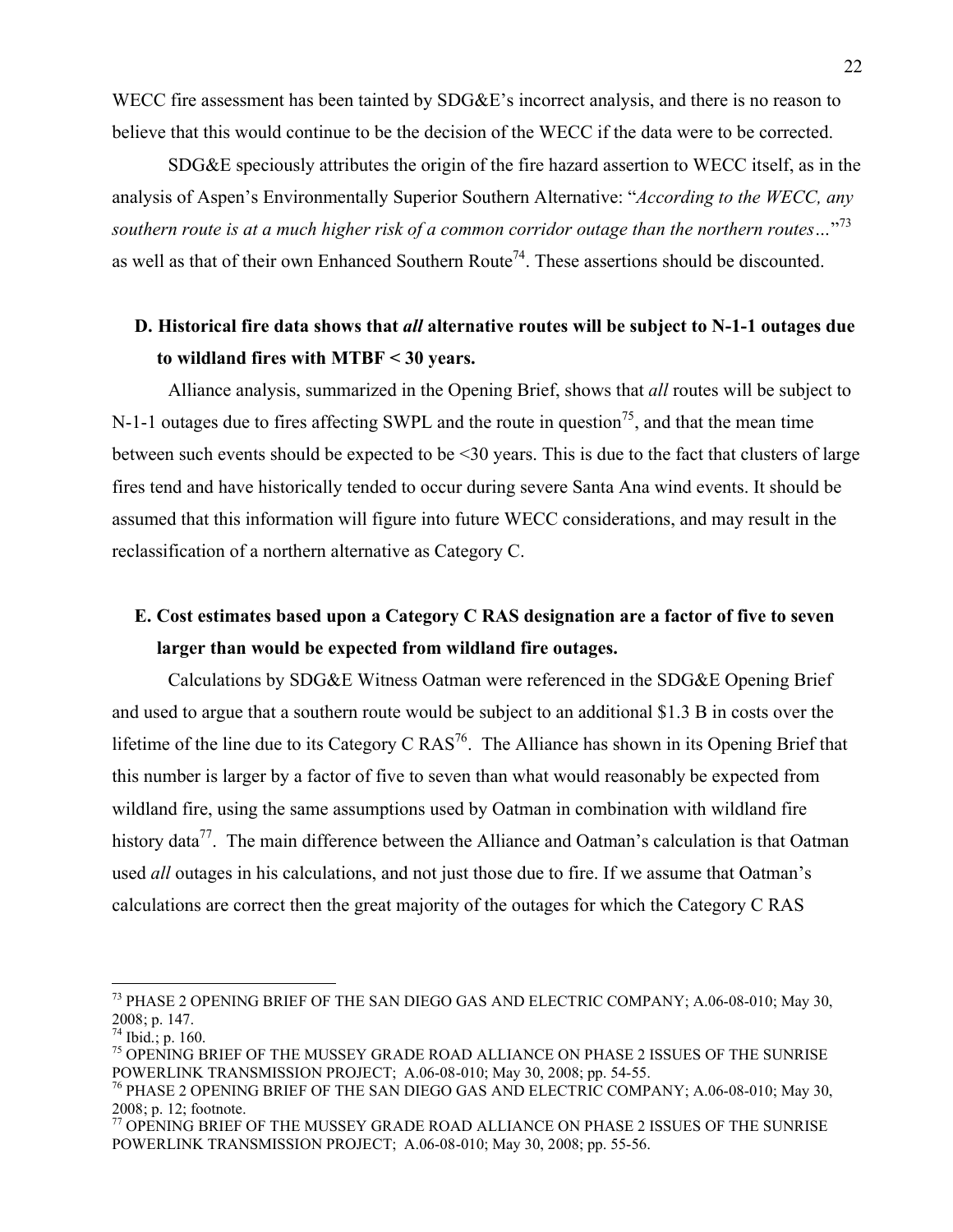penalties would be invoked would not be due to wildland fire at all, and would further imply that one would expect almost the same outage rate for a northern route.

Respectfully submitted this 13<sup>th</sup> day of June, 2008,

By: <u>/S/</u> Diane Conklin

Diane Conklin Spokesperson Mussey Grade Road Alliance P.O. Box 683 Ramona, CA 92065 (760) 787 – 0794 T  $(760)$  788 – 5479 F dj0conklin@earthlink.net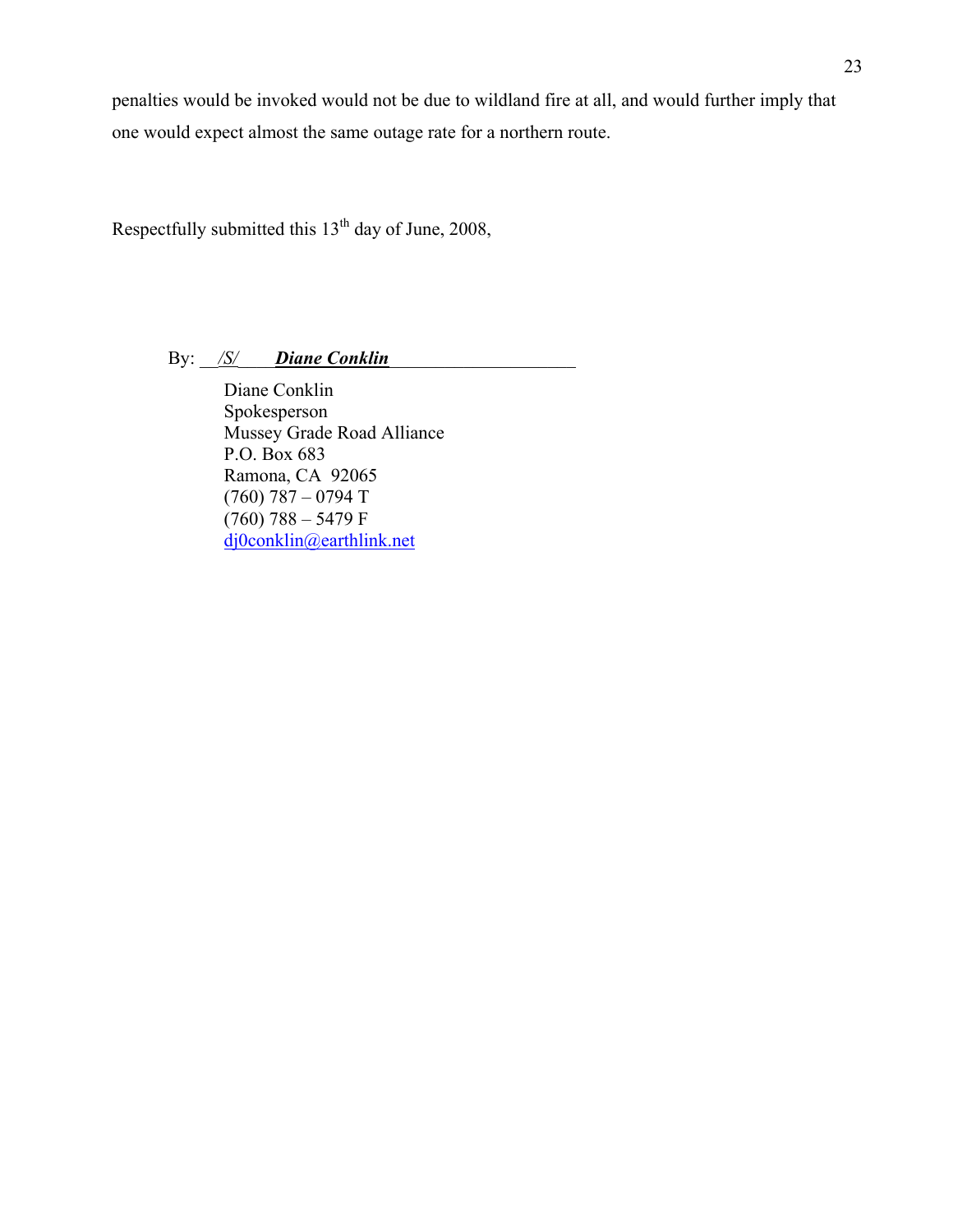## **Table of Authorities**

| <b>VIII. TABLE OF AUTHORITIES</b><br><b>A. Court Cases</b> |  |
|------------------------------------------------------------|--|
| International Bhd. of Teamsters v. United States           |  |
|                                                            |  |
| Watson v. Ft. Worth Bank & Trust                           |  |
|                                                            |  |
| Morita v. Southern California Permanente Med. Group        |  |
|                                                            |  |
| Harper v. Trans World Airlines, Inc.                       |  |
|                                                            |  |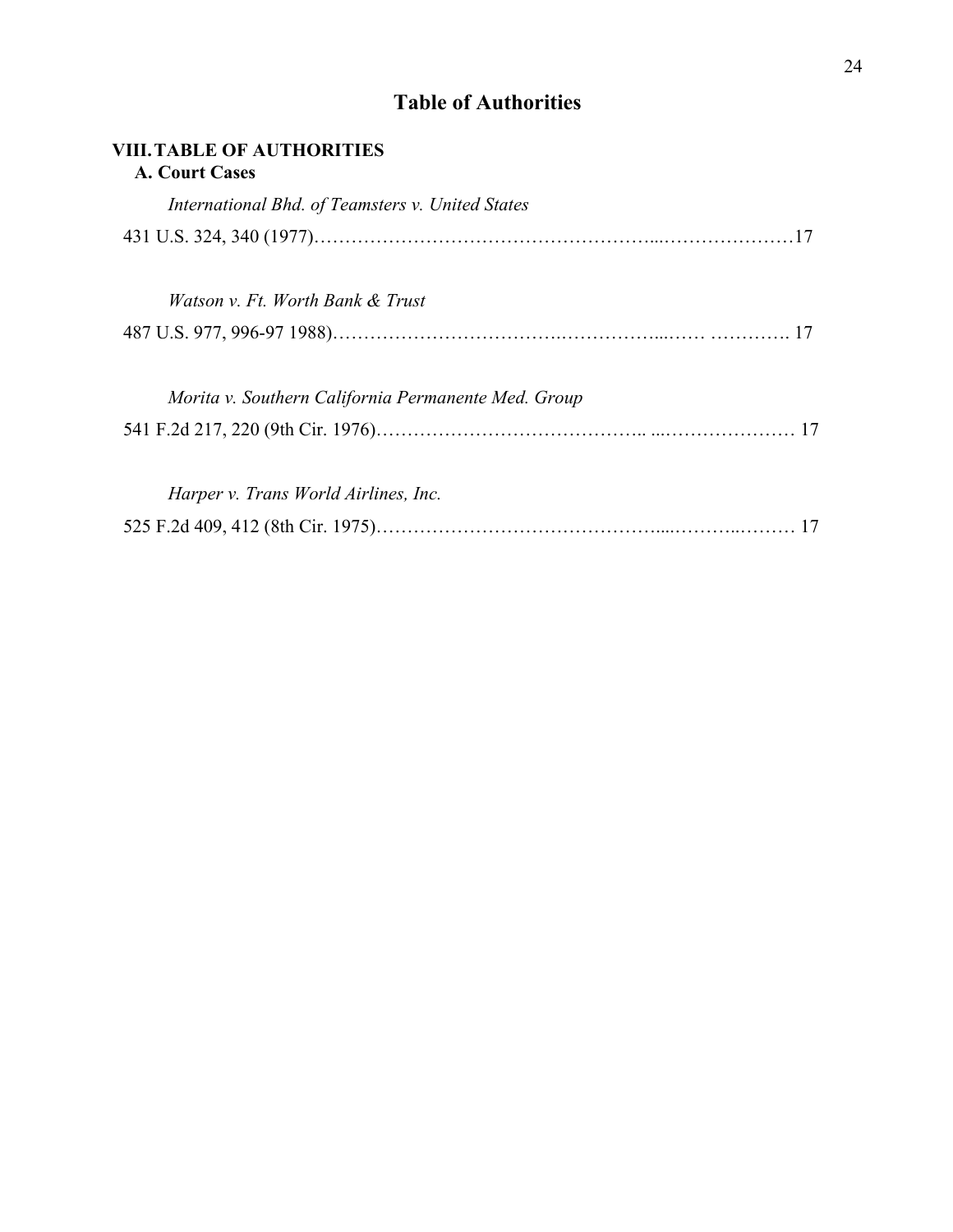### **CERTIFICATE OF SERVICE**

I hereby certify that pursuant to the California Public Utilities Commission's Rules of Practice and Procedure, I have served a true copy of the **MUSSEY GRADE ROAD ALLIANCE REPLY BRIEF TO PHASE 2 OPENING BRIEF OF SAN DIEGO GAS & ELECTRIC COMPANY** to all parties on the service list for Application No. 06-08-010 via electronic mail or first class mail for those for whom an electronic mail address is not provided.

I declare under penalty of perjury under the laws of the State of California that the foregoing is true and correct.

Executed this 13th day of June, 2008 at Ramona, California.

*/s/ Diane Conklin*

Diane Conklin, Spokesperson Mussey Grade Road Alliance P.O. Box 683 Ramona, CA 92065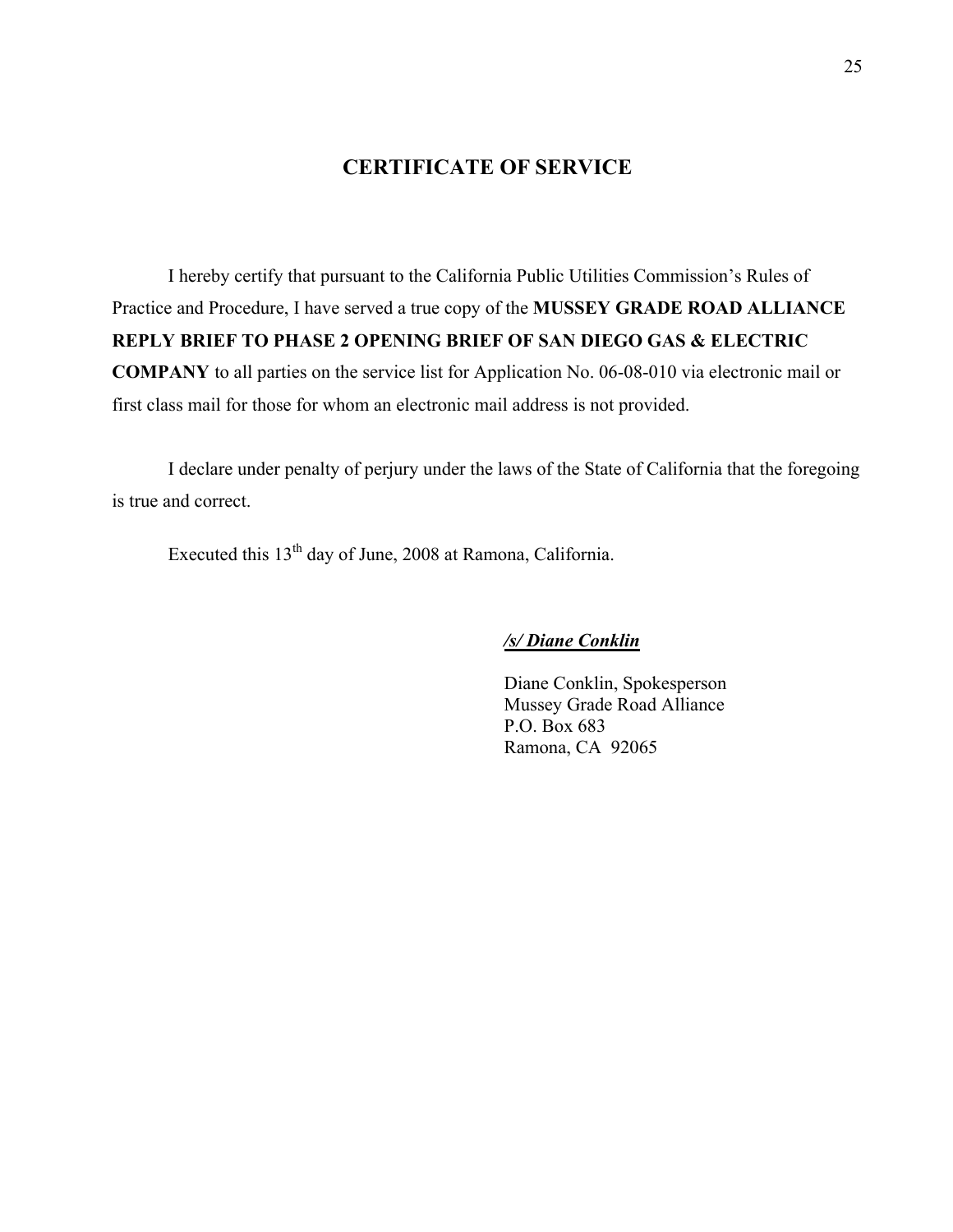# **Parties**

ARNOLD B. PODGORSKY MICHAEL J. THOMPSON WRIGHT & TALISMAN, P.C. ATTORNEY AT LAW 1200 G STREET, N.W., SUITE 600 WRIGHT & TALISMAN, PC WASHINGTON, DC 20005 1200 G STREET, N.W., STE 600 FOR: THE NEVADA HYDRO COMPANY WASHINGTON, DC 20005

SARA FELDMAN S. NANCY WHANG CA STATE PARKS FOUNDATION **EXECUTE:** ATTORNEY AT LAW 714 W. OLYMPIC BLVD., SUITE 717 MANATT, PHELPS & PHILLIPS, LLP LOS ANGELES, CA 90015 11355 WEST OLYMPIC BLVD. FOR: CA STATE PARKS FOUNDATION LOS ANGELES, CA 90064

ARTHUR FINE THOMAS A. BURHENN MITCHELL SILBERBERG & KNUPP LLP SOUTHERN CALIFORNIA EDISON 11377 W. OLYMPIC BLVD. 2244 WALNUT GROVE AVENUE LOS ANGELES, CA 90064-1683 ROSEMEAD, CA 91770

DON WOOD SR. DIANA LINSDAY 4539 LEE AVENUE<br>LA MESA, CA 91941

LINDA A. CARSON MICHAEL L. WELLS EXECUTIVE DIRECTOR<br>ANZA-BORREGO FOUNDATION<br>PO BOX 2001 BORREGO SPRINGS, CA 92004 FOR: ANZA-BORREGO FOUNDATION

SCOT MARTIN DAVID LLOYD<br>
DAVID LLOYD<br>
DAVID DO ROX 1549

CONNIE BULL DIANE J. CONKLIN 24572 RUTHERFORD ROAD<br>RAMONA, CA 92065

ELIZABETH EDWARDS PAM WHALEN RAMONA VALLEY VINEYARD ASSOCIATION 26502 HIGHWAY 78 RAMONA, CA 92065 FOR: RAMONA VALLEY VINEYARD ASSOC.

MICHAEL PAGE HEIDI FARKASH RAMONA, CA 92065-6758 FOR: STARLIGHT MOUNTAIN ESTATES OWNERS RANCHO SANTA FE, CA 92067

DENIS TRAFECANTY **MARY ALDERN** COMMUNITY OF SANTA YSABEL & RELATED COMM COMMUNITY ALLIANCE FOR SENSIBLE ENERGY<br>PO BOX 305

FOR: THE NEVADA HYDRO COMPANY

FOR: THE CITY OF SANTEE

FOR: DAVID H. BATCHELDER FOR: SOUTHERN CALIFORNIA EDISON

ANZA-BORREGO FOUNDATION & INSTITUTE<br>PO BOX 2001 BORREGO SPRINGS, CA 92004 FOR: ANZA-BORREGO FOUNDATION & INSTITUTE

CALIFORNIA DEPARTMENTOF PARKS&RECREATION<br>200 PALM CANYON DRIVE BORREGO SPRINGS, CA 92004

ATTORNEY AT LAW BORREGO SPRINGS, CA 92004 CABRILLO POWER I, LLC 4600 CARLSBAD BLVD. CARLSBAD, CA 92008 FOR: CABRILLO POWER I, LLC

> MUSSEY GRADE ROAD ALLIANCE PO BOX 683 RAMONA, CA 92065 FOR: MUSSEY GRADE ROAD ALLIANCE

RAMONA, CA 92065

JOHN & HEIDI FARKASH TRUST<br>PO BOX 576 FOR: FARKASH RANCH IN SANTA YSABEL

PO BOX 321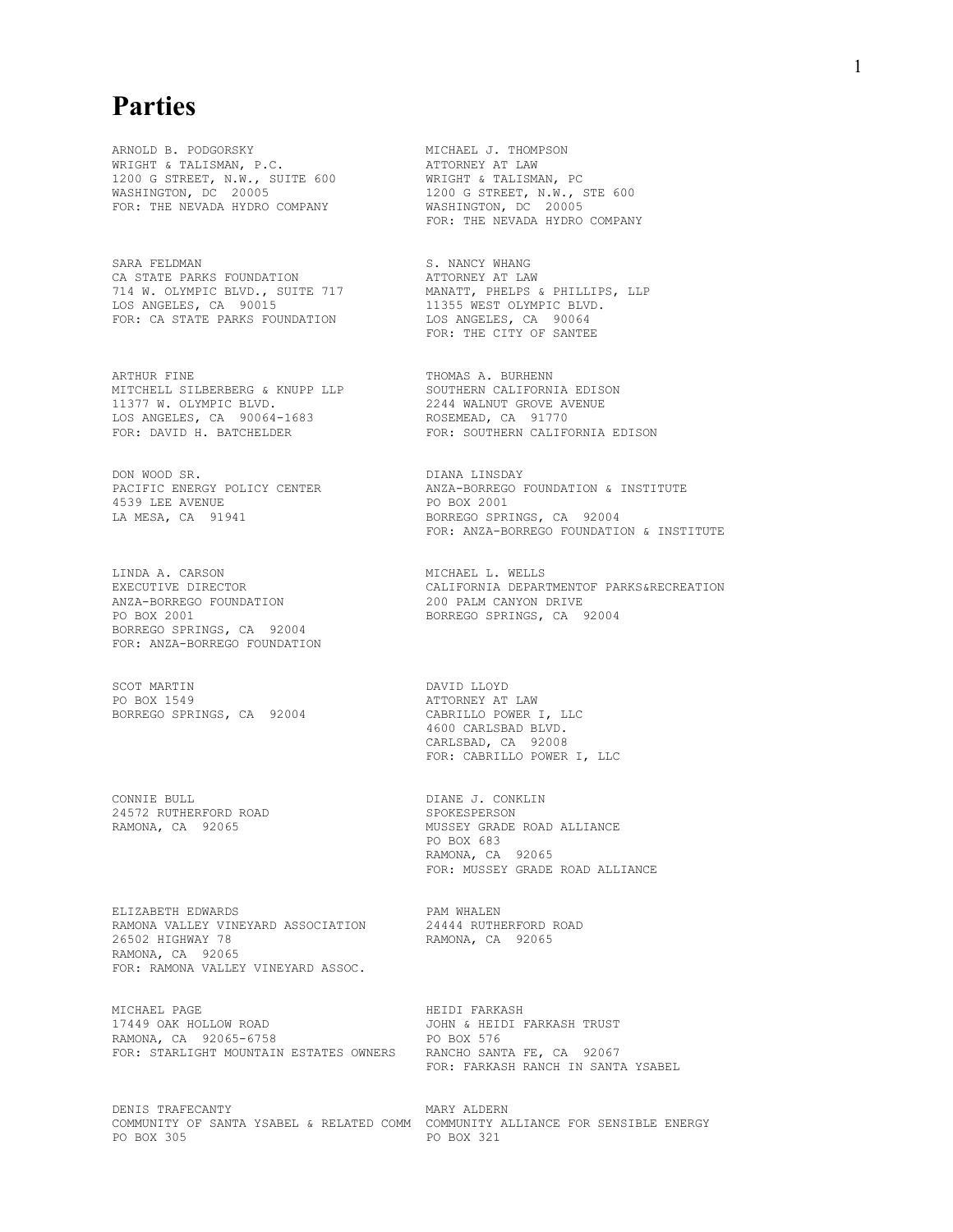SANTA YSABEL, CA 92070 WARNER SPRINGS, CA 92086 FOR: SELF

ATTORNEY AT LAW OFFICE OF CITY ATTORNEY SAN DIEGO GAS & ELECTRIC COMPANY CITY OF SAN DIEGO<br>101 ASH STREET, HQ 13D 1200 THIRD AVENUE, SUITE 1200 101 ASH STREET, HQ 13D SAN DIEGO, CA 92101 SAN DIEGO, CA 92101 FOR: SAN DIEGO GAS & ELECTRIC FOR: CITY OF SAN DIEGO FOR: SAN DIEGO GAS & ELECTRIC

JAMES F. WALSH GALABRESE SAN DIEGO GAS & ELECTRIC COMPANY ATTORNEY AT LAW SAN DIEGO GAS & ELECTRIC COMPANY ATTORNEY AT LAW 101 ASH STREET COMPANY CITY ATTORNEY, CITY OF SAN DIEGO 101 ASH SIKEET<br>SAN DIEGO, CA 92101 SAN DIEGO, CA 92101 1200 THIRD AVENUE, SUITE 1100 FOR: SAN DIEGO GAS & ELECTRIC COMPANY SAN DIEGO, CA 92101

SHAWN D. HAGERTY DONALD C. LIDDELL CITY OF ATTORNEY ATTORNEY AT LAW BEST BEST & KRIEGER LLP DOUGLASS & LIDDELL 655 W. BROADWAY, 15TH FLOOR 2928 2ND AVENUE SAN DIEGO, CA 92101-3301<br>FOR: THE CITY OF SANTEE

MICHAEL SHAMES PAUL BLACKBURN UTILITY CONSUMERS' ACTION NETWORK 3820 RAY STREET<br>3100 FIFTH AVENUE, SUITE B 383 SAN DIEGO, CA 92104 3100 FIFTH AVENUE, SUITE B SAN DIEGO, CA 92104 FOR: UTILITY CONSUMERS' ACTION NETWORK

EDWARD GORHAM KEVIN O'BEIRNE WESTERNERS INCENSED BY WRECKLESS ELECTRI SAN DIEGO GAS & ELECTRIC COMPANY 4219 LOMA RIVIERA LANE 8330 CENTURY PARK COURT, CP32D 4219 LOMA RIVIERA LANE 6330 CENTURY PARK COURT AND REGOVER AND TEGOVER A SAN DIEGOVER A 192123 SAN DIEGO, CA 92110 FOR: SELF FOR: SAN DIEGO GAS & ELECTRIC

HARVEY PAYNE **EXECUTE SERVIT ASSESSED AT A REAL PROPERTY** RANCHO PENASQUITOS CONCERNED CITIZENS POWERLINK ISSUES MANAGER 13223 - 1 BLACK MOUNTAIN ROAD, 264 8744 CREEKWOOD LANE SAN DIEGO, CA 92129 SAN DIEGO, CA 92129 CITIZENS

JOHN W. LESLIE, ESQ. JOETTA MIHALOVICH LUCE, FORWARD, HAMILTON & SCRIPPS, LLP SAN DIEGO, CA 92131 11988 EL CAMINO REAL, SUITE 200 SAN DIEGO, CA 92130 FOR: CORAL POWER, LLC AND ENERGIA AZTECA/ENERGIA DE BAJA CALIFORNIA (LA ROSITA)

CENTER FOR BIOLOGICAL DIVERSITY<br>PO BOX 7745 PO BOX 7745<br>
SAN DIEGO, CA 92167<br>
ELCENTRO, CA

STEPHEN KEENE PATRICIA C. SCHNIER ATTORNEY AT LAW PATRICIA C. SCHNIER ATTORNEY AT LAW 14575 FLATHEAD RD. IMPERIAL IRRIGATION DISTRICT **APPLE VALLEY, CA** 92307 333 EAST BARIONI BLVD., PO BOX 937 FOR: SELF IMPERIAL, CA 92251 FOR: IMPERIAL IRRIGATION DISTRICT

E. GREGORY BARNES FREDERICK M. ORTLIEB

FOR: CITY OF SAN DIEGO

FOR: STIRLING ENERGY SYSTEMS

SIERRA CLUB, SAN DIEGO CHAPTER<br>3820 RAY STREET FOR: SIERRA CLUB, SAN DIEGO CHAPTER

FOR: RANCHO PENASQUITOS CONCERNED FOR: WEST CHASE HOMEOWNER'S ASSOCIATION

11705 ALDERCREST POINT

DAVID HOGAN<br>CENTER FOR BIOLOGICAL DIVERSITY THAN OFFICES OF CARRIE ANNE DOWNEY ELCENTRO, CA 92243 FOR: IMPERIAL IRRIGATION DISTRICT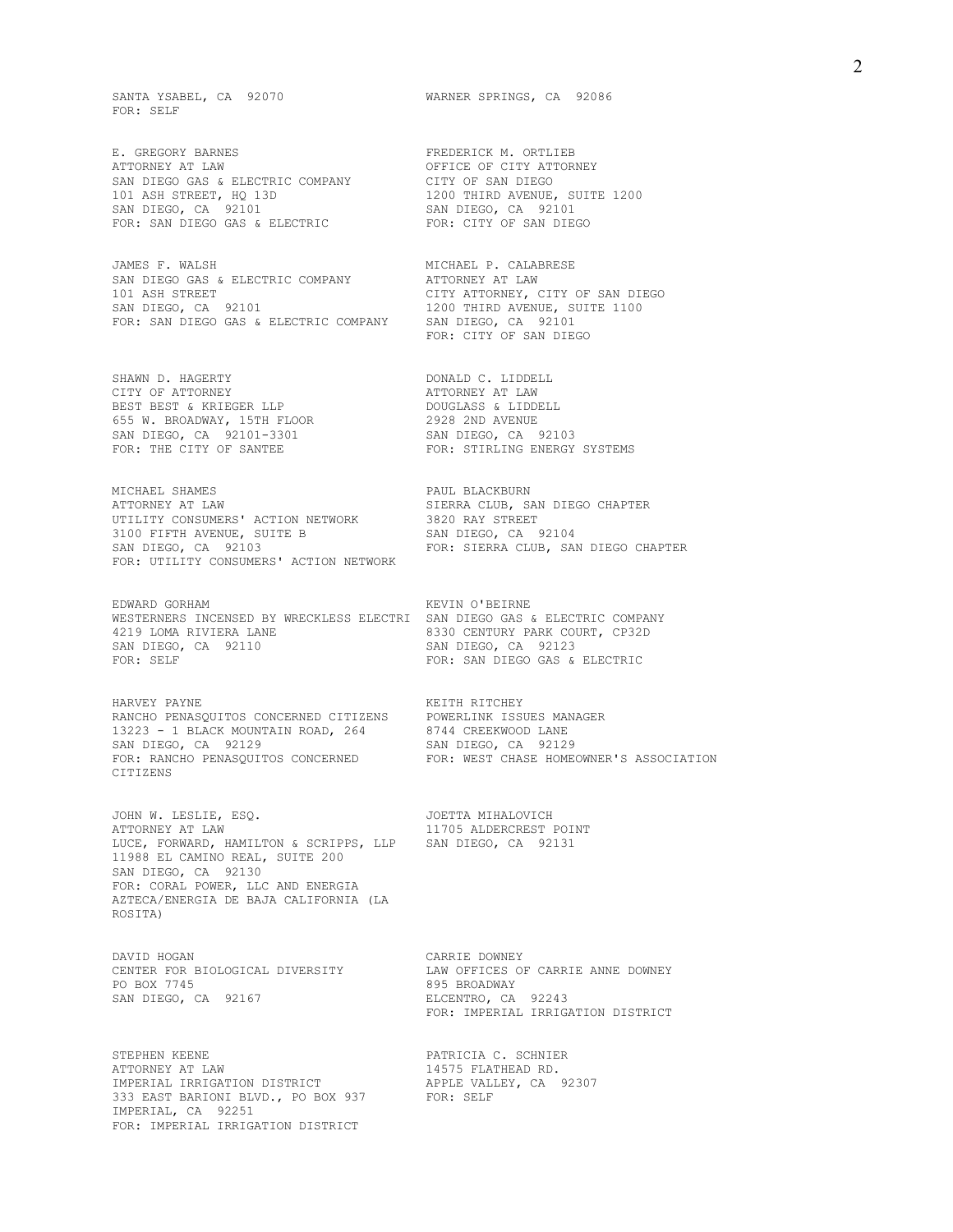$2010$  WEST AVENUE K, NO. 701

MICHEL PETER FLORIO OSA L. WOLFF ATTORNEY AT LAW ATTORNEY AT LAW 711 VAN NESS AVENUE, SUITE 350 396 HAYES STREET SAN FRANCISCO, CA 94102

CALIF PUBLIC UTILITIES COMMISSION<br>LEGAL DIVISION ROOM 4107 ROOM 4007 505 VAN NESS AVENUE 505 VAN NESS AVENUE SAN FRANCISCO, CA 94102-3214 FOR: DIVISION OF RATEPAYER ADVOCATES

JUSTIN AUGUSTINE NORMAN J. FURUTA THE CENTER FOR BIOLOGICAL DIVERSITY ATTORNEY AT LAW 1095 MARKET ST., SUITE 511 FEDERAL EXECUTIVE AGENCIES<br>
SAN FRANCISCO, CA 94103 1455 MARKET ST., SUITE 1744 FOR: THE CENTER FOR BIOLOGICAL DIVERSITY SAN FRANCISCO, CA 94103-1399

RORY COX BRIAN T. CRAGG RATEPAYERS FOR AFFORDABLE CLEAN ENERGY ATTORNEY AT LAW 311 CALIFORNIA STREET, SUITE 650 GOODIN MACBRIDE SQUERI RITCHIE & DAY<br>SAN FRANCISCO, CA 94104 505 SANSOME STREET, SUITE 900 SAN FRANCISCO, CA 94104<br>
FOR: C/O PACIFIC ENVIROMENT
SAN FRANCISCO, CA 94111

RICHARD W. RAUSHENBUSH VIDHYA PRABHAKARAN LATHAM & WATKINS LLP 600 SANSOME STREET, SUITE 900 505 MONTGOMERY STREET, SUITE 2000 SAN FRANCISCO, CA 94111<br>SAN FRANCISCO, CA 94111 SAY FOR: LS POWER, SOUTH BAY FOR: SAN DIEGO GAS & ELECTRIC PROJECT, LLC

JEFFREY P. GRAY **WILLIAM F. DIETRICH**<br>ATTORNEY AT LAW **WILLIAM ATTORNEY AT LAW** ATTORNEY AT LAW ATTORNEY AT LAW DAVIS WRIGHT TREMAINE, LLP DIETRICH CONSULTING 505 MONTGOMERY STREET, SUITE 800 2977 YGNACIO VALLEY ROAD, NO. 613 SAN FRANCISCO, CA 94111-6533 WALNUT CREEK, CA 94598-3535 OPERATOR CORP.  $\blacksquare$  AND ANZA-BORREGO FOUNDATION

DAVID KATES **In the CONTRACT OF SANCTA** JUDITH B. SANDERS DAVID MARK AND COMPANY AT LAW ATTORNEY AT LAW SANTA ROSA, CA 95403-5571 151 BLUE RAVINE ROADER THE NEVADA HYDRO COMPANY FOR: THE NEVADA HYDRO COMPANY

JEFFERY D. HARRIS BRADLY S. TORGAN SACRAMENTO, CA 95811-3109

JACQUELINE AYER<br>2010 WEST AVENUE K, NO. 701 MANAGER REGULATORY RELATIONS LANCASTER, CA 93536 SAN DIEGO GAS & ELECTRIC COMPANY<br>FOR: JACQUELINE AYER SAN SAN MESS AVENUE, SUITE 2060 601 VAN NESS AVENUE, SUITE 2060 SAN FRANCISCO, CA 94102 FOR: SAN DIEGO GAS & ELECTRIC COMPANY

-----<br>SHUTE, MIHALY & WEINBERGER, LLC<br>396 HAYES STREET FOR: TURN FOR: CITIES OF TEMECULA, MURRIETA & HEMET

MARION PELEO<br>
CALIF PUBLIC UTILITIES COMMISSION<br>
CALIF PUBLIC UTILITIES COMMISSION LEGAL DIVISION LEGAL DIVISION SAN FRANCISCO, CA 94102-3214

> 1455 MARKET ST., SUITE 1744 FOR: DEPARTMENT OF THE NAVY

SAN FRANCISCO, CA 94111 FOR: LS POWER; SOUTH BAY REPLACEMENT PROJECT, LLC

ATTORNEY AT LAW GOODIN MACBRIDE SQUERI DAY & LAMPREY LLP FOR: LS POWER; SOUTH BAY REPLACEMENT

FOR: CALIFORNIA INDEPENDENT SYSTEM FOR: CALIFORNIA STATE PARKS FOUNDATION

3510 UNOCAL PLACE, SUITE 200 CALIFORNIA INDEPENDENT SYSTEM OPERATOR FOR: CALIFORNIA INDEPENDENT SYSTEM OPERATOR

ATTORNEY AT LAW ELLISON, SCHNEIDER & HARRIS LLP CALIFORNIA DEPT. OF PARKS & RECREATION 2015 H STREET 1416 NINTH STREET, ROOM 1404-06<br>
SACRAMENTO, CA 95811-3109 SACRAMENTO, CA 95814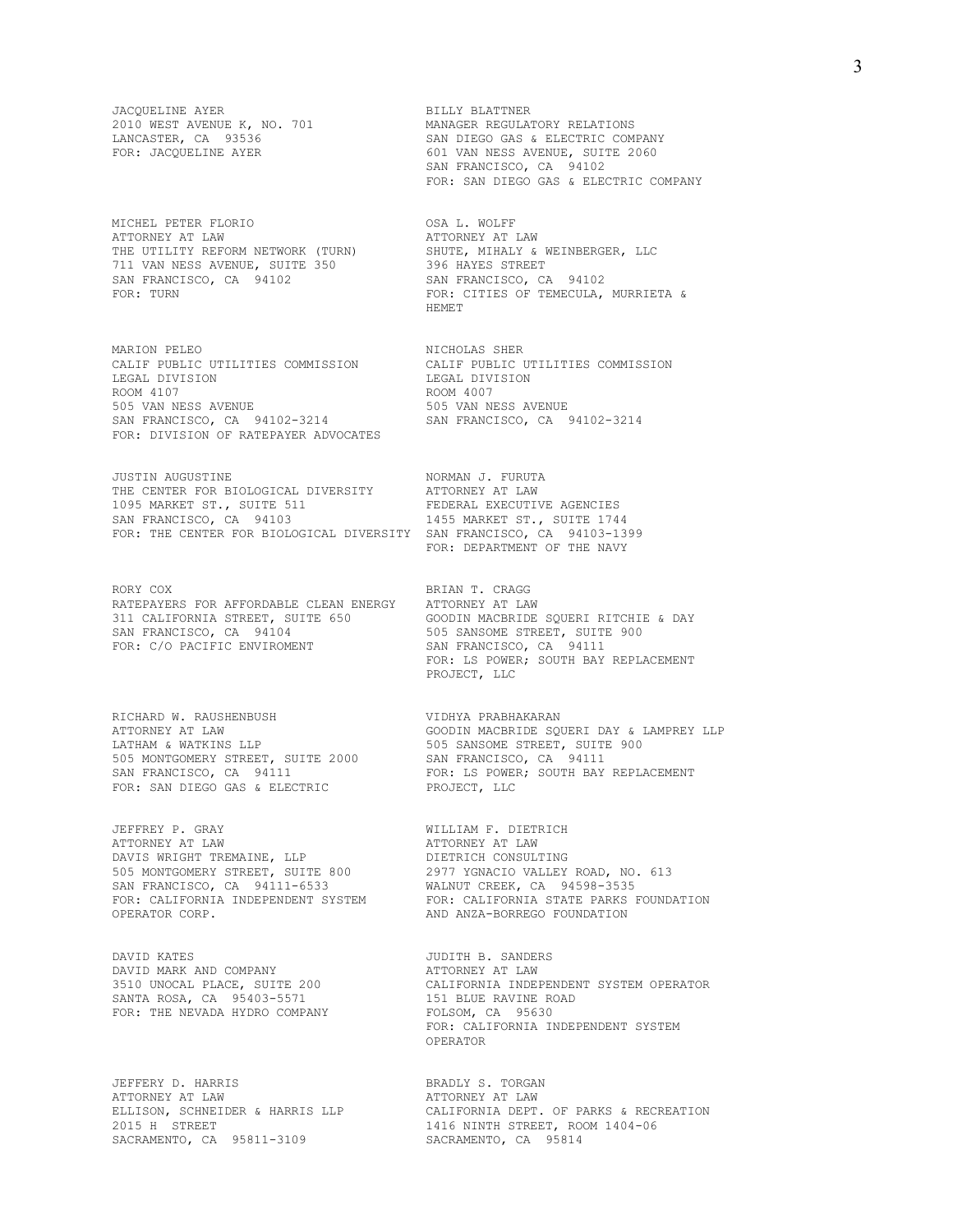FOR: CALIFORNIA DEPT. OF PARKS & RECREATION

KATHRYN J. TOBIAS KAREN NORENE MILLS ATTORNEY AT LAW ATTORNEY AT LAW 1416 9TH STREET, 14TH FLOOR 2300 RIVER PLAZA DRIVE SACRAMENTO, CA 95814 SACRAMENTO, CA 95833 RECREATION

KEVIN LYNCH IBERDROLA RENEWABLES INC 1125 NW COUCH ST., SUITE 700 PORTLAND, OR 97209

#### **Information Only**

ELIZABETH KLEIN JANICE SCHNEIDER LATHAM & WATKINS, LLP LATHAM & WATKINS, LLP 555 11TH STREET NW, STE. 1000 555 11TH STREET NW, STE 1000 WASHINGTON, DC 20004 WASHINGTON, DC 20004

JULIE B. GREENISEN MICHAEL J. GERGEN LATHAM & WATKINS LLP<br>
SUITE 1000<br>
SUITE 1000 555 ELEVENTH STREET, NW<br>WASHINGTON, DC 20004-1304 WASHINGTON, DC 20004-1304 WASHINGTON, DC 20004-1304 WASHINGTON, DC 20004-1304

ANDREW SWERS **EXECUTE:** KELLY FULLER WRIGHT & TALISMAN, P.C. ENERGY AND NATURE 1200 G STREET, N.W., SUITE 600 PO BOX 6732 WRIGHT & TALISMAN, P.C.<br>1200 G STREET, N.W., SUITE 600 PO BOX 6732<br>WASHINGTON, DC 20005 MINNEAPOLIS, MN 55406

STEVEN SIEGEL BARRY E. CRAIG SMAY STAFF ATTORNEY E. CRAIG SMAY PC CENTER FOR BIOLOGICAL DIVERSITY<br>3421 PARK PLACE EVANSTON, IL 60201 FOR: WILLIAM AND SHANNON DAVIS FOR: CENTER FOR BIOLOGICAL DIVERSITY

HENRY MARTINEZ<br>
LADWP<br>
LOS ANGELES DEPT LOS ANGELES, CA 90012 LOS ANGELES, CA 90012

CLAY E. FABER DAVID L. HUARD SOUTHERN CALIFORNIA GAS COMPANY **ATTORNEY AT LAW** 555 WEST FIFTH STREET, GT-14D6 MANATT, PHELPS & PHILLIPS, LLP LOS ANGELES, CA 90013 11355 WEST OLYMPIC BOULEVARD LOS ANGELES, CA 90013<br>FOR: SAN DIEGO GAS & ELECTRIC COMPANY LOS ANGELES, CA 90064

RANDALL W. KEEN CASE ADMINISTRATION MANATT PHELPS & PHILLIPS, LLP COMMINING DEPARTMENT, ROOM 370<br>11355 WEST OLYMPIC BLVD. 2244 WALNUT GROVE AVENUE 11355 WEST OLYMPIC BLVD.<br>108 ANGELES, CA 90064 ROSEMEAD, CA 91770 LOS ANGELES, CA 90064 FOR: CITY OF SANTEE

DARELL HOLMES SERVICES AND MONICA ARGANDONA TRANSMISSION MANAGER DESERT PROGRAM DIRECTOR

CA DEPT. OF PARKS AND RECREATION CALIFORNIA FARM BUREAU FEDERATION FOR: CA DEPARTMENT OF PARKS AND FOR: CALIFORNIA FARM BUREAU FEDERATION

SUITE 1000

SALT LAKE CITY, UT 84111

LADWP LOS ANGELES DEPT. OF WATER AND POWER 111 N. HOPE ST., ROOM 921 111 NORTH HOPE STREET, ROOM 921 111 NORTH HOPE STREET, ROOM 921<br>LOS ANGELES, CA 90012

FOR: CITY OF SANTEE

ATTORNEY AT LAW SOUTHERN CALIFORNIA EDISON COMPANY MANATT PHELPS & PHILLIPS, LLP LAW DEPARTMENT, ROOM 370

SOUTHERN CALIFORNIA EDISON CALIFORNIA WILDERNESS COALITION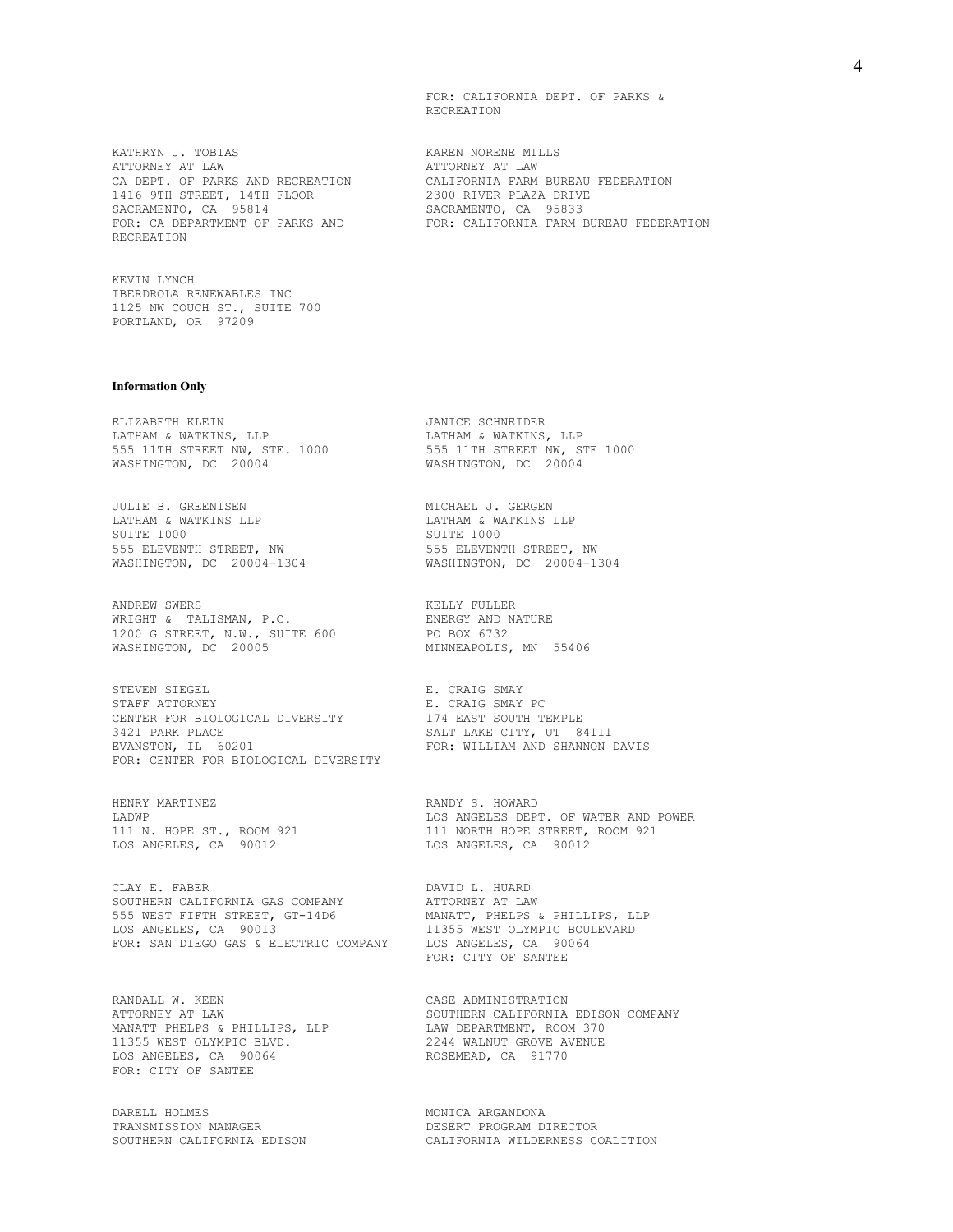2244 WALNIT GROVE AVE, 238M, QUADB, G01 167 NORTH THIRD AVENUE, STE M<br>ROSEMEAD, CA 91770 UPLAND, CA 91786 ROSEMEAD, CA 91770

DONNA TISDALE **MATTHEW** JUMPER PO BOX 1272 7956 LESTER AVE

REBECCA PEARL BOB & MARGARET BARELMANN POLICY ADVOCATE, CLEAN BAY CAMPAIGN 6510 FRANCISCAN ROAD ENVIRONMENTAL HEALTH COALITION CARLSBAD, CA 92011 401 MILE OF CARS WAY, STE. 310 NATIONAL CITY, CA 91950 FOR: ENVIRONMENTAL HEALTH COALITION

DAVE DOWNEY TIMES SAN DIEGO UNION COUNTY TIMES 207 E. PENNSYLVANIA AVENUE 1980 WEST VALLEY PARKWARSCONDIDO, CA 92025 ESCONDIDO, CA 92025 ESCONDIDO, CA 92025

PAT/ALBERT BIANEZ WALLY BESUDEN 1223 ARMSTRONG CIRCLE PRESIDENT

DAVID W. CAREY<br>
DAVID CAREY & ASSOCIATES, INC. PO BOX 2486 DAVID CAREY & ASSOCIATES, INC. PO BOX 2481 JULIAN, CA 92036 JULIAN, CA 92036

MARTHA BAKER JOHN RAIFSNIDER VOLCAN MOUNTAIN PRESERVE FOUNDATION PO BOX 121 PO BOX 1625 JULIAN, CA 92036-0121 JULIAN, CA 92036

BRIAN KRAMER<br>
PO BOX 516<br>
PO BOX 516<br>
PO BOX 516 JULIAN, CA 92036-0516 JULIAN, CA 92036-0516

PAUL RIDGWAY DAVID VOSS JULIAN, CA 92036-1435

SCOTT KARDEL (SOUTH ALL ONE OR SCOTT KARDEL AND SOUTH A LABORATION COMMUNITY I PO BOX 200 17235 VOORHES LANE PALOMAR MOUNTAIN, CA 92060 RAMONA, CA 92065

JOSEPH W. MITCHELL, PHD LARA LOPEZ M-BAR TECHNOLOGIES AND CONSULTING 16828 OPEN VIEW RD 19412 KIMBALL VALLEY RD. RAMONA, CA 92065 19412 KIMBALL VALLEY RD.<br>RAMONA, CA 92065 FOR: M-BAR TECHNOLOGIES AND CONSULTING

SAN DIEGO INTERFAITH HOUSING FOUNDATION<br>7956 LESTER AVE BOULEVARD, CA 91905 LEMON GROVE, CA 91945 FOR: SAN DIEGO INTERFAITH HOUSING FOUNDATION

SAN DIEGO UNION TRIBUNE<br>800 WEST VALLEY PARKWAY, SUITE 114

ESCONDIDO, CA 92027 SPANGLER PEAK RANCH, INC PO BOX 1959 ESCONDIDO, CA 92033

PO BOX 516<br>JULIAN, CA 92036-0516

3027 LAKEVIEW DR. 502 SPRINGFIELD AVENUE OCEANSIDE, CA 92057

RAMONA COMMUNITY PLANNING GROUP

CHRISTOPHER P. JEFFERS JOSEPH W. MITCHELL, PH. D. 24566 DEL AMO ROAD M-BAR TECHNOLOGIES AND CONSULTING 19412 KIMBALL VALLEY RD RAMONA, CA 92065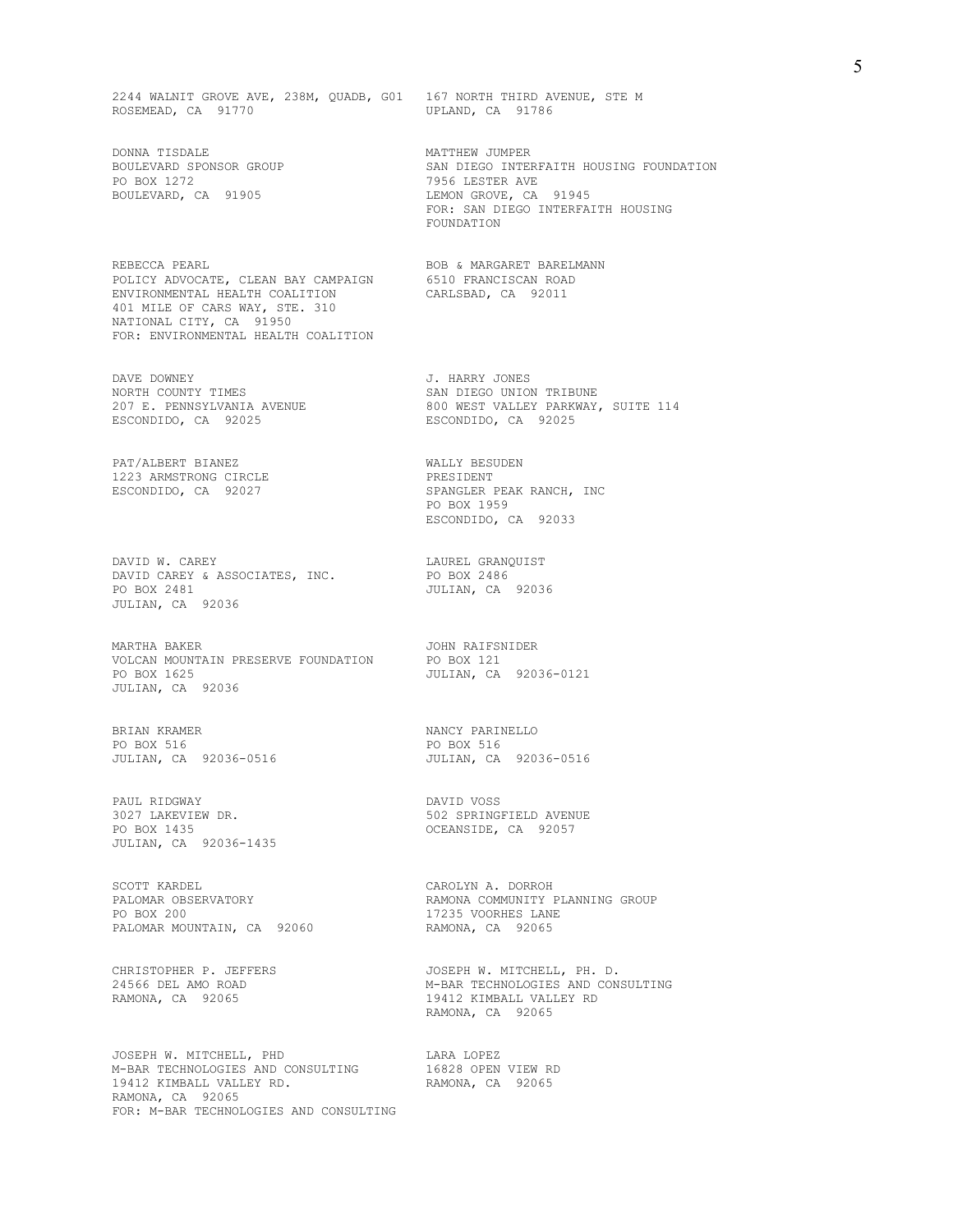RAMONA, CA 92065

WILLIAM TULLOCH CAROLYN MORROW CAROLYN ORROW CAROLYN MORROW

JOSEPH RAUH STEVE/CAROLYN ESPOSITO RANCHITA REALTY (2009) STEVE/CAROLYN ESPOSITO 37554 MONTEZUMA VALLEY RD RANCHITA, CA 92066 FOR: RANCHITA REALTY

BONNIE GENDRON GLENDA KIMMERLY 4812 GLENSIDE ROAD PO BOX 305

GLENN E. DROWN GALER STORE STORE STORE STORE STORE STORE BOX 330

RON WEBB K. RENEE MARTIN SANTA YSABEL, CA 92070

DAN PERKINS<br>
WWW.ENERGYSMARTHOMES.NET<br>
1295 EAST VISTA WAY WWW.ENERGYSMARTHOMES.NET 983 PHILLIPS ST. VISTA, CA 92084 VISTA, CA 92083

DEANNA SPEHN SUSAN FREEDMAN POLICY DIRECTOR **SENIOR REGIONAL ENERGY PLANNER** 39TH STATE SENATE DISTRICT 401 B STREET, SUITE 800 2445 5TH AVENUE, SUITE 200 SAN DIEGO, CA 92101 SAN DIEGO, CA 92101

JASON M. OHTA PATRICIA GUERRERO LATHAM &WATKINS LLP **ATTORNEY AT LAW** 600 WEST BROADWAY, SUITE 1800 LATHAM & WATKINS SAN DIEGO, CA 92101-3375 600 WEST BROADWAY, SUITE 1800 FOR: SAN DIEGO GAS AND ELECTRIC COMPANY SAN DIEGO, CA 92101-3375

KATHARINE WOLFROM MICAH MICAH MITROSKY SIERRA CLUB OF SAN DIEGO METAL MESSIERRA CLUB SIERRA CLUB OF SAN DIEGO 3802 RAY STREET 3820 RAY STREET SAN DIEGO, CA 92104

KIM KIENER JIM BELL 504 CATALINA BLVD 4862 VOLTAIRE ST.

STEPHEN ROGERS EPIC INTERN SN DIEGO, CA 92109

 ${\tt SCOTT~J.~ANDERS}~~{\tt BRUCE~V.~BIEGELOW}~~$   ${\tt RESEARCH/ADMINISTRATIVE~CENTER}~~{\tt STAFF~WRITER}$ RESEARCH/ADMINISTRATIVE CENTER

PETER SCHULTZ PHILLIP &ELIANE BREEDLOVE OLD JULIAN CO. 1804 CEDAR STREET RAMONA, CA 92065

GOLIGHTLY FARMS RAMONA, CA 92065 36255 GRAPEVINE CANYON ROAD RANCHITA, CA 92066

37784 MONTEZUMA VALLEY ROAD<br>RANCHITA, CA 92066

SANTA YSABEL, CA 92070 SANTA YSABEL, CA 92070

PO BOX 330 PO BOX 510 SANTA YSABEL, CA 92070 SANTA YSABEL, CA 92070

PO BOX 1276<br>POWAY, CA 92074

OFFICE OF SENATOR CHRISTINE KEHOE SAN DIEGO ASSOCIATION OF GOVERNMENTS

FOR: SAN DIEGO GAS AND ELECTRIC COMPANY

SAN DIEGO, CA 92104-3623

SAN DIEGO, CA 92106 SAN DIEGO, CA 92107

EPIC/USD SCHOOL OF LAW<br>5998 ALCALA PARK SAN DIEGO, CA 92110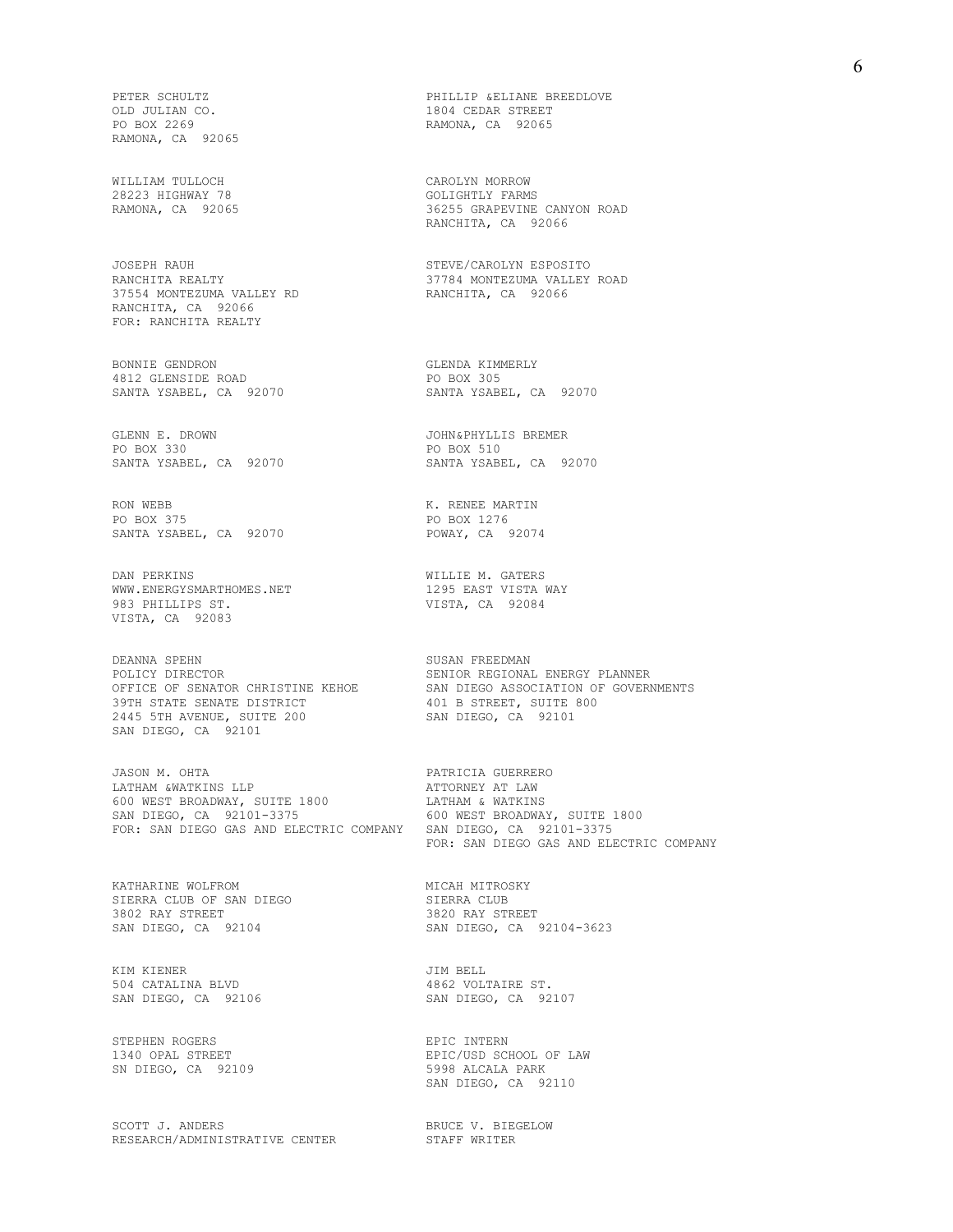UNIVERSITY OF SAN DIEGO - LAW THE SAN DIEGO UNION TRIBUNE 5998 ALCALA PARK PO BOX 120191S SAN DIEGO, CA 92110 SAN DIEGO, CA 92112-0191

GEORGE COURSER CENTRAL FILES

IRENE STILLINGS JENNIFER PORTER EXECUTIVE DIRECTOR **EXECUTIVE** DIRECTOR CALIFORNIA CENTER FOR SUSTAINABLE ENERGY CALIFORNIA CENTER FOR SUSTAINABLE ENERGY<br>8520 TECH WAY, SUITE 110 3690 BALBOA AVENUE, SUITE 100 8520 TECH WAY, SUITE 110<br>SAN DIEGO, CA 92123

SEPHRA A. NINOW TOM BLAIR POLICY ANALYST FINERGY ADM CALIFORNIA CENTER FOR SUSTAINABLE ENERGY CITY OF SAN DIEGO<br>8690 BALBOA AVENUE, SUITE 100 9601 RIDGEHAVEN COURT, SUITE 120 8690 BALBOA AVENUE, SUITE 100 SAN DIEGO, CA 92123 SAN DIEGO, CA 92123-1636

DAHVIA LOCKE JALEH (SHARON) FIROOZ, P.E. ENIRONMENTAL RESOURCE MANAGER ADVANCED ENERGY SOLUTIONS COUNTY OF SAN DIEGO 17114 TALLOW TREE LANE 5201 RUFFIN ROAD, SUITE B SAN DIEGO, CA 92127 SAN DIEGO, CA 92123-1666

EILEEN BIRD KIMBELRY SCHULZ

GREGORY T. LAMBRON LYNDA KASTOLL LAMBRON LAKESIDE RANCH, LLC BERLER REALTY SPECIALIST PO BOX 15453 BUREAU OF LAND MANAGEMENT SAN DIEGO, CA 92175-5453 EL CENTRO FIELD OFFICE

BUREAU OF LAND MANAGEMENT UNDERGROUND 1661 SO. 4TH STREET STREET 1661 SO. 4TH STREET PO BOX 1032 EL CENTRO, CA 92243

JOHN STHURA SUZANNE WILSON CALIFORNIA BOTANICAL HABITAT PO BOX 798 PO BOX 1032 IDYLLWILD, CA 92549 HEMET, CA 92546 FOR: CALIFORNIA BOTANICAL HABITAT

LOUIS NASTRO<br>
PO BOX 942896<br>
BRUCE FOSTER<br>
BRUCE FOSTER SACRAMENTO, CA 92860-0001

DIANE I. FELLMAN SHERIDAN PAUKER SHERIDAN PAUKER SHERIDAN SHUTE. SHUTE SHUTE SHUTE SHUTE SHUTE SHUTE SHUTE SHUTE SHUTE SHUTE SHUTE SHUTE SHUTE SHUTE SHUTE SHUTE SHUTE SHUTE SHUTE SHUTE SHUTE SHUTE SHUTE SHUTE SHUTE SHUTE S

 ${\small \begin{tabular}{lcccccc}3142 & COURSER & AVENUE & & & & & & \text{SAN DIEGO} & GAS & ELECTRIC \\ SAN DIEGO, & CA & 92117 & & & & & & & 8330 & CENTURY & PARK COURT, \end{tabular}}$ 8330 CENTURY PARK COURT, CP31E SAN DIEGO, CA 92123

SAN DIEGO, CA 92123

ENERGY ADMINISTRATOR

12430 DORMOUSE ROAD 10303 CANINITO ARALIA NO 96 SAN DIEGO, CA 92129 SAN DIEGO, CA 92131

> 1661 SOUTH 4TH STREET EL CENTRO, CA 92243

THOMAS ZALE J. STHURA FOR: UNDERGROUND POWER ASSOCIATION

SENIOR VICE PRESIDENT<br>SOUTHERN CALIFORNIA EDISON COMPANY 601 VAN NESS AVENUE, STE. 2040 SAN FRANCISCO, CA 94102

SHUTE, MIHALY & WEINBERGER LLP FPL ENERGY, LLC<br>
234 VAN NESS AVENUE<br>
234 VAN NESS AVENUE<br>
234 VAN NESS AVENUE 234 VAN NESS AVENUE SAN FRANCISCO, CA 94102 SAN FRANCISCO, CA 94102 FOR: CITIES OF TEMECULA, HEMET AND MURRIETA

AARON QUINTANAR BREWSTER BIRDSALL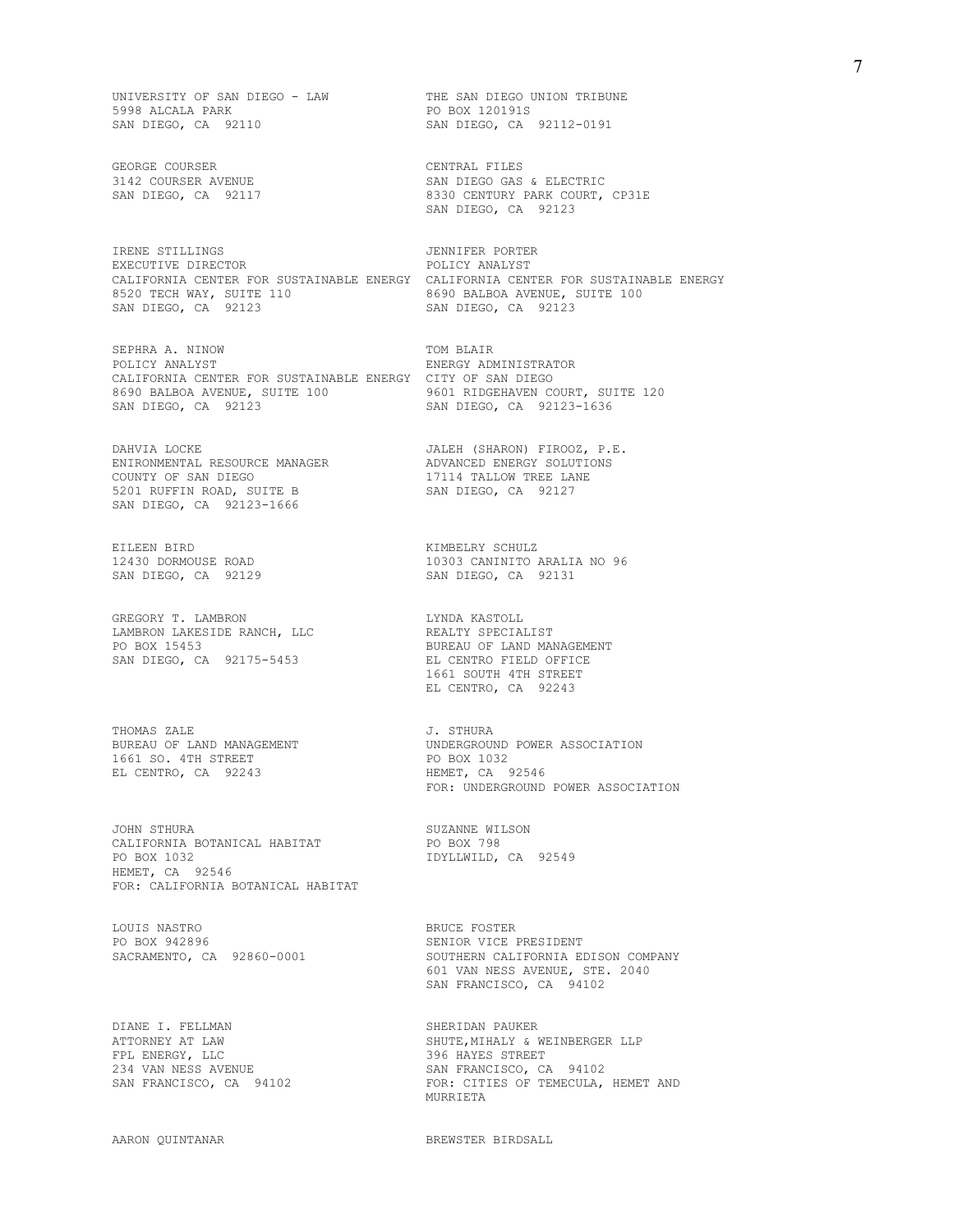RATE PAYERS FOR AFFORDABLE CLEAN ENERGY ASPEN ENVIRONMENTAL GROUP 311 CALIFORNIA STREET, STE 650 235 MONTGOMERY STREET, SUITE 935 SAN FRANCISCO, CA 94104 SAN FRANCISCO, CA 94104

DAVID T. KRASKA JASON YAN JASON YAN ATTORNEY AT LAW PO BOX 7442, 77 BEALE ST, B30A SAN FRANCISCO, CA 94105 SAN FRANCISCO, CA 94105

KATARZYNA M. SMOLEN MICHAEL S. PORTER SAN FRANCISCO, CA 94105 SAN FRANCISCO, CA 94105

PAUL C. LACOURCIERE **JAMES B. WOODRUFF** 101 SECOND STREET, SUITE 1800 NEXTLIGHT RENEWABLE POWER, LLC SAN FRANCISCO, CA 94105 101 CALIFORNIA STREET, STE 2450

JULIE L. FIEBER CALIFORNIA ENERGY MARKETS FOLGER LEVIN & KAHN LLP 425 DIVISADERO ST. 275 BATTERY STREET, 23RD FLOOR SAN FRANCISCO, CA 94117 SAN FRANCISCO, CA 94111

ROBIN HARRINGTON **JOSEPH PAUL** CAL. DEPT OF FORESTRY AND FIRE PROTECTIO SENIOR CORPORATE COUNSEL PO BOX 944246 PO BOX 944246<br>SACRAMENTO, CA 94244-2460

HENRY ZAININGER PHILIPPE AUCLAIR ZAININGER ENGINEERING COMPANY, INC. 11 RUSSELL COURT 1718 NURSERY WAY WALNUT CREEK, CA 94598 PLEASANTON, CA 94588

CALIFORNIA ENERGY CIRCUIT<br>3006 SHEFFIELD AVE OAKLAND, CA 94602

DAVID MARCUS KEN BAGLEY PO BOX 1287 R.W. BECK

W. KENT PALMERTON NANCY J. SARACINO WK PALMERTON ASSOCIATES, LLC<br>2106 HOMEWOOD WAY, SUITE 100 CALIFORNI CARMICHAEL, CA 95608 151 BLUE RAVINE ROAD

ZIAD ALAYWAN 125 EXTERNAL REGAL & REGULATORY DEPARTMENT 1999 EXECUTE AND REGAL ASSESSED TO CALIFORNIA TSO ZGLOBAL INC. ENGINEERING AND ENERGY CALIFORNIA ISO 193 BLUE RAVINE RD, STE 120 FOLSOM, CA 95630 FOLSOM, CA 95630 FOR: ZGLOBAL INC. ENGINEERING AND ENERGY FOR: CALIFORNIA ISO

DAVID BRANCHCOMB PAUL G. SCHEUERMAN BRANCHCOMB ASSOCIATES, LLC SHEUERMAN CONSULTING 9360 OAKTREE LANE 3915 RAWHIDE RD.

PACIFIC GAS AND ELECTRIC COMPANY<br>77 BEALE STREET, MAIL CODE B13L PACIFIC GAS AND ELECTRIC COMPANY 77 BEALE STREET, MAIL CODE B13L

PACIFIC GAS AND ELECTRIC COMPANY PACIFIC GAS AND ELECTRIC COMPANY 77 BEALE STREET, MC B9A 77 BEALE ST., MAIL CODE 13L RM 1318

THELEN REID BROWN RAYSMAN & STEINER VICE PRESIDENT REGULATORY AND GOVT AFFAI FOR: THE NEVADA HYDRO COMPANY SAN FRANCISCO, CA 94111

4140 DUBLIN BLVD., STE. 100 DUBLIN, CA 94568

J.A. SAVAGE<br>CALIFORNIA ENERGY CIRCUIT THE MAN & ASSOCIATES, INC.<br>1814 FRANKLIN STREET, SUITE 720 OAKLAND, CA 94612

> 14635 N. KIERLAND BLVD., SUITE 130 SOCTTSDALE, AZ 95254

CALIFORNIA INDEP. SYSTEM OPERATOR CORP. FOLSOM, CA 95630 FOR: CALIFORNIA INDEP. SYSTEM OPERATOR **CORP.**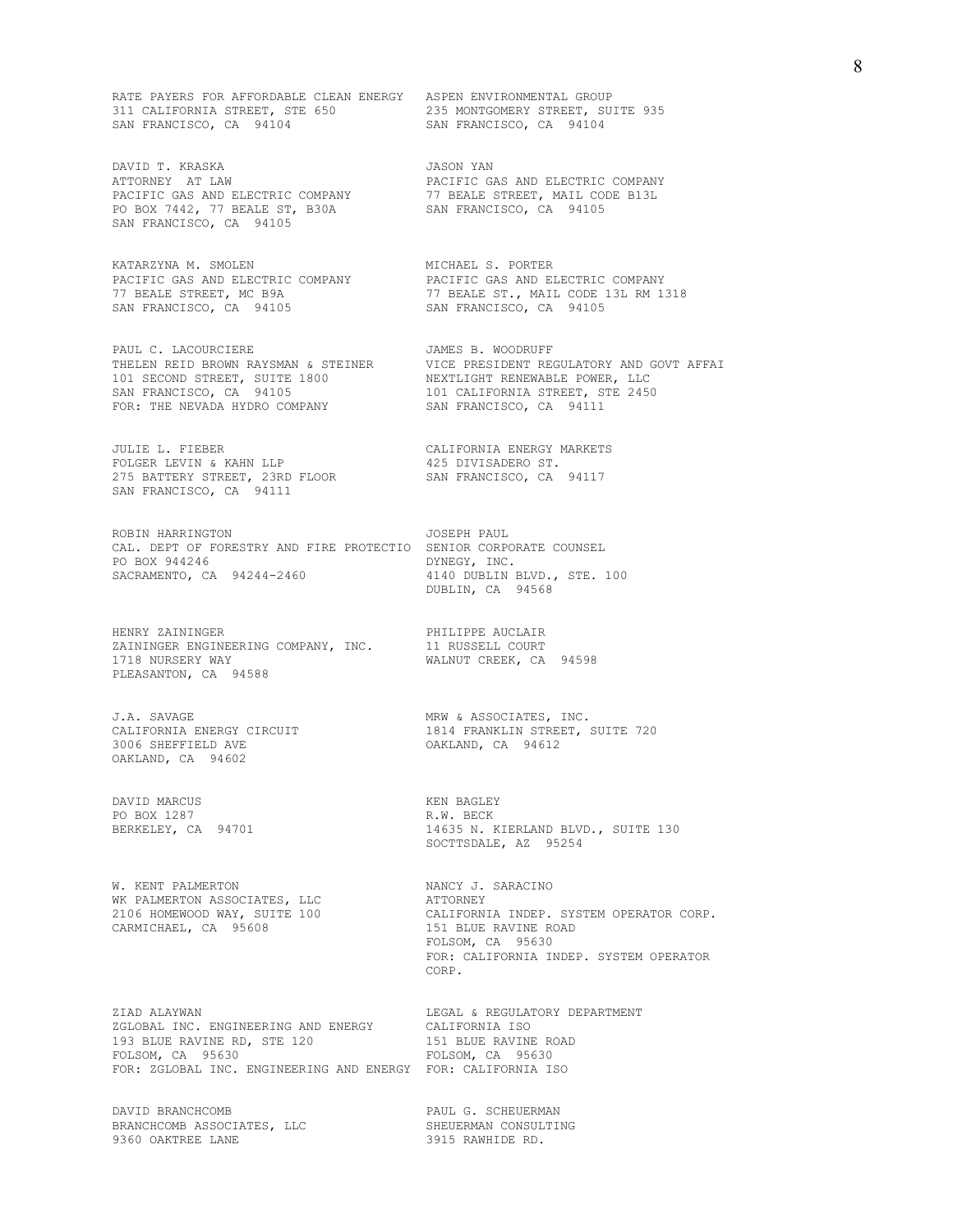LON W. HOUSE DARRELL FREEMAN WATER & ENERGY CONSULTING<br>4901 FLYING C RD. CAMERON PARK, CA 95682

ANDREW B. BROWN AUDRA HARTMANN ATTORNEY AT LAW **EXECUTE:** DYNEGY, INC. ELLISON SCHNEIDER & HARRIS, LLP 980 NINTH STREET, SUITE 2130 2015 H STREET SACRAMENTO, CA 95814 SACRAMENTO, CA 95811

JAMES W. REEDE JR. ED.D KELLI MCDOWELL CALIFORNIA ENERGY COMMISSION<br>1516 - 9TH STREET SACRAMENTO, CA 95814 FOR: CALIFORNIA ENERGY COMMISSION

KELLIE SMITH **KEVIN WOODRUFF** SENATE ENERGY/UTILITIES & COMMUNICATION WOODRUFF EXPERT SERVICES, INC. STATE CAPITOL, ROOM 4038 1029 K STREET, NO. 45 SACRAMENTO, CA 95814 SACRAMENTO, CA 95814

RICHARD LAUCKHART G. ALAN COMNES<br>GLOBAL ENERGY GARRILLO POWER 2379 GATEWAY OAKS DRIVE, SUITE 200 3934 SE ASH STREET SACRAMENTO, CA 95833 SACRAMENTO, CA 95833

DANIEL SUURKASK WILD ROSE ENERGY SOLUTIONS, INC. 430 8170 50TH STREET EDMONTON, AB T6B 1E6 CANADA

#### **State Service**

MARCUS NIXON BILLIE C. BLANCHARD CALIF PUBLIC UTILITIES COMMISSION CALIF PUBLIC UTILITIES COMMISSION<br>PUBLIC ADVISOR OFFICE **ENERGY DIVISION** PUBLIC ADVISOR OFFICE ENERGY DIVISION 320 WEST 4TH STREET SUITE 500 AREA 4-A LOS ANGELES, CA 90013

DAVID NG  $\qquad \qquad$  DONALD R. SMITH ROOM 5207 ROOM 4209 SAN FRANCISCO, CA 94102-3214 SAN FRANCISCO, CA 94102-3214

------<br>CALIF PUBLIC UTILITIES COMMISSION<br>ENERGY DIVISION AREA 4-A ROOM 5131 505 VAN NESS AVENUE 505 VAN NESS AVENUE SAN FRANCISCO, CA 94102-3214

MATTHEW DEAL **ROBERT ELLIOTT** CALIF PUBLIC UTILITIES COMMISSION CALIF PUBLIC UTILITIES COMMISSION EXECUTIVE DIVISION EXECUTIVE DIVISION<br>
ROOM 5215<br>
ROOM 5215 ROOM 5215<br>505 VAN NESS AVENUE

ROSEVILLE, CA 95747

1416 NINTH STREET, ROOM 1404-06<br>SACRAMENTO, CA 95814

CABRILLO POWER I LLC<br>3934 SE ASH STREET

SAN FRANCISCO, CA 94102-3214

CALIF PUBLIC UTILITIES COMMISSION CALIF PUBLIC UTILITIES COMMISSION<br>EXECUTIVE DIVISION CALIFIC DELECTRICITY PLANNING & POLICY BRAI ELECTRICITY PLANNING & POLICY BRANCH 505 VAN NESS AVENUE 505 VAN NESS AVENUE

KEITH D WHITE<br>
CALIF PUBLIC UTILITIES COMMISSION CALIF PUBLIC UTILITIES COMMISSION LEGAL DIVISION

505 VAN NESS AVENUE 505 VAN NESS AVENUE